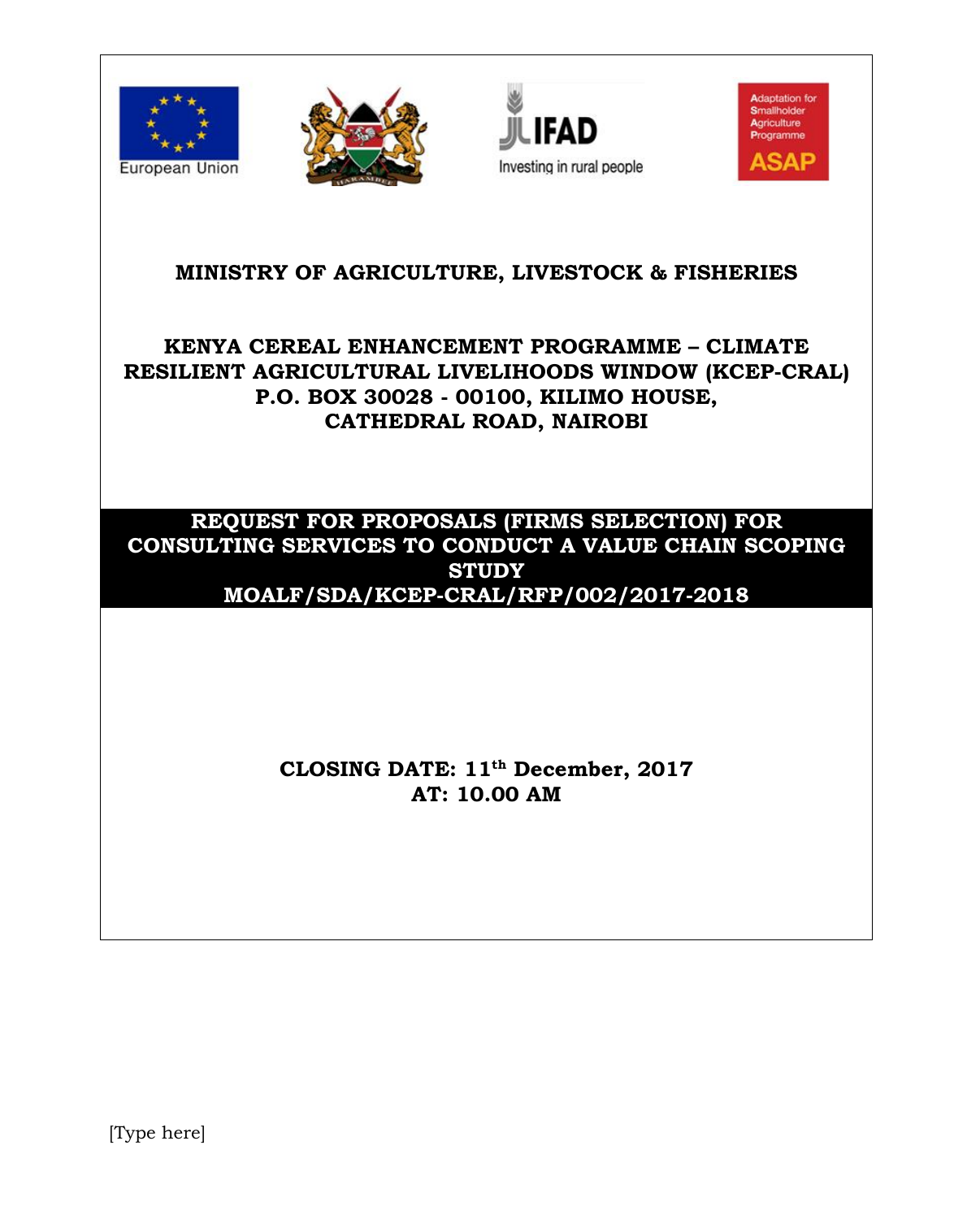## **TABLE OF CONTENTS**

| <b>SECTION I: LETTER OF INVITATION</b>              | Page |
|-----------------------------------------------------|------|
| <b>SECTION II: INFORMATION TO CONSULTANTS (ITC)</b> | 5    |
| CRITERIA FOR EVALUATING THE PROPOSALS               | 18   |
| <b>SECTION III: TECHNICAL PROPOSAL</b>              | 22   |
| <b>SECTION IV: FINANCIAL PROPOSALS</b>              | 32   |
| <b>SECTION V: TERMS OF REFERENCE</b>                | 36   |
| <b>SECTION VI: STANDARD FORMS OF CONTRACT</b>       | 44   |
| <b>ANNEXES</b>                                      | 50   |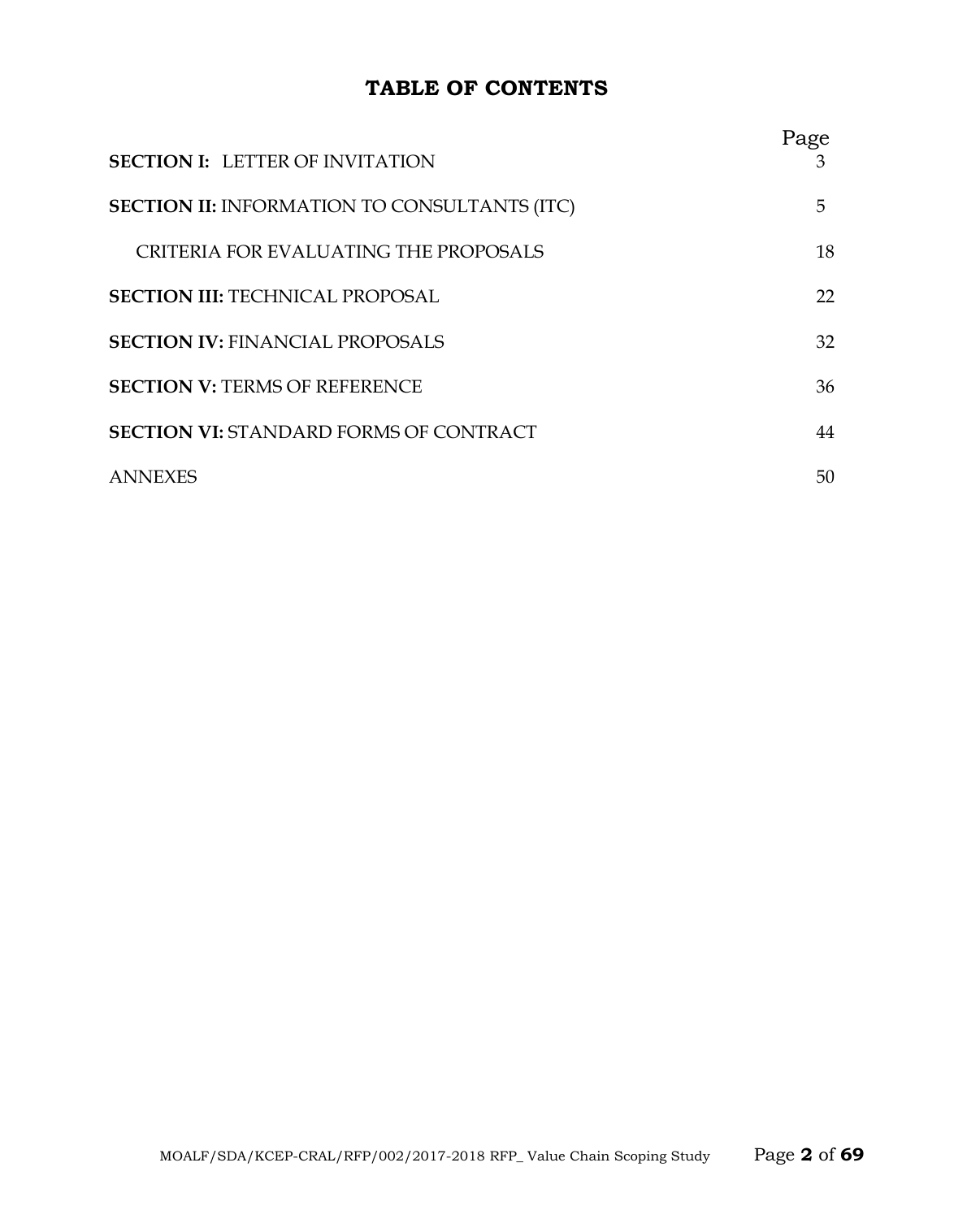## **SECTION I: LETTER OF INVITATION**

Dear Consultant,

**Kenya Cereal Enhancement Programme-Climate Resilient Agricultural Livelihoods Window (KCEP-CRAL) invites proposals from eligible and competent consultancy firms or consortium of firms to submit proposals for the conducting a value chain scoping study.**

Consulting firms may submit their proposals in association with others firms in a consortium arrangement. They are advised to be keen on the information provided under the Appendix to Information to consultants (A.I.T.C.) and the Special conditions of the Contract (S.C.C.).

A firm will be selected under **Quality and Cost-Based Selection** and the procedures described in this RFP.

The **original** and **two copies** of the tender must be delivered to:

**The Principal Secretary, State Department of Agriculture, P.O. Box 30028-00100, Kilimo House, cathedral road, Nairobi Tel: 0770174188**

on or **before 11th December 2017 at 10.00am (EAT**) clearly marked "**REQUEST FOR PROPOSALS FOR CONDUCT A VALUE CHAIN SCOPING STUDY: MOALF/SDA/KCEP-CRAL/RFP/002/2017-2018** and the envelopes **MUST** be sealed.

Technical proposal will be opened on **11th December 2017 at 10.15am***.* in the presence of the candidates' representatives who choose to attend at the boardroom on 7th floor, Kilimo House

Yours sincerely, **For: KCEP-CRAL PROGRAMME**

## **SENIOR PROGRAMME COORDINATOR**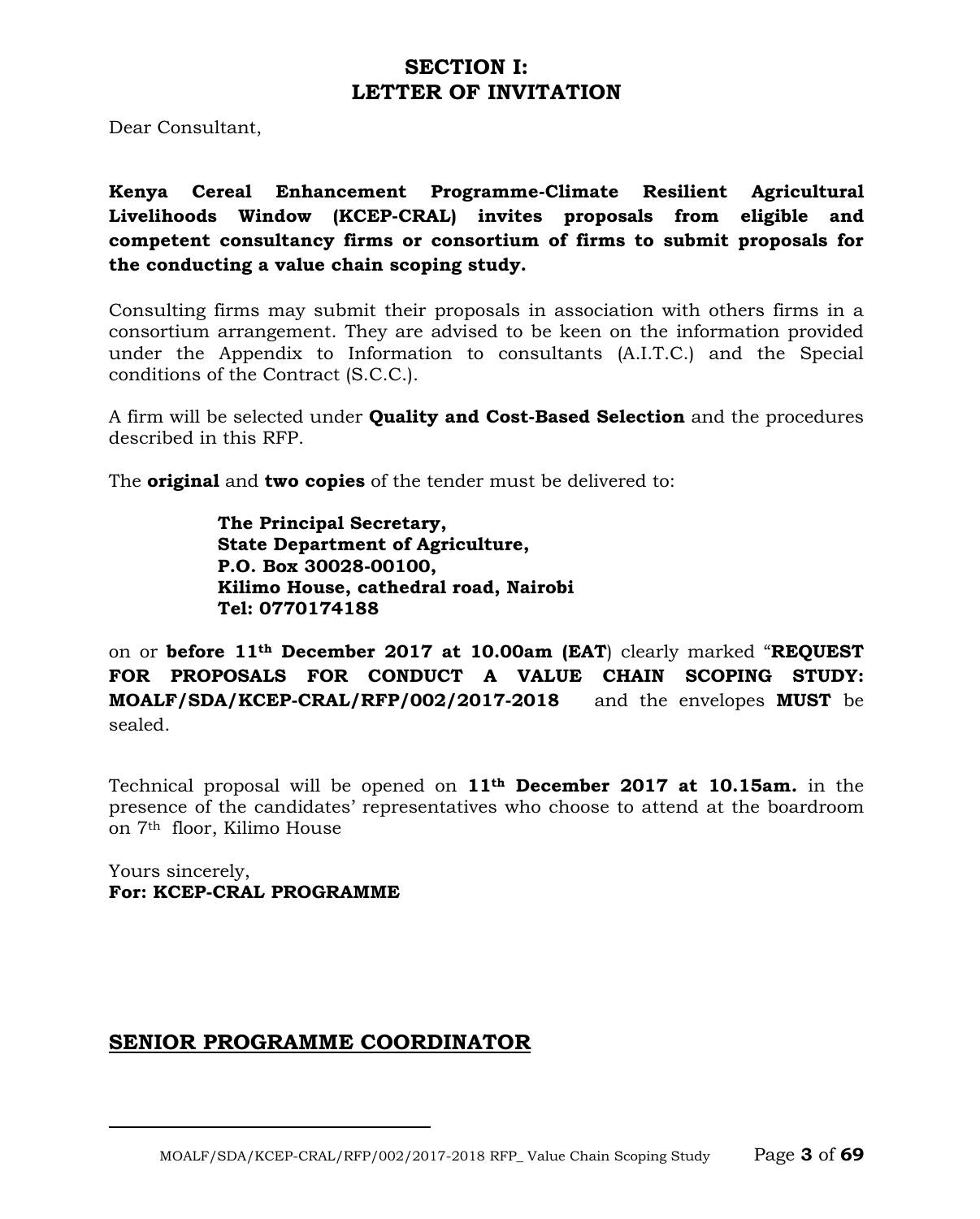- **1.1** Interested bidders may obtain further information from and inspect the tender document in English at the office of KCEP-CRAL procurement office, KALRO-NARL, Waiyaki way, before the tender closing date from 8.30 am to 4.30 pm on Mondays to Fridays, except on public holidays.
- **1.2** The document may also be downloaded FREE OF CHARGE from the Ministry's website: [www.kilimo.go.ke](http://www.kilimo.go.ke/) under "tender" or [www.kcepcral.go.ke](http://www.kcepcral.go.ke/) or obtain a hard copy of the tender document from KCEP-CRAL procurement office at KALRO-NARL, upon payment to KCEP-CRAL, a non-refundable fee of KES. 1,000 (through a banker's cheque only) or direct deposit to *Equity Bank: (code: 68); Account NO: 1510263657085; Mayfair branch (code 151); SWIFT CODE: EQBLKENA.*
- **1.3** All Bidders who download the document from the above website(s) or purchase it are required to submit their particulars (name & address of the firm, contact person & their mobile number) to the KCEP CRAL official procurement email address: (tenders.kcepcralprogramme@gmail.com), using their official email addresses. All bidders are also advised to *regularly* visit the above Programme website, to obtain any additional information/addendum on the tender that may be issued before the closing date.
- **1.4** Complete technical and financial proposals and their copies (one) are to be put in two different envelopes clearly marked "technical proposal" and "financial proposal", and both sealed into one outer envelope, clearly marked with the tender reference number and title and be deposited in the MOALF's tender box situated on the ground floor, at the reception, Kilimo house or be addressed and mailed to:

*The Principal Secretary, State Department of Agriculture, Ministry of Agriculture, Livestock & Fisheries, PO Box 30028-00100, Kilimo house, Cathedral road, Nairobi.*

so as to be received on or before **11th December 2017 at 10.00am**

- **1.5** Prices quoted should be net inclusive of all taxes and delivery must be in Kenya Shillings and shall remain valid for **120 days from the closing date of the tender.**
- **1.7** Tenders will be opened immediately thereafter in the presence of the bidders or their representatives who choose to attend, at the Ministry's board room.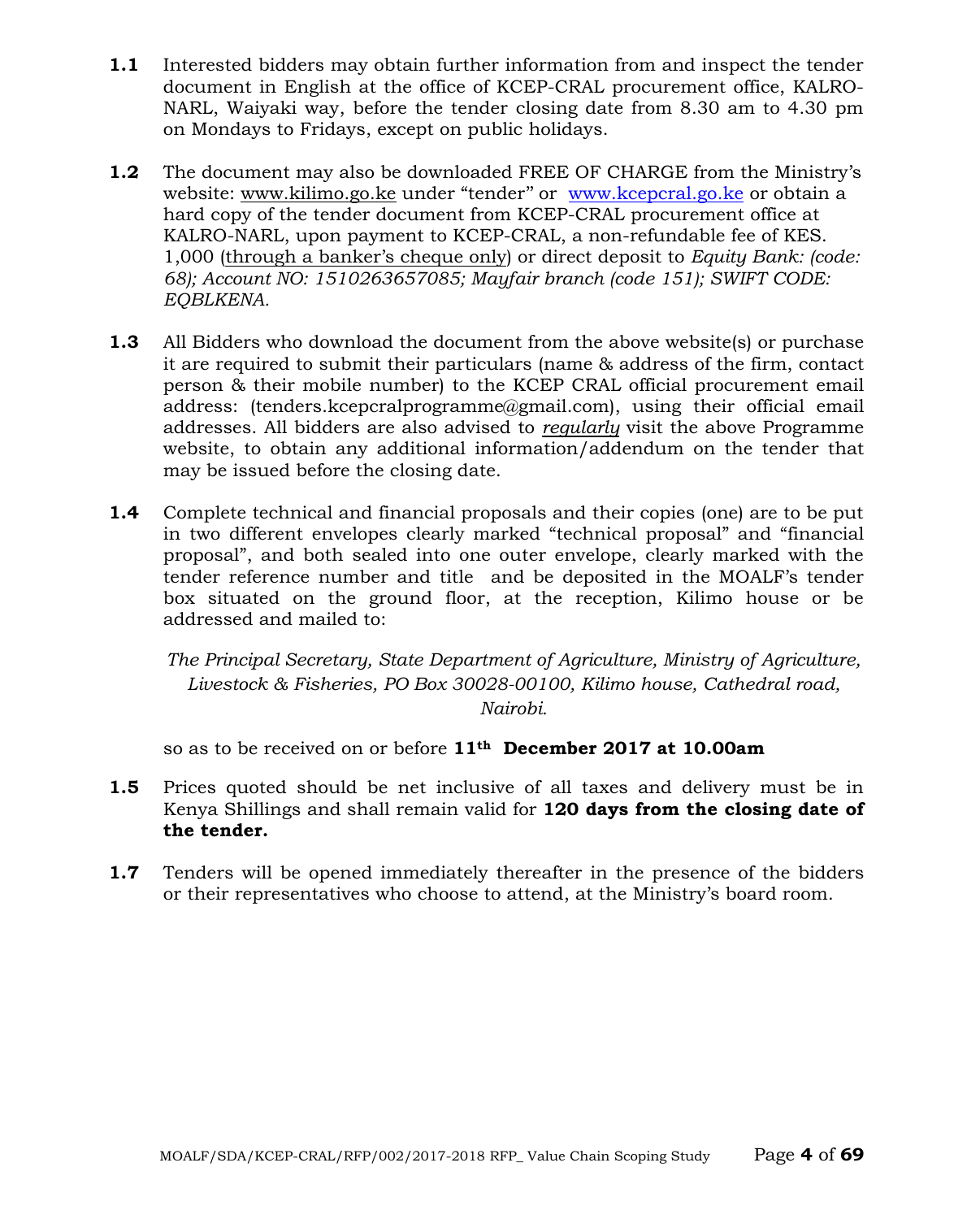#### **SECTION II: - INFORMATION TO CONSULTANTS (ITC)**

#### **2.1 Introduction**

- 2.1.1 The Client named in the Appendix to "ITC" will select a firm among those invited to submit a proposal, in accordance with the method of selection detailed in the appendix. The method of selection shall be as indicated by the procuring entity in the Appendix.
- 2.1.2 The consultants are invited to submit a separate Technical Proposal and a Financial Proposal, or a Technical Proposal only, as specified in the Appendix "ITC" for consulting services required for the assignment named in the said Appendix. A Technical Proposal only may be submitted in assignments where the Client intends to apply standard conditions of engagement and scales of fees for professional services which are regulated as is the case with Building and Civil Engineering Consulting services. In such a case the highest ranked firm of the technical proposal shall be invited to negotiate a contract on the basis of scale fees. The proposal will be the basis for Contract negotiations and ultimately for a signed Contract with the selected firm.
- 2.1.3 The consultants must familiarize themselves with local conditions and take them into account in preparing their proposals. To obtain firsthand information on the assignment and on the local conditions, consultants are encouraged to liaise with the Client regarding any information that they may require before submitting a proposal and to attend a pre-proposal conference where applicable. Consultants should contact the officials named in the Appendix "ITC" to arrange for any visit or to obtain additional information on the pre-proposal conference. Consultants should ensure that these officials are advised of the visit in adequate time to allow them to make appropriate arrangements.
- 2.1.4 The Procuring entity will provide the inputs specified in the Appendix "ITC", assist the firm in obtaining licenses and permits needed to carry out the services and make available relevant project data and reports.
- 2.1.5 Please note that (i) the costs of preparing the proposal and of negotiating the Contract, including any visit to the Client are not reimbursable as a direct cost of the assignment; and (ii) the Client is not bound to accept any of the proposals submitted.
- 2.1.6 The procuring entity's employees, committee members, board members and their relative (spouse and children) are not eligible to participate.
- 2.1.7 The price to be charged for the tender document shall be Kshs. 1,000/= (USD 12.0).
- 2.1.8 The procuring entity shall allow the tenderer to review the tender document free of charge before purchase.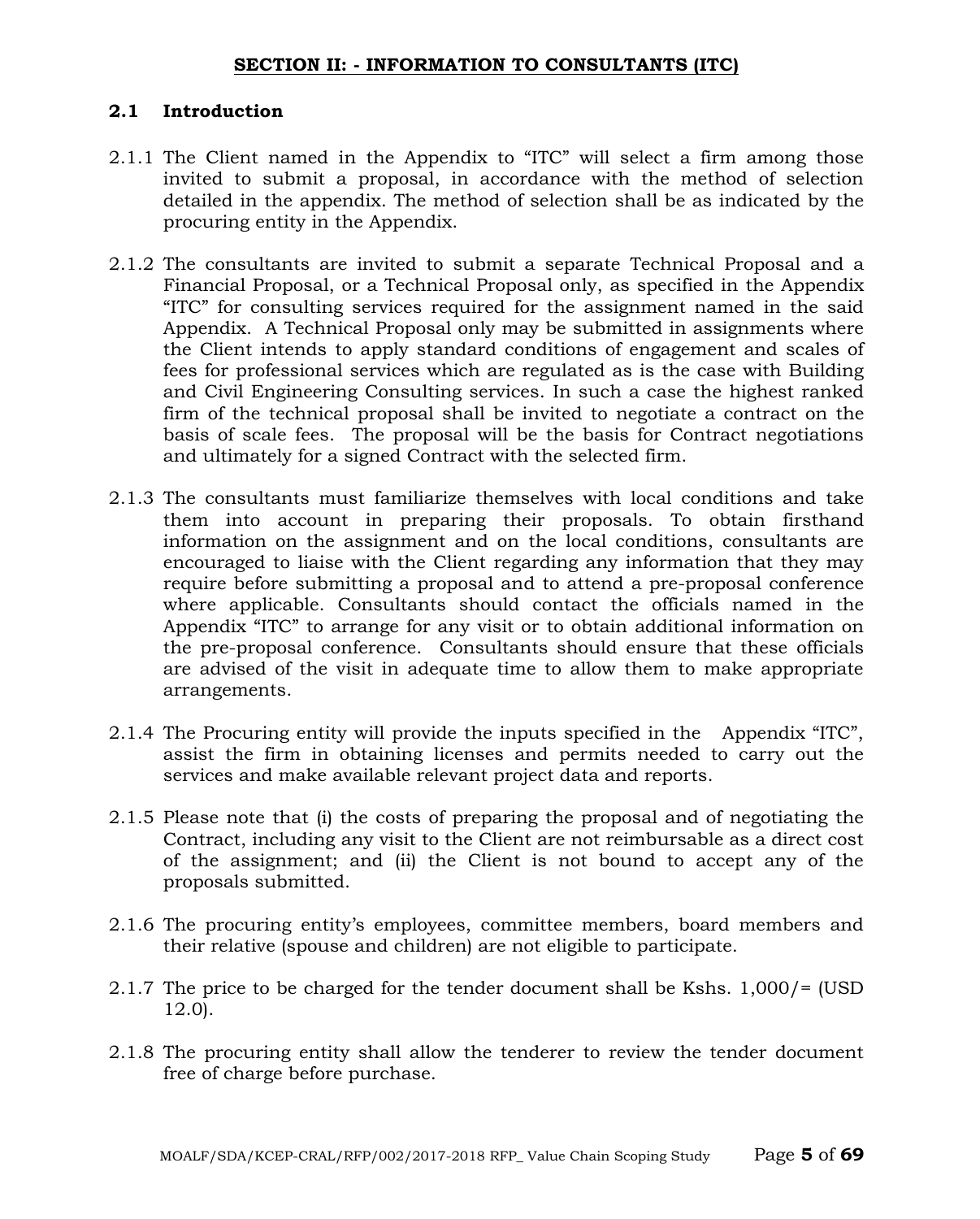#### **2.2 Clarification and Amendment of RFP Documents**

- 2.2.1 Consultants may request a clarification of any of the RFP documents only up to seven [7] days before the proposal submission date. Any request for clarification must be sent in writing by paper mail, cable, telex, facsimile or electronic mail to the Client's address indicated in the Appendix "ITC". The Client will respond by cable, telex, facsimile or electronic mail to such requests and will send written copies of the response (including an explanation of the query but without identifying the source of inquiry) to all invited consultants who intend to submit proposals.
- 2.2.2 At any time before the submission of proposals, the Client may for any reason, whether at his own initiative or in response to a clarification requested by an invited firm, amend the RFP. Any amendment shall be issued in writing through addenda. Addenda shall be sent by mail, cable, telex or facsimile to all invited consultants and will be binding on them. The Client may at his discretion extend the deadline for the submission of proposals.

## **2.3 Preparation of Technical Proposal**

- **2.3.1** The Consultants proposal shall be written in English language.
- **2.3.2** In preparing the Technical Proposal, consultants are expected to examine the documents constituting this RFP in detail. Material deficiencies in providing the information requested may result in rejection of a proposal.
- **2.3.3** While preparing the Technical Proposal, consultants must give particular attention to the following:
	- (i) If a firm considers that it does not have all the expertise for the assignment, it may obtain a full range of expertise by associating with individual consultant(s) and/or other firms or entities in a joint venture or sub-consultancy as appropriate. Consultants shall not associate with the other consultants invited for this assignment. Any firms associating in contravention of this requirement shall automatically be disqualified.
	- (ii) For assignments on a staff-time basis, the estimated number of professional staff-time is given in the Appendix. The proposal shall however be based on the number of professional staff-time estimated by the firm.
	- (iii) It is desirable that the majority of the key professional staff proposed be permanent employees of the firm or has an extended and stable working relationship with it.
	- (iv) Proposed professional staff must as a minimum, have the experience indicated in Appendix, preferably working under conditions similar to those prevailing in Kenya.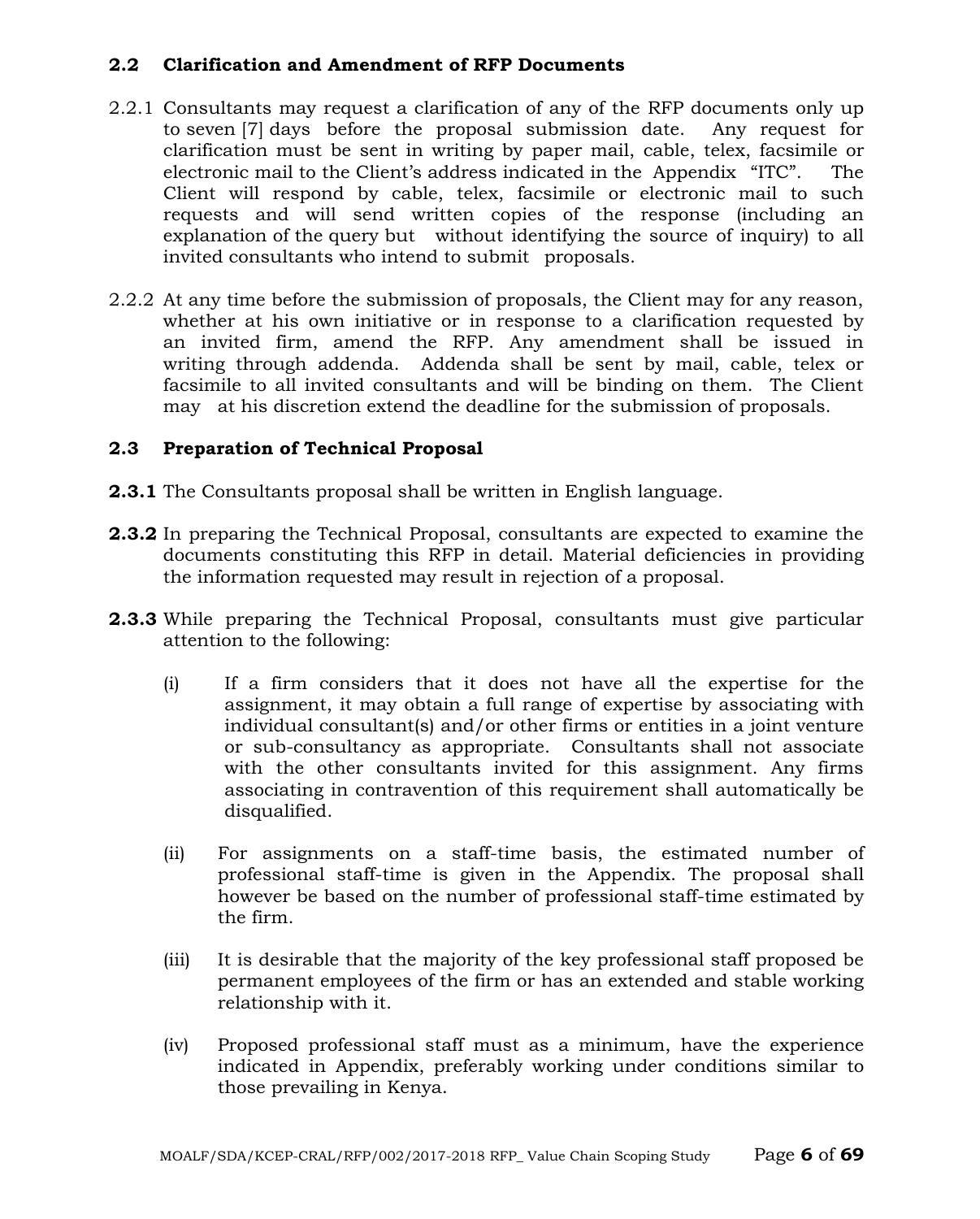- (v) Alternative professional staff shall not be proposed and only one Curriculum Vitae (CV) may be submitted for each position.
- **2.3.4** The Technical Proposal shall provide the following information using the attached Standard Forms;
	- (i) A brief description of the firm's organization and an outline of recent experience on assignments of a similar nature. For each assignment, the outline should indicate *inter alia,* the profiles of the staff proposed, duration of the assignment, contract amount and firm's involvement.
	- (ii) Any comments or suggestions on the Terms of Reference (ToR), a list of services and facilities to be provided by the Client.
	- (iii) A description of the methodology and work plan for performing the assignment.
	- (iv) The list of the proposed staff team by specialty, the tasks that would be assigned to each staff team member and their timing.
	- (v) CVs recently signed by the proposed professional staff and the authorized representative submitting the proposal. Key information should include number of years working for the firm/entity and degree of responsibility held in various assignments during the last ten (10) years.
	- (vi) Estimates of the total staff input (professional and support staff stafftime) needed to carry out the assignment supported by bar chart diagrams showing the time proposed for each professional staff team member.
	- (vii) A detailed description of the proposed methodology, staffing and monitoring of training, if Appendix "A" specifies training as a major component of the assignment.
	- (viii) Any additional information requested in Appendix "A".
- **2.3.5** The Technical Proposal shall not include any financial information.

#### **2.4 Preparation of Financial Proposal**

2.4.1 In preparing the Financial Proposal, consultants are expected to take into account the requirements and conditions outlined in the RFP documents. The Financial Proposal should follow Standard Forms (Section D). It lists all costs associated with the assignment including; (a) remuneration for staff (in the field and at headquarters), and; (b) reimbursable expenses such as subsistence (per diem, housing), transportation (international and local, for mobilization and demobilization), services and equipment (vehicles, office equipment, furniture, and supplies), office rent, insurance, printing of documents, surveys, and training, if it is a major component of the assignment. If appropriate, these costs should be broken down by activity.

MOALF/SDA/KCEP-CRAL/RFP/002/2017-2018 RFP\_ Value Chain Scoping Study Page **7** of **69**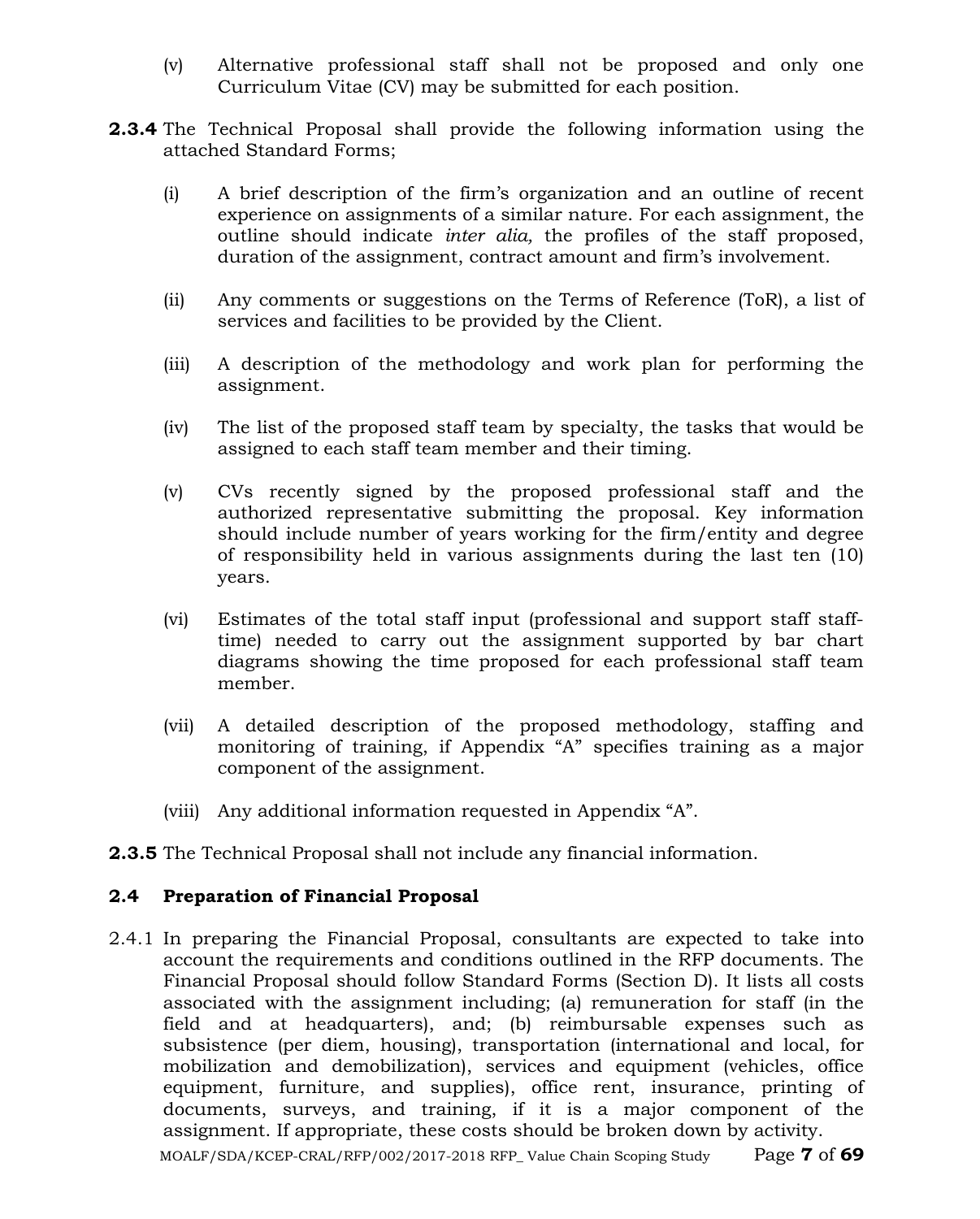- 2.4.2 The Financial Proposal should clearly identify as a separate amount, the local taxes, duties, fees, levies and other charges imposed under the law on the consultants, the sub-consultants and their personnel, unless Appendix "A" specifies otherwise.
- 2.4.3 Consultants shall express the price of their services in Kenya Shillings (Ksh).
- 2.4.4 Commissions and gratuities, if any, paid or to be paid by consultants and related to the assignment will be listed in the Financial Proposal submission Form.
- 2.4.5 The Proposal must remain valid for 120 days from the closing date of the tender. During this period, the consultant is expected to keep available, at his own cost, the professional staff proposed for the assignment. The Client will make his best effort to complete negotiations within this period. If the Client wishes to extend the validity period of the proposals, the consultants shall agree to the extension.

## **2.5 Submission, Receipt, and Opening of Proposals**

- 2.5.1 The original proposal (Technical Proposal and, if required, Financial Proposal; see section 2.4) shall be prepared in indelible ink. It shall contain no interlineation or overwriting, except as necessary to correct errors made by the firm itself. Any such corrections must be initialed by the persons or person authorized to sign the proposals.
- 2.5.2 For each proposal, the consultants shall prepare the number of copies indicated in Appendix "A". Each Technical Proposal and Financial Proposal shall be marked **"ORIGINAL"** or **"COPY"** as appropriate. If there are any discrepancies between the original and the copies of the proposal, the original shall govern.
- 2.5.3 The original and all copies of the Technical Proposal shall be placed in a sealed envelope clearly marked "**TECHNICAL PROPOSAL**," and the original and all copies of the Financial Proposal in a sealed envelope clearly marked **"FINANCIAL PROPOSAL"** and warning: **"DO NOT OPEN WITH THE TECHNICAL PROPOSAL"**. Both envelopes shall be placed into an outer envelope and sealed. This outer envelope shall bear the submission address and other information indicated in the Appendix "ITC" and be clearly marked, **"DO NOT OPEN, EXCEPT IN PRESENCE OF THE OPENING COMMITTEE."**
- 2.5.4 The completed Technical and Financial Proposals must be delivered at the submission address on or before the time and date stated in the Appendix "ITC". Any proposal received after the closing date and time for submission of proposals shall be returned to the respective consultant unopened.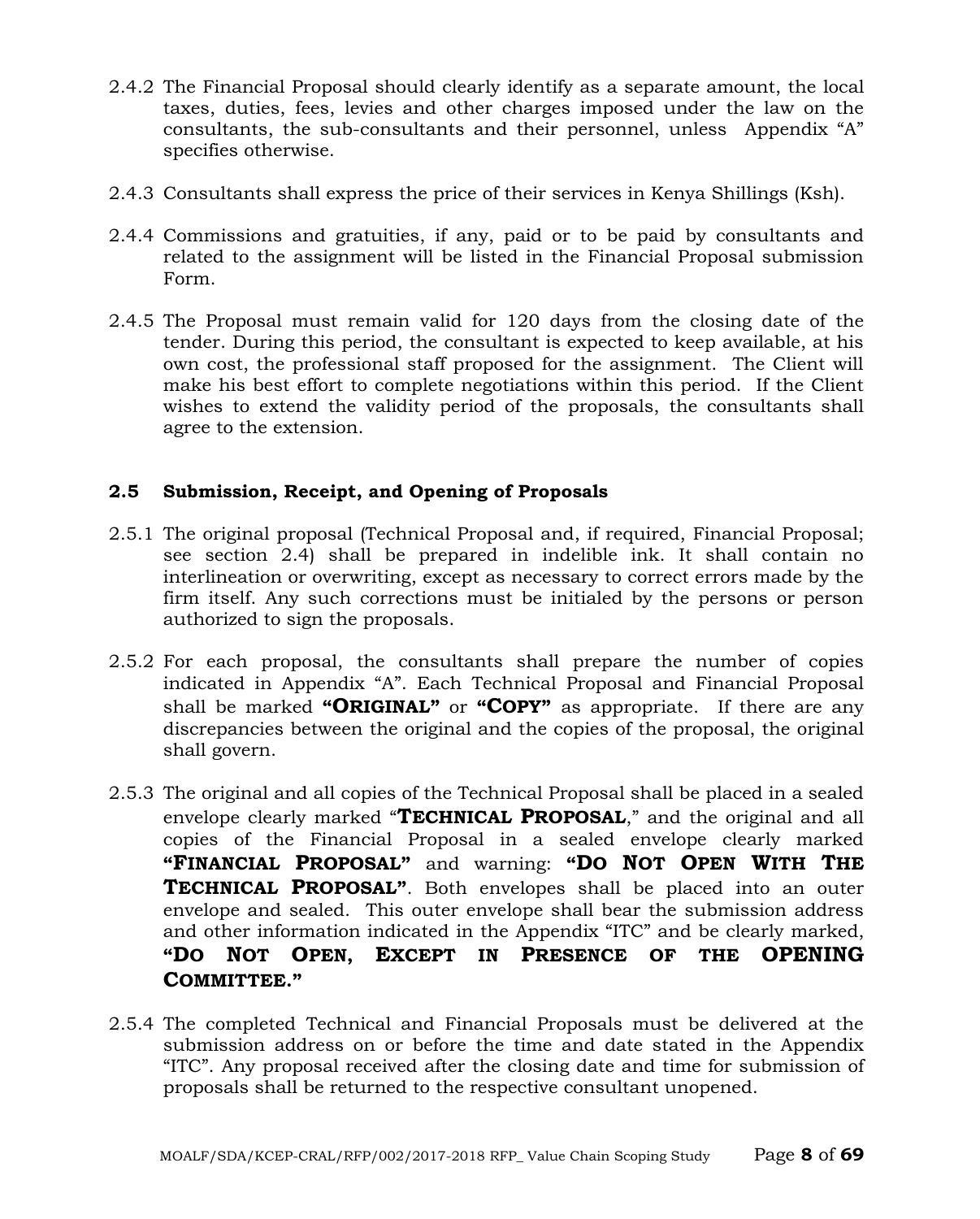2.5.5 After the deadline for submission of proposals, the Technical Proposal shall be opened immediately by the opening committee. The Financial Proposal shall remain sealed and deposited at a secured place and under a responsible office of the client department up to the time for public opening of financial proposals.

## **2.6 Proposal Evaluation General**

- 2.6.1 From the time the bids are opened to the time the Contract is awarded, if any consultant wishes to contact the Client on any matter related to his proposal, he should do so in writing at the address indicated in the Appendix "ITC". Any effort by the firm to influence the Client in the proposal evaluation, proposal comparison or Contract award decisions may result in the rejection of the consultant's proposal.
- 2.6.2 Evaluators of Technical Proposals shall have no access to the Financial Proposals until the technical evaluation is concluded.
- 2.6.3 Any effort by a tenderer to influence Kenya Cereal Enhancement Programme-Climate Resilient Agricultural Livelihoods Window (KCEP-CRAL) in its decisions on tender evaluation, tender comparison, or contract award shall result in the rejection of the Tenderer's tender.

## **2.7 Evaluation of Technical Proposal**

2.7.1 The evaluation committee appointed by the Client shall evaluate the proposals on the basis of their responsiveness to the Terms of Reference, applying the evaluation criteria as follows;

|          |                                           | Points     |
|----------|-------------------------------------------|------------|
| $\rm(i)$ | Specific experience of the consultant     |            |
|          | related to the assignment                 | $(5-10)$   |
| (i)      | Adequacy of the proposed work plan and    |            |
|          | methodology in responding to the terms    |            |
|          | of reference                              | 20-40      |
| (iii)    | Qualifications and competence of          |            |
|          | the key staff for the assignment          | (30-40)    |
| (iv)     | Suitability to the transfer of Technology |            |
|          | Programme (Training)                      | $(0 - 10)$ |
|          | <b>Total Points</b>                       |            |

Each responsive proposal will be given a technical score (St). A proposal shall be rejected at this stage if it does not respond to important aspects of the Terms of Reference or if it fails to achieve the minimum technical score indicated in the Appendix "ITC".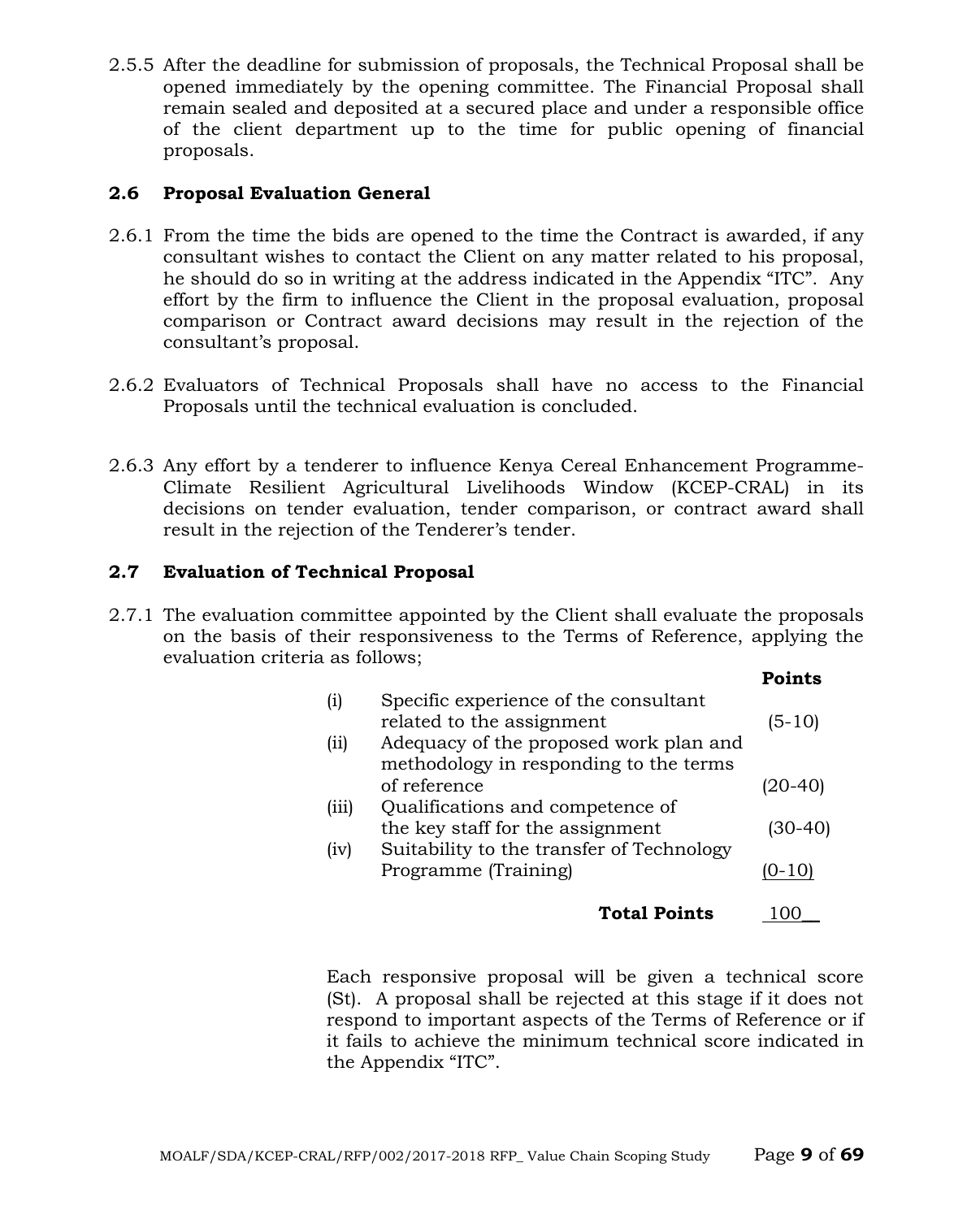## **2.8 Public Opening and Evaluation of Financial Proposal**

- 2.8.1 After Technical Proposal evaluation, the Client shall notify those consultants whose proposals did not meet the minimum qualifying mark or were considered non-responsive to the RFP and Terms of Reference, indicating that their Financial Proposals will be returned unopened after completing the selection process. The Client shall simultaneously notify the consultants who have secured the minimum qualifying mark, indicating the date and time set for opening the Financial Proposals and stating that the opening ceremony is open to those consultants who choose to attend. The opening date shall not be sooner than seven (7) days after the notification date. The notification may be sent by registered letter, cable, telex, facsimile or electronic mail.
- 2.8.2 The Financial Proposals shall be opened publicly in the presence of the consultants' representatives who choose to attend. The name of the consultant, the technical scores and the proposed prices shall be read aloud and recorded when the Financial Proposals are opened. The Client shall prepare minutes of the public opening.
- 2.8.3 The evaluation committee will determine whether the financial proposals are complete (i.e. whether the consultant has costed all the items of the corresponding Technical Proposal and correct any computational errors. The cost of any un priced items shall be assumed to be included in other costs in the proposal. In all cases, the total price of the Financial Proposal as submitted shall prevail.
- 2.8.4 While comparing proposal prices between local and foreign firms participating in a selection process in financial evaluation of Proposals, firms incorporated in Kenya where indigenous Kenyans own 51% or more of the share capital shall be allowed a 10% preferential bias in proposal prices. However, there shall be no such preference in the technical evaluation of the tenders. Proof of local incorporation and citizenship shall be required before the provisions of this sub-clause are applied. Details of such proof shall be attached by the Consultant in the financial proposal.
- 2.8.5 The formulae for determining the Financial Score (Sf) shall, unless an alternative formulae is indicated in the Appendix "ITC", be as follows:-  $S_f = 100 \times \frac{F_m}{F}$  where Sf is the financial score; Fm is the lowest priced financial proposal and F is the price of the proposal under consideration. Proposals will be ranked according to their combined technical *(St)* and financial *(Sf)* scores using the weights *(T=*the weight given to the Technical Proposal: *P =* the weight given to the Financial Proposal;  $T + p = I$  indicated in the Appendix. The combined technical and financial score, S, is calculated as follows: - *S = St* x *T*   $% + Sf x P$ %. The firm achieving the highest combined technical and financial score will be invited for negotiations.
- 2.8.6 The tender evaluation committee shall evaluate the tender within a maximum 30 days from the date of opening the tender.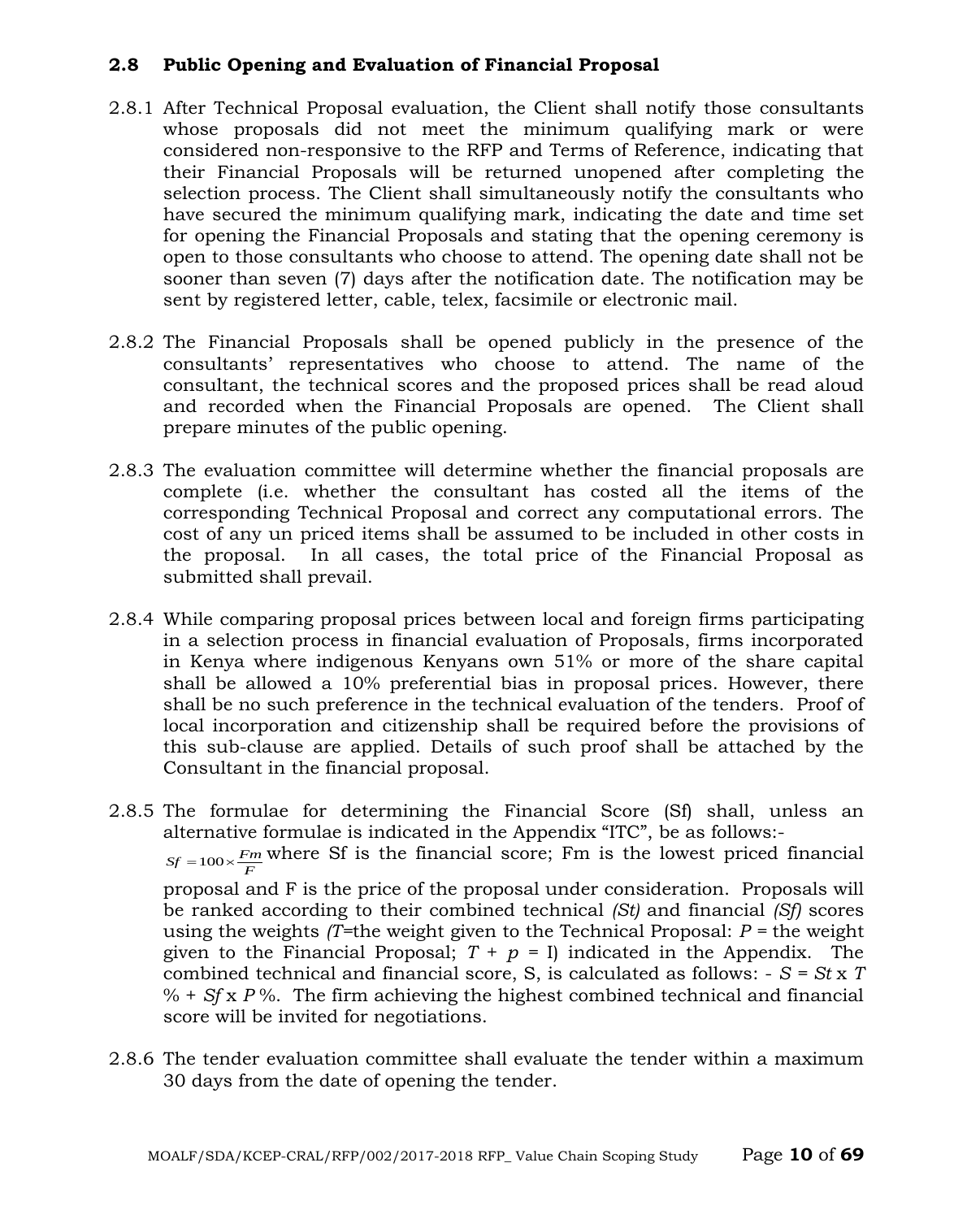- 2.8.7 Contract price variations shall not be allowed for contracts not exceeding one year (12 months).
- 2.8.8 Where contract price variation is allowed, the variation shall not exceed 15% of the original contract price.
- 2.8.9 Price variation requests shall be processed by the procuring entity within 30 days of receiving the request.

## **2.9 Negotiations**

- 2.9.1 Negotiations will be held at the same address as "address to send information to the Client" indicated in the Appendix "ITC". The aim is to reach agreement on all points and sign a contract.
- 2.9.2 Negotiations will include a discussion of the Technical Proposal, the proposed methodology (work plan), staffing and any suggestions made by the firm to improve the Terms of Reference. The Client and firm will then work out final Terms of Reference, staffing and bar charts indicating activities, staff periods in the field and in the head office, staff-months, logistics and reporting. The agreed work plan and final Terms of Reference will then be incorporated in the "Description of Services" and form part of the Contract. Special attention will be paid to getting the most of what the firm can offer within the available budget and to clearly defining the inputs required from the Client to ensure satisfactory implementation of the assignment.
- 2.9.3 Unless there are exceptional reasons, the financial negotiations will not involve the remuneration rates for staff (no breakdown of fees).
- 2.9.4 Having selected the firm on the basis of, among other things, an evaluation of proposed key professional staff, the Client expects to negotiate a contract on the basis of the experts named in the proposal. Before contract negotiations, the Client will require assurances that the experts will be actually available. The Client will not consider substitutions during contract negotiations unless both parties agree that undue delay in the selection process makes such substitution unavoidable or that such changes are critical to meet the objectives of the assignment. If this is not the case and if it is established that key staff were offered in the proposal without confirming their availability, the firm may be disqualified.
- 2.9.5 The negotiations will conclude with a review of the draft form of the Contract. To complete negotiations, the Client and the selected firm will initial the agreed Contract. If negotiations fail, the Client will invite the firm whose proposal received the second highest score to negotiate a contract.
- 2.9.6 The procuring entity shall appoint a team for the purpose of the negotiations.
- 2.9.7 The bidder offering the highest evaluated combined Score shall be recommended for award, upon successful negotiations.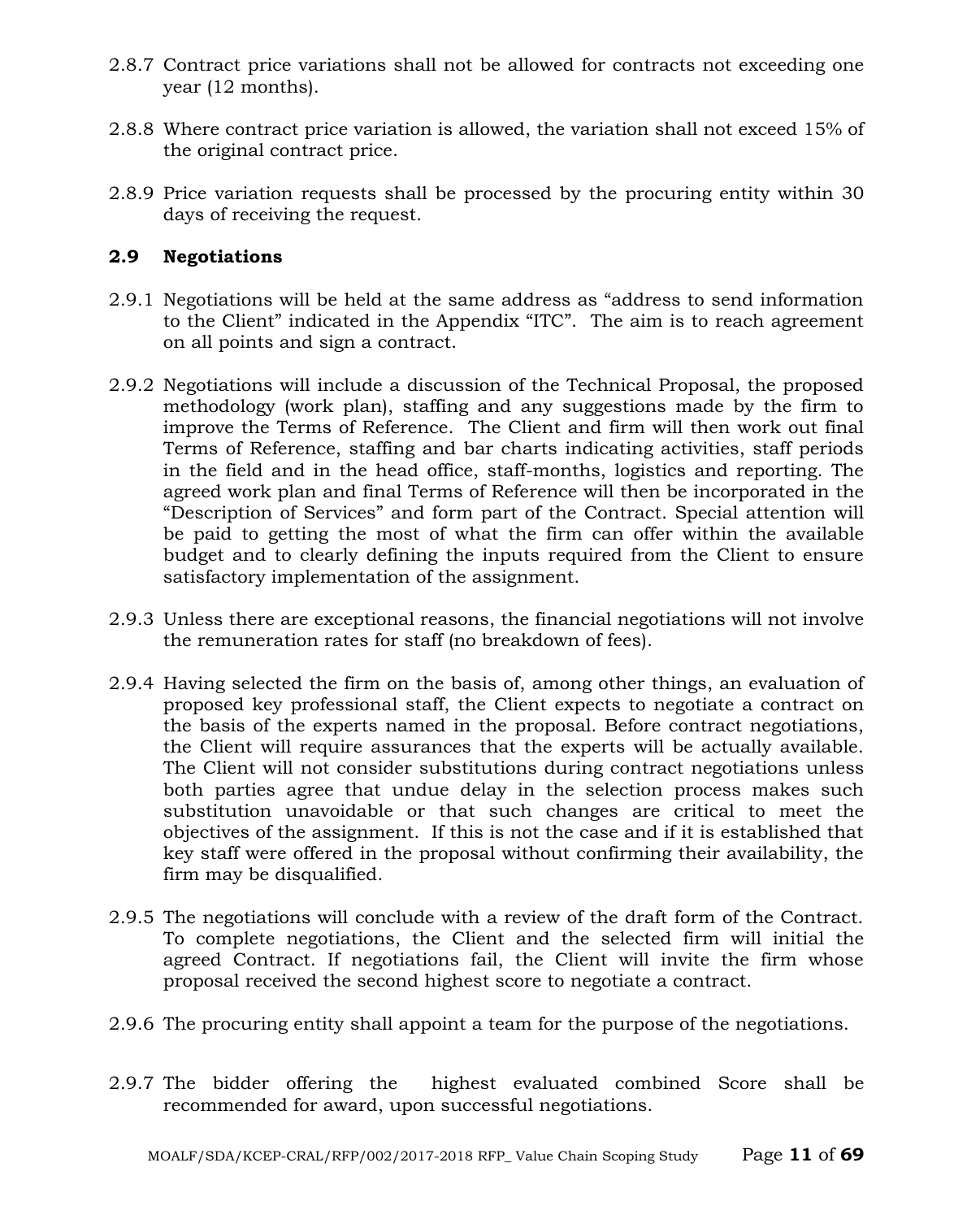- 2.9.8 If negotiations fail to yield positive results, KCEP-CRAL shall negotiate with the second evaluated ranked bidder based on the scores of both the technical and financial evaluation.
- 2.9.9 The accounting officer may negotiate with the person who submitted the successful proposal and may request and permit changes, subject to section 128 of the PPAD ACT 2015.
- 2.9.9.1 If the negotiations with the person who submitted the successful proposal do not result in a contract, the accounting officer may negotiate with the second person who submitted the proposal that would have been successful.
- 2.9.9.2 KCEP-CRAL shall not enter into any negotiations pursuant to section 128 of the Act, until:- (a) the accounting officer has approved the successful proposal in line with section 127 of the Act; and (b) the accounting officer has notified the successful and unsuccessful bidders pursuant to section 126 (4) of the Act.
- 2.9.9.3 Pursuant to Section 130 of the PPAD ACT 2015, The firm who enters into a contract resulting from this procurement by a request for proposals shall not enter into any other subsequent contract for the procurement of goods, services or works related to that original contract

## **2.10 Award of Contract**

- 2.10.1 The Contract will be awarded following negotiations. After negotiations are completed, the Client will promptly notify other consultants on the shortlist that they were unsuccessful and return the Financial Proposals without opening of those consultants who did not pass the technical evaluation.
- 2.10.2 The selected firm is expected to commence the assignment on the date and at the location specified in the contract.
- 2.10.3 The parties to the contract shall have it signed within 30 days from the date of notification of contract award unless there is an administrative review request.
- 2.10.4 The procuring entity may at any time, prior to notification of tender award terminate or cancel procurement proceedings without entering into contract and shall not be liable to any person for the termination subject to conditions prescribed in PPAD ACT 2015 sec 63.
- 2.10.5 The procuring entity shall give prompt notice with 14 (Fourteen) day of the termination to the tenderers and such notice shall contain reasons for termination.
- 2.10.6 To qualify for contract awards, the tenderer shall have the following: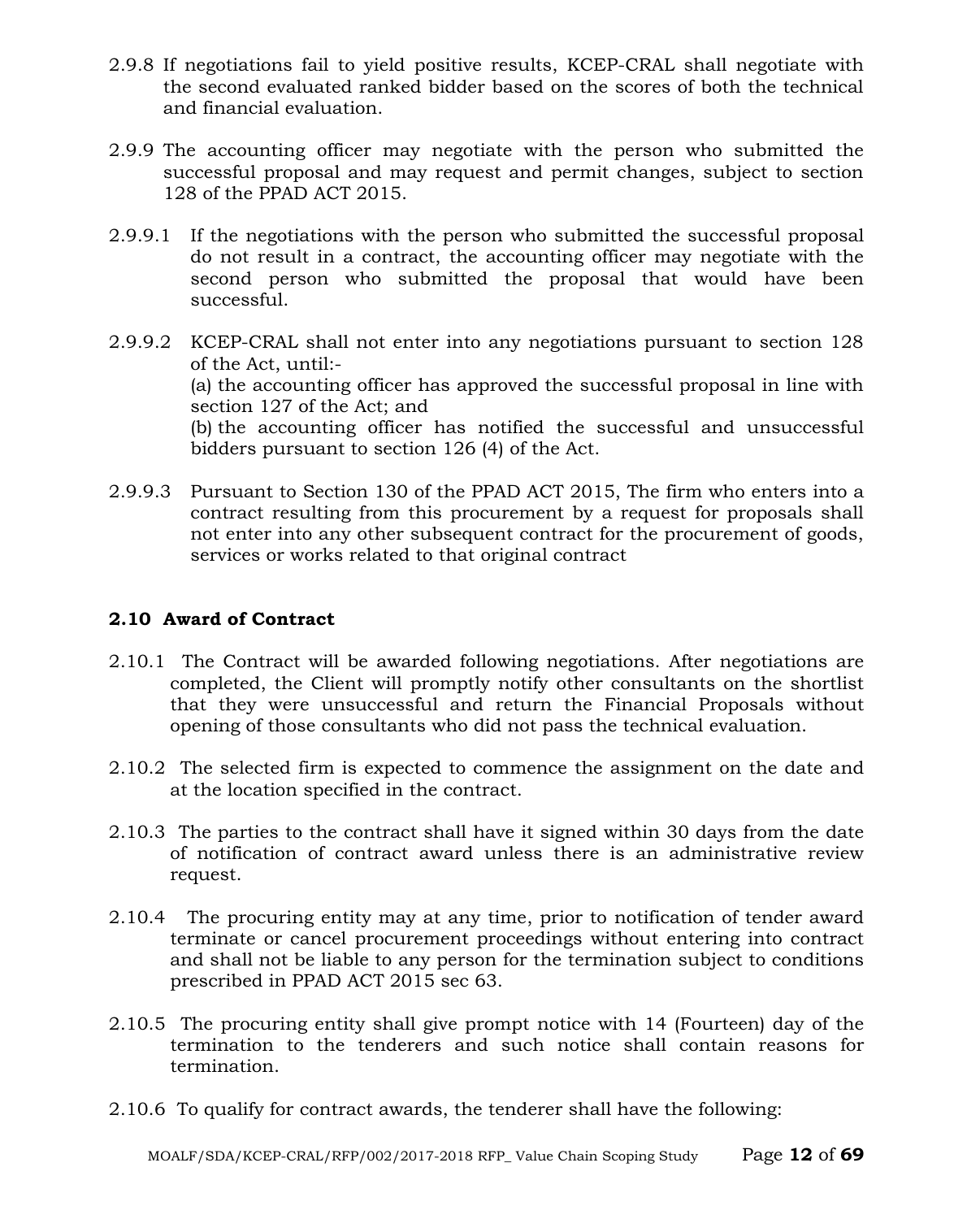- (a) Necessary qualifications, capability experience, services, equipment and facilities to provide what is being procured.
- (b) Legal capacity to enter into a contract for procurement
- (c) Shall not be insolvent, in receivership, bankrupt or in the process of being wound up and is not the subject of legal proceedings relating to the foregoing.
- (d) Shall not be debarred from participating in public procurement.
- (e) Shall have fulfilled tax obligations.
- (f) The firm has not been convicted of corrupt or fraudulent practices.

## **2.11. Confidentiality**

2.11.1 Information relating to evaluation of proposals and recommendations concerning awards shall not be disclosed to the consultants who submitted the proposals or to other persons not officially concerned with the process, until the winning firm has been notified that it has been awarded the Contract.

## **2.12 Corrupt or fraudulent practices**

- 2.12.1 The procuring entity requires that the consultants observe the highest standards of ethics during the selection and award of the consultancy contract and also during the performance of the assignment. The tenderer shall sign a declaration that he has not and will not be involved in corrupt or fraudulent practices.
- 2.12.2 The procuring entity will reject a proposal for award if it determines that the consultant recommended for award has engaged in corrupt or fraudulent practices in competing for the contract in question.
- 2.12.3 Further, a consultant who is found to have indulged in corrupt or fraudulent practices risks being debarred from participating in public procurement in Kenya.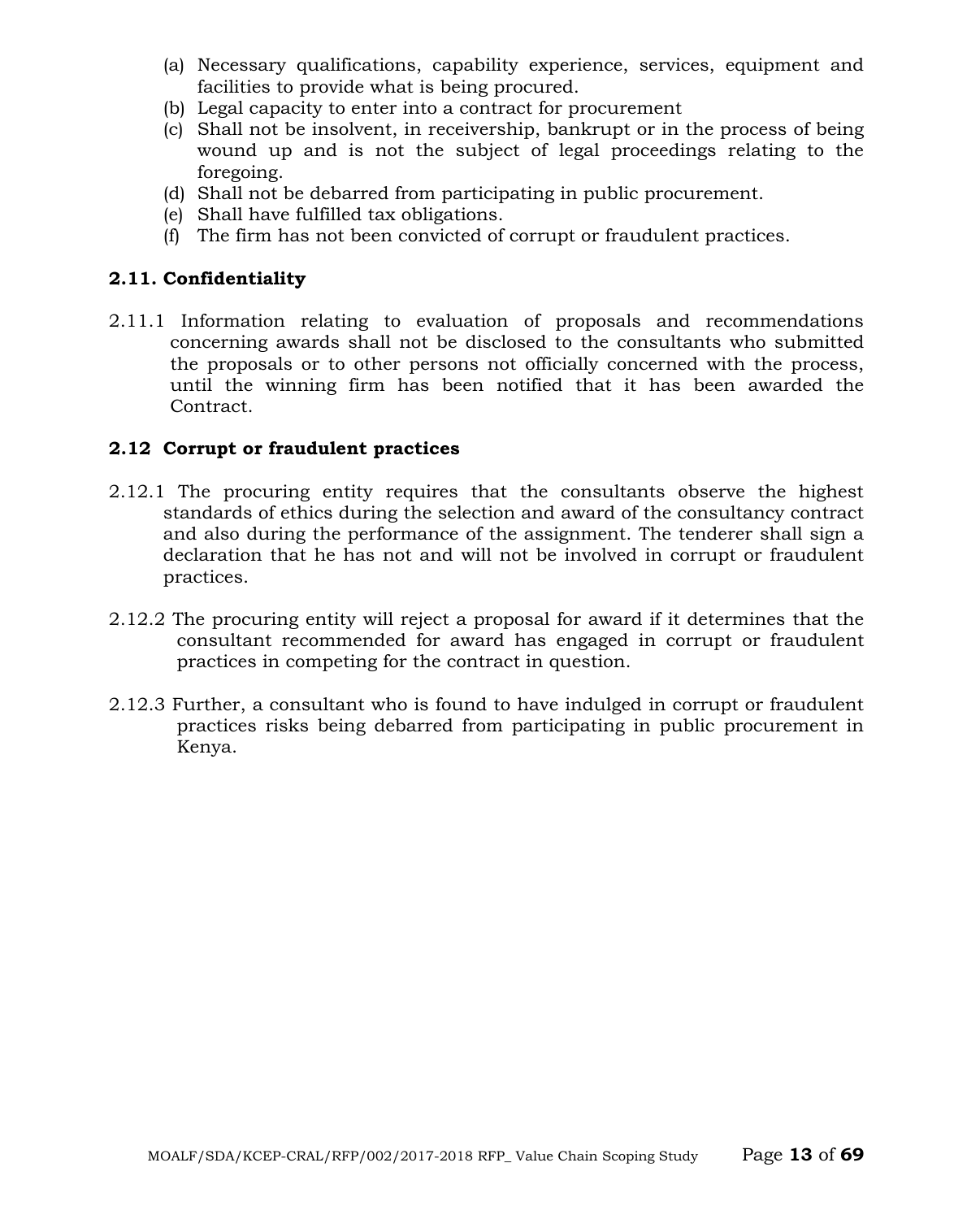## **Appendix to information to consultants**

## **Clause Reference**

- 2.1 The name of the Client is: **Kenya Cereal Enhancement Programme – Climate Resilient Agricultural Livelihoods Window (KCEP-CRAL)**
- 2.1.1 The method of selection is: **Quality and Cost-Based Selection (QCBS).**
- 2.1.2 Technical and Financial Proposals are requested: **YES**

The name, objectives, and description of the assignment is: **to Undertake a Value Chain Scoping Study.**

Specifically, the study will:

- (a) Map the key value chain players in each of the targeted sub-counties, their interrelationships, and the key constraints and opportunities they face;
- (b) Establish the current levels of production of the targeted crops and the clusters within which production is concentrated; identify potential areas of expansion; and provide production projections for the next  $5 - 10$  years resulting from Programme interventions;
- (c) Identify existing market infrastructure in each targeted sub-county and assess any gaps given current and projected production levels;
- (d) Assess current harvest and post-harvest handling practices among producers and other value chain players and identify investment opportunities for upgrading; and
- (e) Assess the current levels of value addition and processing of targeted crops produced in the Programme area and identify any gaps given current and projected production levels and
- (f) Assess the status of the County Value Chain Platforms and identify areas of synergies and complementarities with the Programme targeted value chains as well as potential areas to deepen collaboration or linkages with the Programme key value chain actors.
- 2.1.3 A pre-proposal conference will be held: **NO.**
- 2.1.4 The Client will provide the following inputs**:**
	- Access to all publicly available information & documentation about the Programme required by the Consultant(s).
- 2.3.3 (ii) The estimated number of professional staff months required for the assignment is: **Two months**

(iii) The Team Leader should have at least 10 years of professional management experience in undertaking similar assignments. S/he should have background in agriculture, agricultural economics, economics, business or any other related discipline (at least a Master's degree)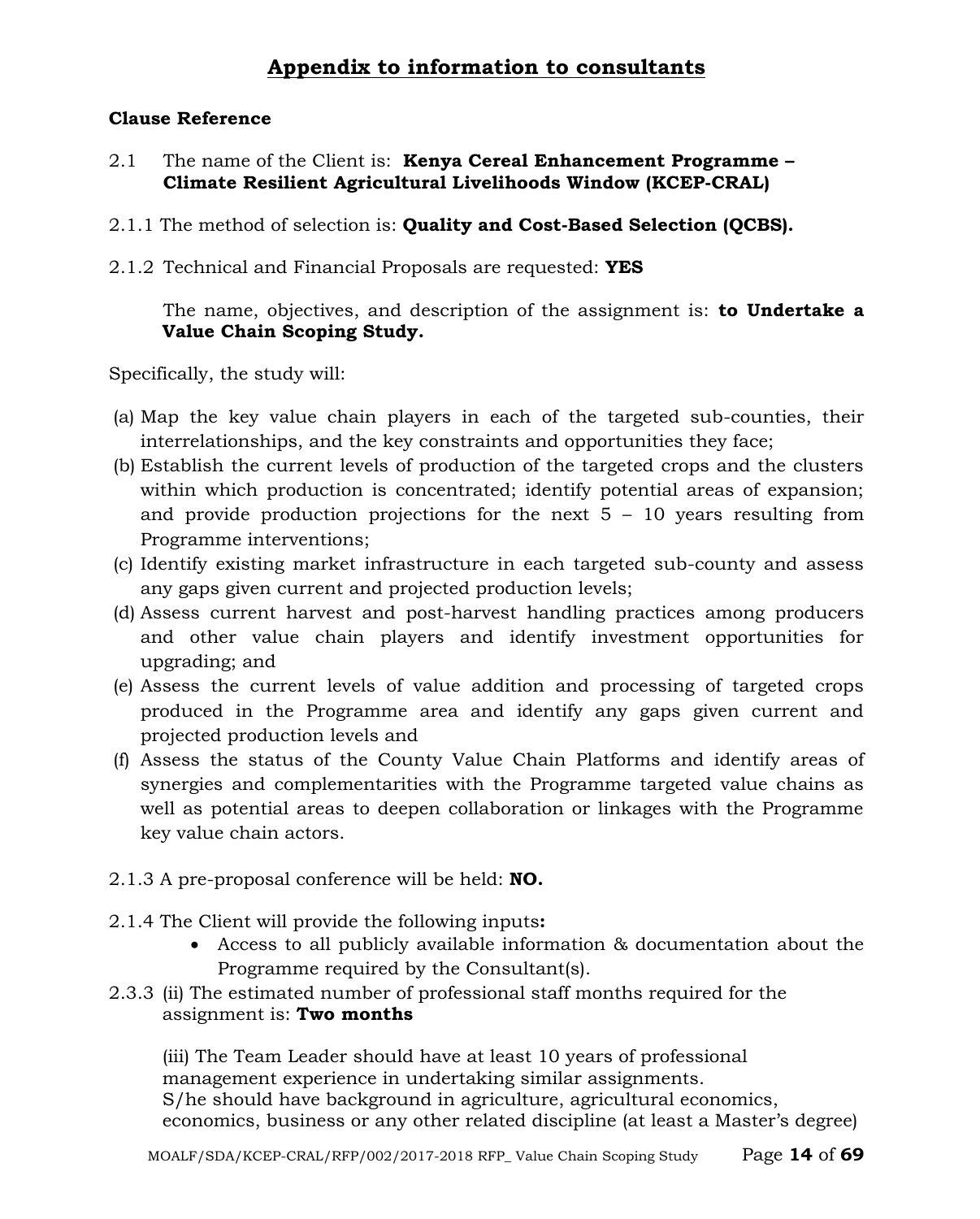from a recognized university with profound knowledge of and work experience in value chain analysis and smallholder market development work. S/he must have demonstrated analytical work experience in the grain sector in Kenya, preferably in the context of smallholder market linkages and development of structured markets.

(viii) Additional information in the Technical Proposal includes: **Refer to TOR provided and ToRs provided.**

## 2.5.2 Consultants must submit an original and: **two copies of both the technical and financial proposals.**

## 2.5.3 **Taxes**

a) "Taxes" means all present and future taxes, levies, duties, charges, assessments, deductions or withholdings whatsoever, including any interest thereon, and any penalties and fines with respect thereto, wherever imposed, levied, collected, or withheld pursuant to any

regulation having the force of law and "Taxation" shall be construed accordingly.

## **b) Local Taxation**

i). Nothing in the Contract shall relieve the Contractor and/or his Sub-Contractors from their responsibility to pay any taxes, statutory contributions and levies that may be levied on them in Kenya in respect of the Contract. The Contract Price shall include all applicable taxes and shall not be adjusted for any of these taxes.

ii). The Contractor shall be deemed to be familiar with the tax laws in the Employer's Country and satisfied themselves with the requirements for all taxes, statutory contributions and duties to which they may be subjected during the term of the Contract**.**

iii.) In instances where discussions are held between the Employer and the Contractor regarding tax matters, this shall not be deemed to constitute competent advice and hence does not absolve the Contractor of their responsibility in relation to due diligence on the tax issue as per 2.5.3 above.

## **c) Tax Deduction**

i). If the Employer is required to make a tax deduction by Law, then the deduction shall be made from payments due to the Contractor and paid directly to the Kenya Revenue Authority. The Employer shall upon remitting the tax to Kenya Revenue Authority furnish the Contractor with the relevant tax deduction certificates**.**

ii). Where the Contractor is paid directly by the Financiers and the Employer is not able to deduct tax, then the Contractor will be required to pay the tax deduction to Kenya Revenue Authority in the name of the Employer and furnish the Employer with an original receipt thereof as evidence of such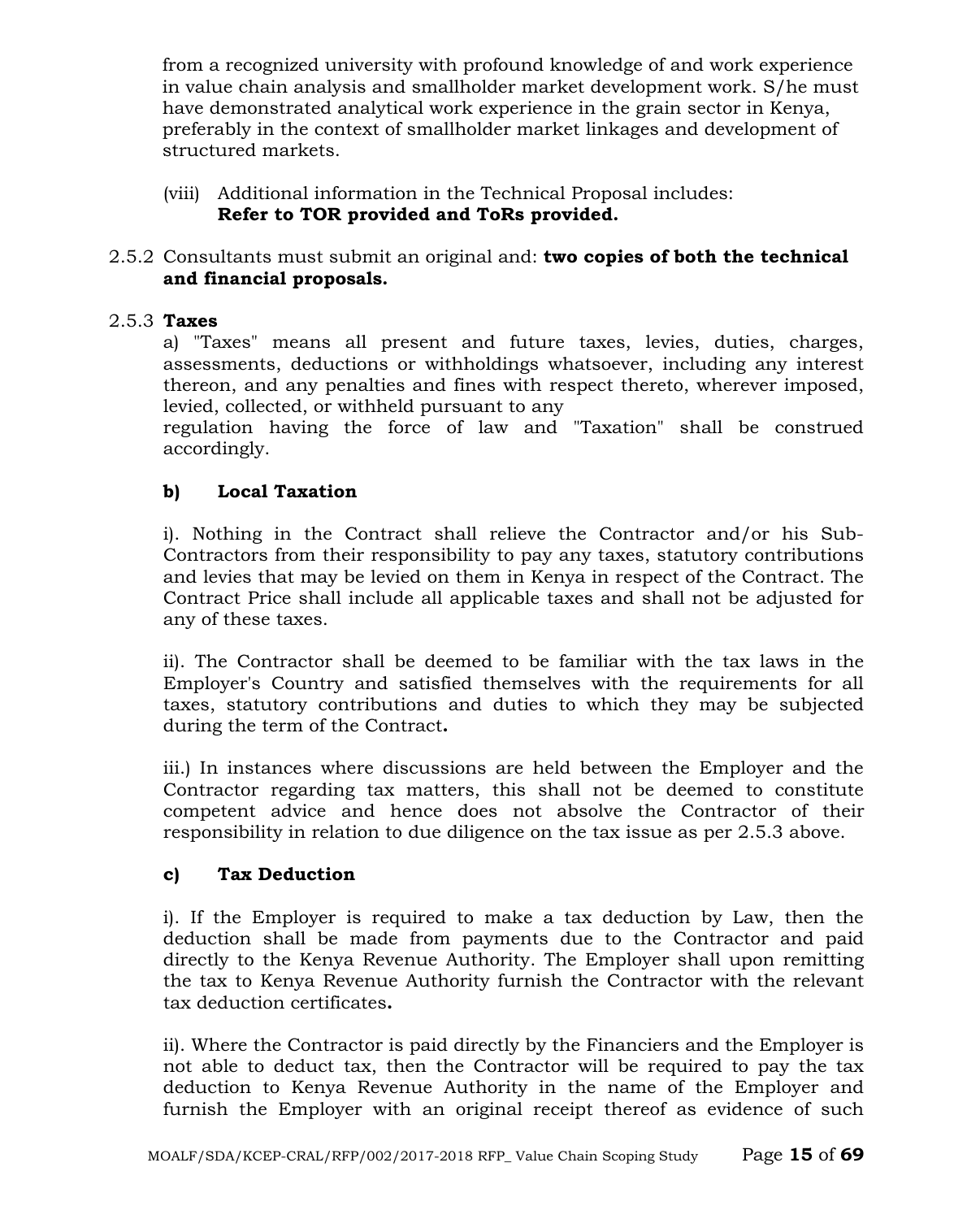payment. In absence of the said evidence, the Employer will not process any subsequent payments to the Contractor.

#### **d) Tax Indemnity**

- i) The Contractor shall indemnify and hold the Employer harmless from and against any and all liabilities, which the Employer may incur for any reason of failure by the Contractor to comply with any tax laws arising from the execution of the Contract whether during the term of the Contract or after its expiry.
- ii) The Contractor warrants to pay the Employer (within fourteen (14) days of demand by the Employer), an amount equal to the loss, liability or cost which the Employer determines has been (directly or indirectly) liability arising from the Contract.
- iii) Where the amount in d(ii) above remains unpaid after the end of the fourteen (14) days moratorium, the Employer shall be entitled to compensation for financing charges
- 2.5.4 Proposals must be submitted no later than **11th December** *2017 at 10.00 a.m***.**
- 2.5.6 The address to send information to the Client is:

Senior Programme Coordinator KCEP-CRAL Programme KALRO-NARL KABETE Grounds. P.O BOX 30028-00100 Nairobi. Waiyaki Way email:tenders.kcepcralprogramme@gmail.com.

- 2.5.6 The minimum technical score required to pass will be 70%.
- 2.5.7 The whole evaluation will be completed within 30 days from the date of opening of tenders
- 2.5.8 There may be some negotiations with the recommended consultant firm upon completion of evaluation.
- 2.5.9 The assignment is expected to commence upon execution of the contract and holding of the inception meeting at KCEP-CRAL Boardroom.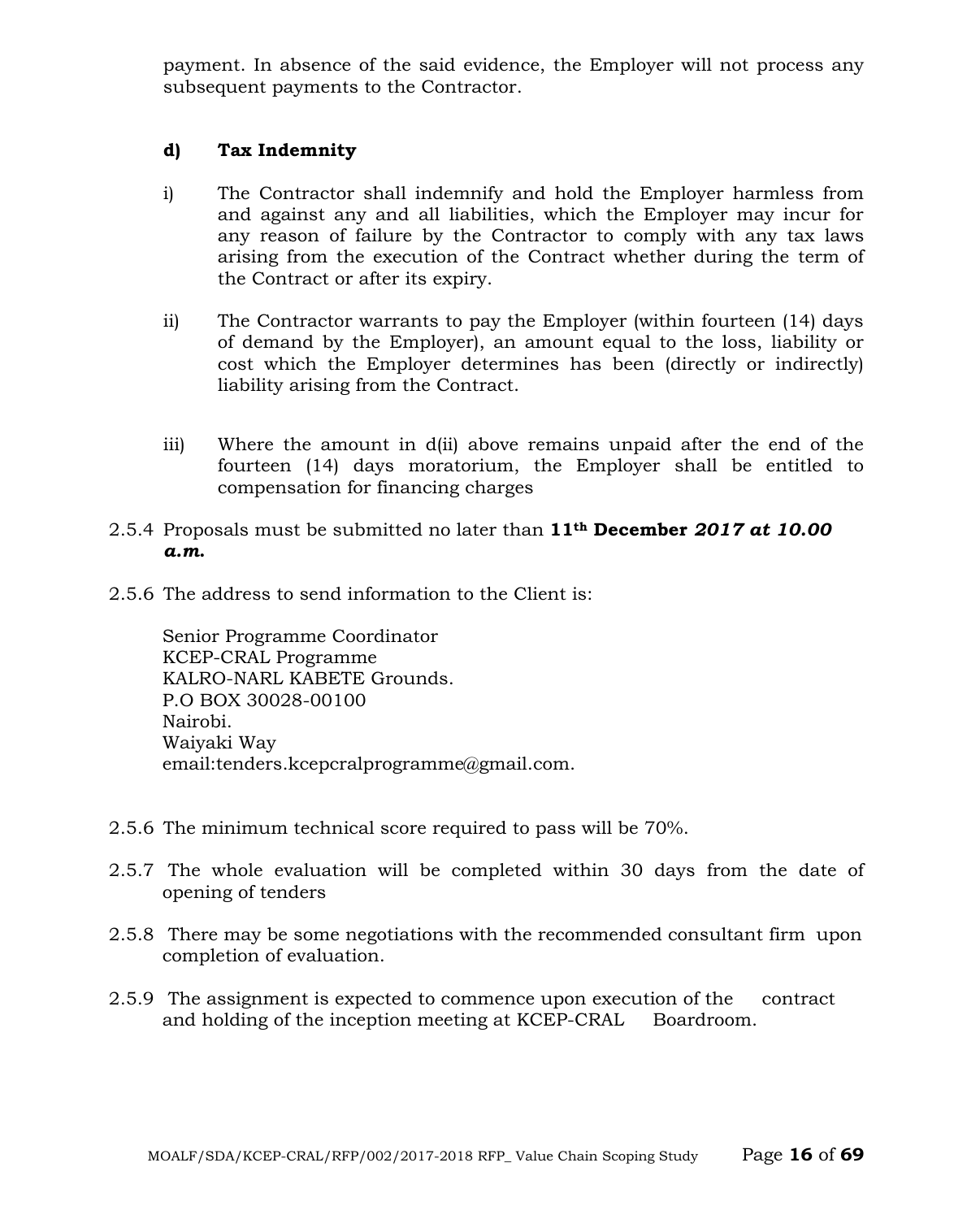## **2.5.10 CRITERIA FOR EVALUATING THE PROPOSALS**

## **1. PRELIMINARY EVALUATION/MANDATORY REQUIREMENTS (YES/NO)**

*The evaluation shall be done using the documents submitted. If a consortium / joint venture, The submission documents provided for all the partners shall be evaluated and shall be subjected to preliminary evaluation.*

| #                       | <b>Mandatory Requirement</b>                                                                                                                                                                                              | <b>Submitted Yes/ No</b> |
|-------------------------|---------------------------------------------------------------------------------------------------------------------------------------------------------------------------------------------------------------------------|--------------------------|
| $\mathbf{1}$            | Certificate of registration/incorporation.                                                                                                                                                                                |                          |
| $\mathbf{2}$            | Valid tax compliance certificate (2017-<br>2018).                                                                                                                                                                         |                          |
| 3                       | Audited and certified financial statements<br>for the last two years. Must be Signed by<br>Directors and stamped. For financial year<br>June-July_(2014-2015 2015-2016)<br>For financial year Jan-Dec_ (2015 and<br>2016) |                          |
| 4                       | Company profile using the business<br>questionnaire provided should be duly<br>filled, stamped and signed                                                                                                                 |                          |
| 5                       | Duly filled and signed technical proposal<br>submission form in the format provided.                                                                                                                                      |                          |
| 6                       | A completely filled, Signed and stamped<br>mandatory business questionnaire                                                                                                                                               |                          |
| $\overline{\mathbf{7}}$ | Duly filled and signed declaration<br>of<br>debarment in the provided format                                                                                                                                              |                          |
| 8                       | Duly serialized, paginated bid document<br>including a referenced Table of contents<br>for all the attachments in the bid<br>document                                                                                     |                          |
| 9                       | Submission of the Required Number of<br>Copies One Original and Two Copies                                                                                                                                                |                          |

**Key: Yes, is Responsive No is Non-Responsive**

*Note: Bidders Meeting all requirements i.e YES in all shall be responsive and proceed to the second stage of Evaluation, Technical Evaluation.*

*Those that shall be non-responsive shall not proceed to the next stage of Evaluation.*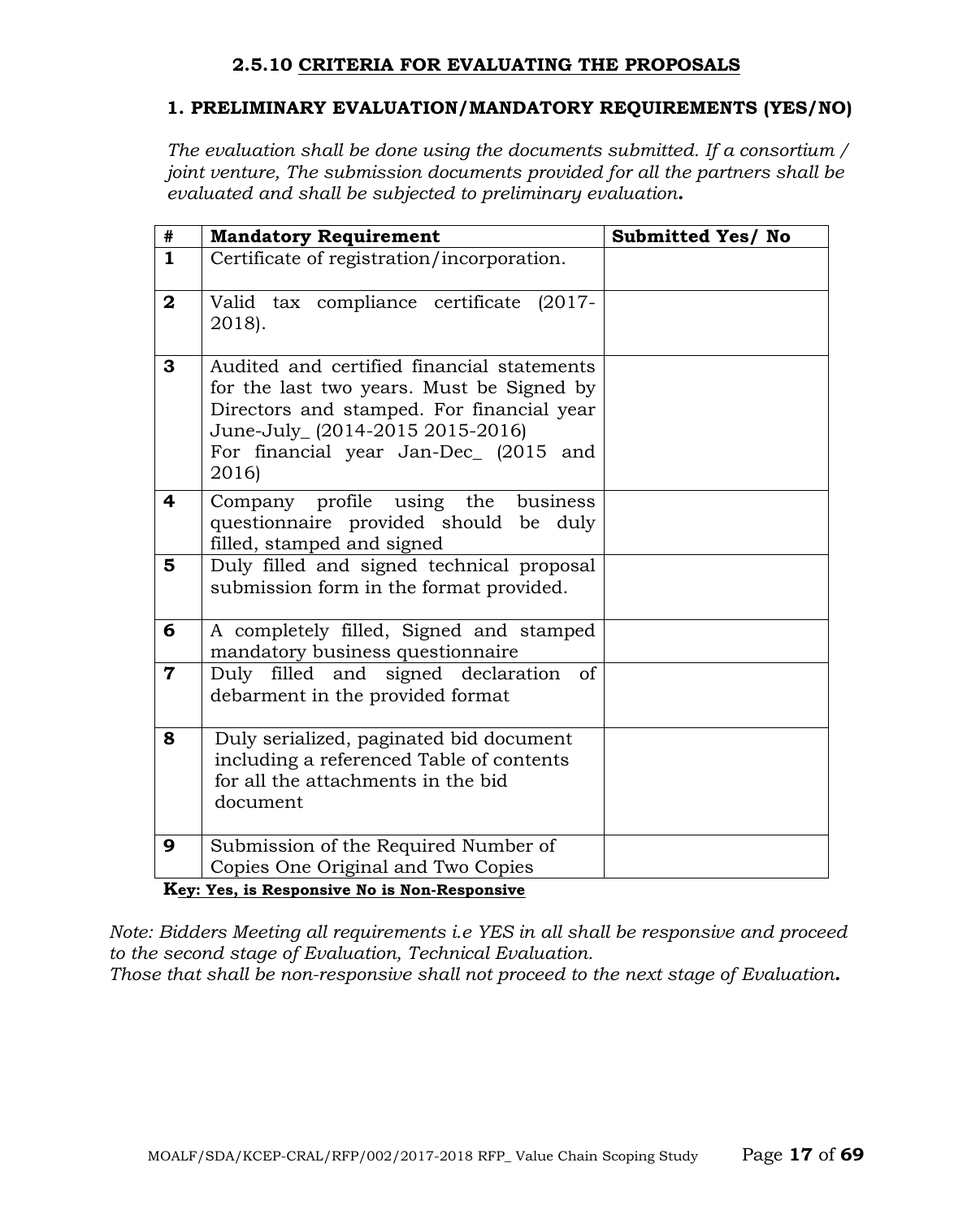## **2. TECHNICAL EVALUATION CRITERIA:**

| NO.   | <b>CRITERIA</b>                                                                                              | <b>MAX</b>   | <b>EVALUATION</b>                                   | <b>SCORES</b>  |
|-------|--------------------------------------------------------------------------------------------------------------|--------------|-----------------------------------------------------|----------------|
|       |                                                                                                              | <b>SCORE</b> | <b>ATTRIBUTES</b>                                   | <b>AWARDED</b> |
| 2.1   | Experience of the consultancy firm<br>related to the assignment:                                             | 35           |                                                     |                |
| 2.1.1 | The Consultant must be a firm with at<br>least 5 years' experience in agribusiness                           |              | 0-5years -5points                                   |                |
|       | and value chain research work in Kenya<br>with special emphasis on the grain sector                          |              | Above 5years -10points                              |                |
| 2.1.2 | Experience in undertaking Agro-processing<br>and value addition feasibility studies                          | 10           | 0-5 Studies -5Points                                |                |
|       | Demonstrate at least five studies<br>in<br>agriculture scoping studies with focus on<br>value chain analysis |              | Above 5years-10Points                               |                |
| 2.1.3 | Attach Evidence from four (4) corporate<br>clients whom you have served in a similar                         | 10           | 0-4 clients with details-<br>5points                |                |
|       | assignment (Value Chain scoping Study in                                                                     |              |                                                     |                |
|       | agriculture sector in the last five (5) years<br>giving.                                                     |              | Above 4 clients-10 points                           |                |
|       | The document should contain details of the                                                                   |              |                                                     |                |
|       | contract value and duration of contract,                                                                     |              |                                                     |                |
|       | contact person and their Phone Number                                                                        |              |                                                     |                |
| 2.1.4 | The liquidity of the firm: quick ratio $(2.2)$ ,                                                             | 5            | $0-2:2-3$ points                                    |                |
|       |                                                                                                              |              | Above 2:2 5 points                                  |                |
| 2.2   | Approach and methodology                                                                                     | 35           |                                                     |                |
| 2.2.1 | Proposed<br>Approaches, Processes<br>and<br>Instruments to carry out the survey.                             | 15           | Relevant Sound approach<br>Max 5points              |                |
|       |                                                                                                              |              | Demonstrated Process and<br>Instrument – max. $5$   |                |
|       |                                                                                                              |              | points                                              |                |
|       |                                                                                                              |              | ability to demonstrate how<br>to operationalize and |                |
|       |                                                                                                              |              | conduct the study-max 5<br>points                   |                |
| 2.2.2 | Adequacy of the response to the scope of<br>work, including the degree of innovation.                        | 15           | Demonstration of the<br>understanding of the        |                |
|       |                                                                                                              |              | ToR and scope-Max<br>5points                        |                |
|       |                                                                                                              |              | Demonstrate Innovative                              |                |
|       |                                                                                                              |              | approaches to achieve<br>the task-Max 5points       |                |

## *Part (i) - Qualifications/experience/work plan/methodology/training*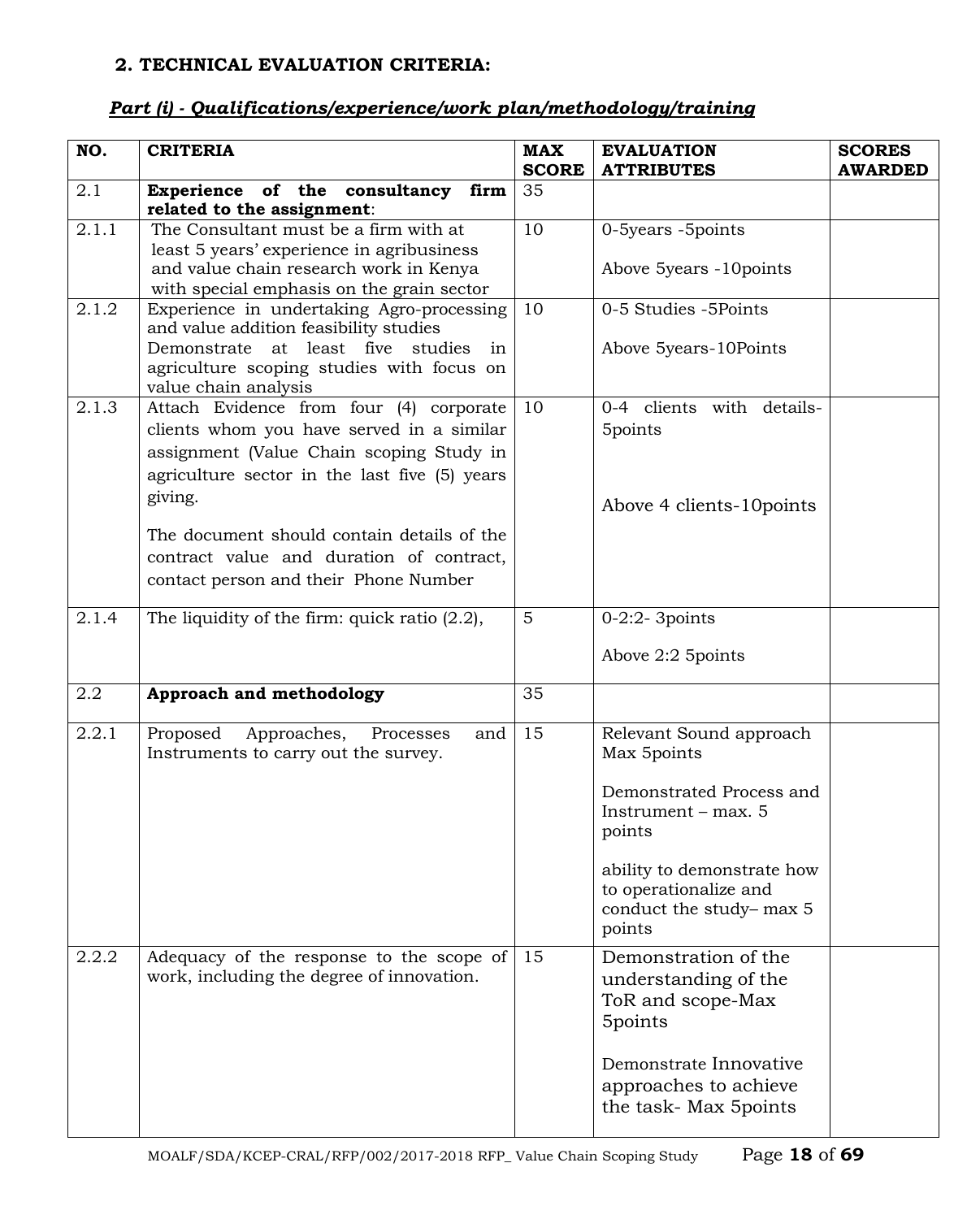|       |                                                                                          |                | Demonstrate the ability to            |  |
|-------|------------------------------------------------------------------------------------------|----------------|---------------------------------------|--|
|       |                                                                                          |                | map the key value chain               |  |
|       |                                                                                          |                | players in target counties-           |  |
|       |                                                                                          |                | Max 5Points                           |  |
| 2.2.3 | Proposed work plan to carry out the study.                                               | $5\phantom{.}$ | Max 5 Points                          |  |
| 2.3   | Qualifications & competence of key staff.                                                | 30             |                                       |  |
| 2.3.1 | Key experts 1: Team Leader                                                               | 15             |                                       |  |
|       | A. The Team Leader should have at least 10                                               |                | (a) 0-9 years' experience-            |  |
|       | of professional<br>years<br>management                                                   |                | 5points                               |  |
|       | undertaking<br>similar<br>experience<br>in                                               |                | (b) Above 10years                     |  |
|       | S/he<br>assignments.<br>should<br>have<br>background in agriculture, agricultural        |                | experience-10points                   |  |
|       | economics, economics, business or any                                                    |                |                                       |  |
|       | other related discipline (at least a Master's                                            |                |                                       |  |
|       | degree) from a recognized university with                                                |                | (c) 0-4 years analytical              |  |
|       | profound knowledge of and work experience                                                |                | work experience in the                |  |
|       | in value chain analysis and smallholder                                                  |                | grain sector-3Points                  |  |
|       | market development work                                                                  |                | (d) Above 5years-5points              |  |
|       | B. S/he must have minimum of 5-year                                                      |                |                                       |  |
|       | analytical work experience in the grain<br>sector in Kenya, preferably in the context of |                |                                       |  |
|       | smallholder<br>market<br>linkages<br>and                                                 |                |                                       |  |
|       | development of structured markets.                                                       |                |                                       |  |
|       |                                                                                          |                |                                       |  |
| 2.3.2 | Other key experts (Minimum of 2)                                                         | 15             | Expert 1:                             |  |
|       | The team should further include<br>the                                                   |                | (a) Bachelor's Degree in              |  |
|       | following expertise as shown through CVs<br>and references submitted:                    |                | agronomy or related<br>field-2points  |  |
|       |                                                                                          |                | (b) 0-9 years experience in           |  |
|       | A. Minimum of a Bachelor's degree in                                                     |                | agricultural                          |  |
|       | Agronomy or related field and not less than                                              |                | production estimation                 |  |
|       | 10 years' experience in Agricultural                                                     |                | and projection                        |  |
|       | production estimation and projections                                                    |                | methodologies-5points                 |  |
|       | methodologies;                                                                           |                | (c) Above 9years-8points              |  |
|       | B. minimum of a bachelor's degree in Rural                                               |                |                                       |  |
|       | infrastructure and not less than 10 years'                                               |                | Expert 2:                             |  |
|       | experience in Agro-processing and value                                                  |                | (a) Bachelor's degree in              |  |
|       | addition in the grain sector or assessment                                               |                | rural infrastructure -                |  |
|       | of<br>marketing<br>infrastructure<br>(storage)                                           |                | 2points<br>(b) 0-9years experience in |  |
|       | facilities) and rural access roads.                                                      |                | Agro-processing and                   |  |
|       |                                                                                          |                | value addition in the                 |  |
|       |                                                                                          |                | grain sector or                       |  |
|       |                                                                                          |                | assessment of                         |  |
|       |                                                                                          |                | marketing                             |  |
|       |                                                                                          |                | infrastructure and                    |  |
|       |                                                                                          |                | rural access roads-<br>4points        |  |
|       |                                                                                          |                | (c) Above 9-7points                   |  |
|       | <b>TOTAL MARKS</b>                                                                       | 100            |                                       |  |
|       |                                                                                          |                |                                       |  |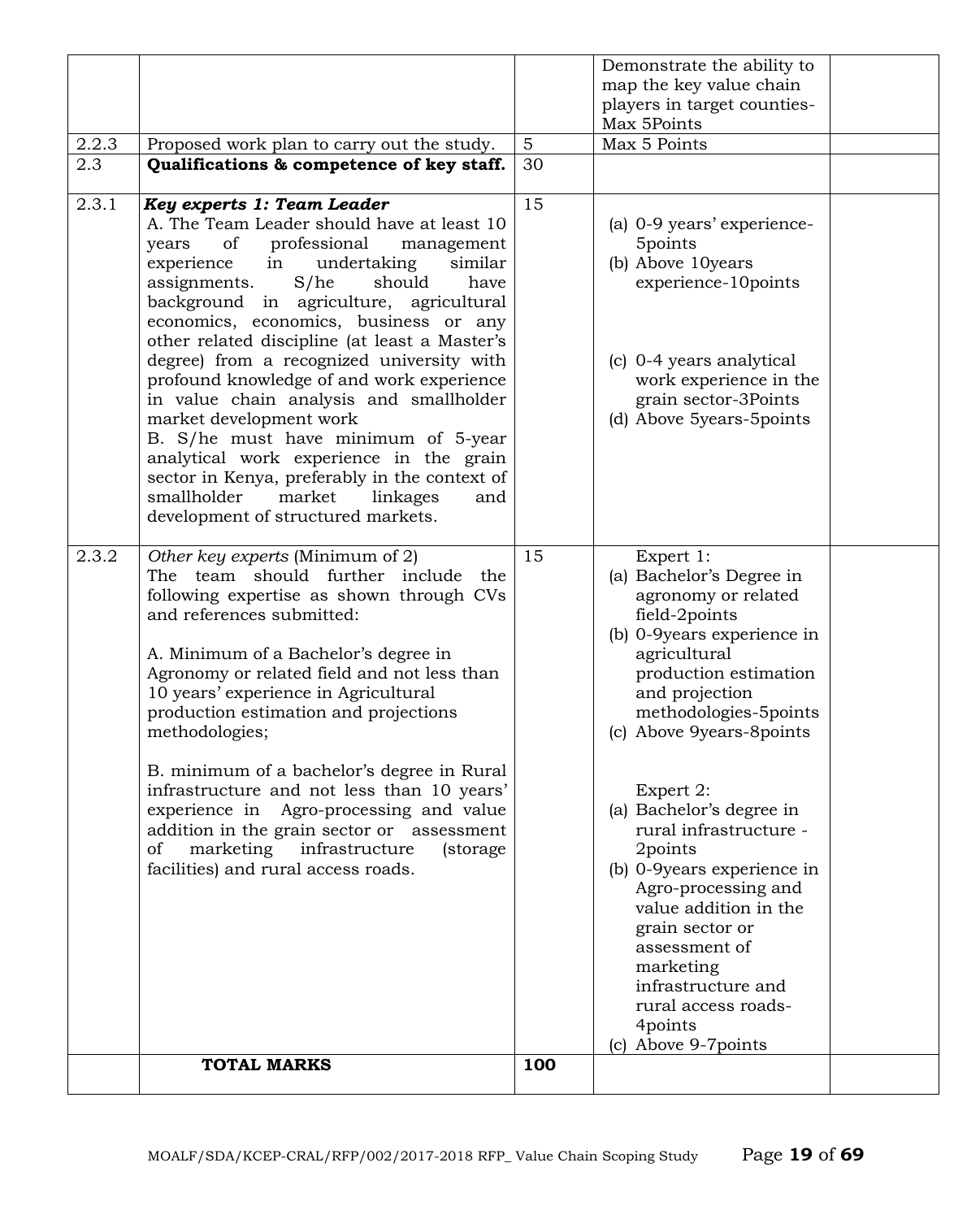Total Technical Weight Score shall be =0.7\*Tech Score

Only Bidders who shall attain 70% and above shall proceed for Financial Evaluation.

#### **(C) Financial Evaluation**

After the technical evaluation is completed the consultants who have submitted proposals shall be informed of the results, the technical points assigned to each consultant and shall notify those consultants whose proposals did not meet the minimum qualifying mark or were considered non-responsive to the RFP and TOR that their financial proposals will be returned unopened after the signature of the contract.

The consultants that have secured the minimum qualifying mark, shall be notified the date, time, and place set for opening the financial proposals.

The opening date shall be defined allowing sufficient time for consultants to make arrangements to attend the opening of the financial proposals. The financial proposals shall be opened publicly in the presence of representatives of the consultants who choose to.

The name of the consultant, the technical points, and the proposed prices shall be read aloud and recorded when the financial proposals are opened.

The financial score shall be weighted as follows: Fin Score=Lowest bid Price/ Bid Price\*30

#### **(D) Combined Score**

The total score shall be obtained by weighting the technical Scores and Financial scores and adding them. The total score formulae is: Total Score=a\*TechScore+b\*FinScore

Where a and b are the ratio whose combined Value shall be Total Score=0.7\*TechScore+0.3\*Fin Score

## **(E) Award Criteria**

The successful proposal shall be the responsive proposal with the highest Combined score, in accordance with the procedures and criteria set out, the scores assigned to the technical and financial proposals under clause (b) and (c).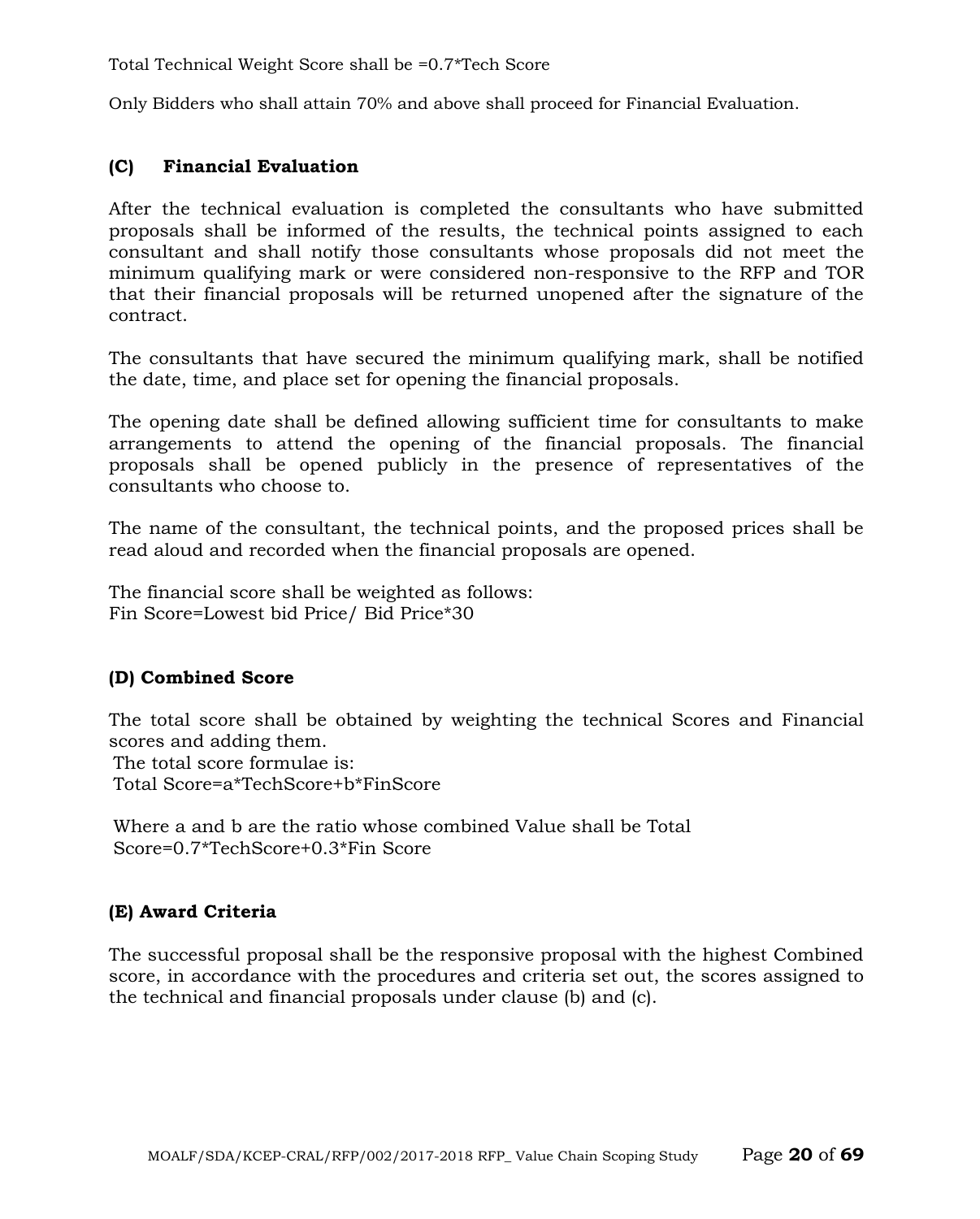## **(F) Negotiations**

The bidder offering the highest evaluated combined Score shall be recommended for award, upon successful negotiations.

If negotiations fail to yield positive results, KCEP-CRAL shall negotiate with the second evaluated ranked bidder based on the scores of both the technical and financial evaluation.

The accounting officer may negotiate with the person who submitted the successful proposal and may request and permit changes, subject to section 128 of the PPAD ACT 2015.

If the negotiations with the person who submitted the successful proposal do not result in a contract, KCEP-CRAL may negotiate with the second person who submitted the proposal that would have been successful.

A procuring entity shall not enter into any negotiations pursuant to section 128 of the Act, until:-

(a) the accounting officer has approved the successful proposal in line with section 127 of the Act; and

(b) the accounting officer has notified the successful and unsuccessful bidders pursuant to section 126 (4) of the Act.

Pursuant to Section 130 of the PPAD ACT 2015, the firm who enters into a contract resulting from this procurement by a request for proposals shall not enter into any other subsequent contract for the procurement of goods, services or works related to that original contract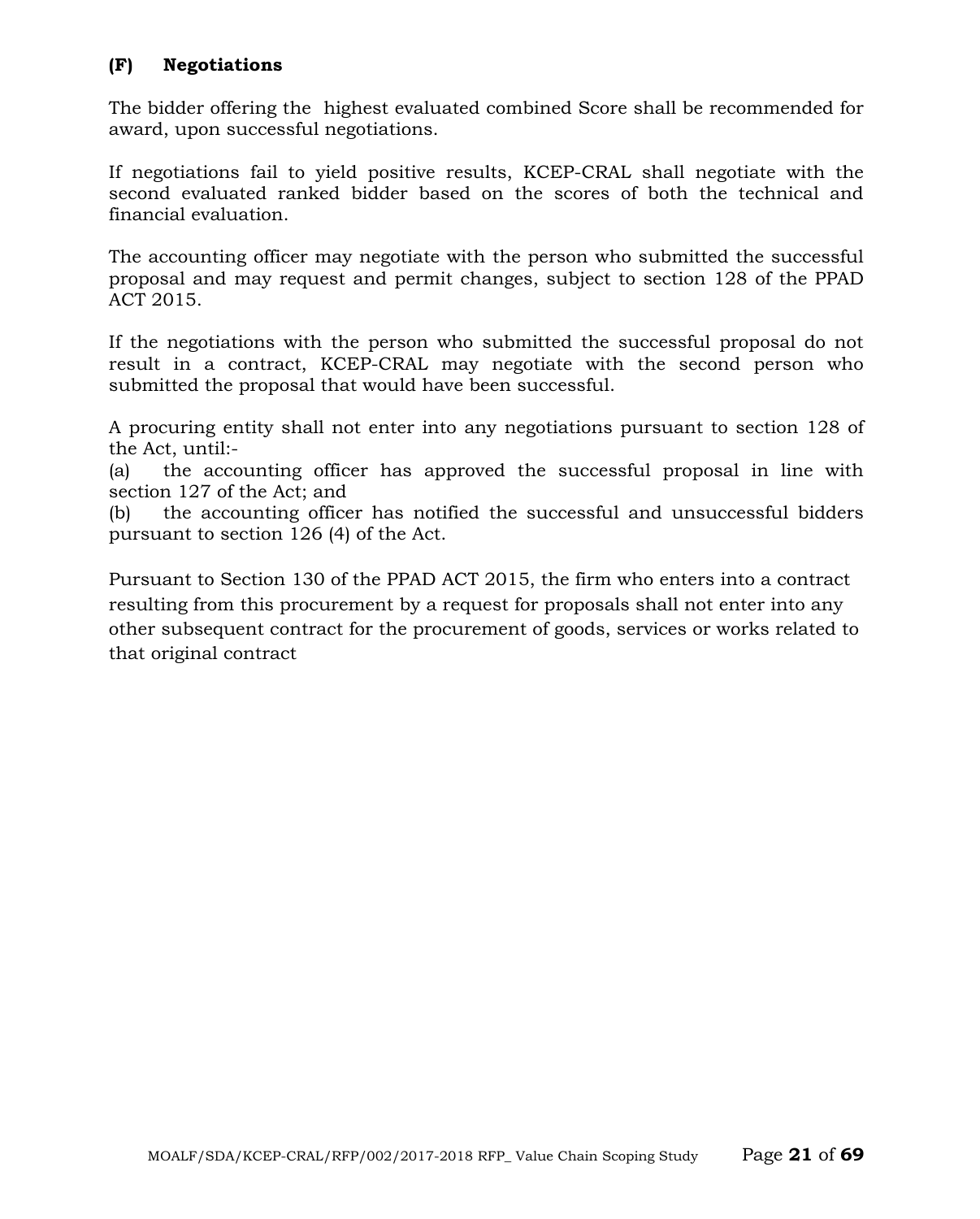#### **SECTION III: TECHNICAL PROPOSAL**

## **3.1. TECHNICAL PROPOSAL SUBMISSION FORM**

[\_\_\_\_\_\_\_\_\_\_\_\_\_\_\_ *Date*]

To: \_\_\_\_\_\_\_\_\_\_\_\_\_\_\_\_\_\_\_\_\_\_ [*Name and address of Client)*

Ladies/Gentlemen:

We, the undersigned, offer to provide the consulting services for

Title of consulting services in accordance with your<br>Request for Proposal dated [*Date*] and our Proposal. We are **EXECUTE:** For Proposal. We are hereby submitting our Proposal, which includes this Technical Proposal, [and a Financial Proposal sealed under a separate envelope-*where applicable*].

We agree to abide by this Tender for a period of  $[number]$  and  $q$  days from the date fixed for tender opening of the Instructions to tenderers, and it shall remain binding upon us and may be accepted at any time before the expiration of that period.

We understand you are not bound to accept any Proposal that you receive.

We remain,

Yours sincerely,

| [Authorized Signature]:       |
|-------------------------------|
| [Name and Title of Signatory] |
| [Name of Firm]                |
| <i>[Address:]</i>             |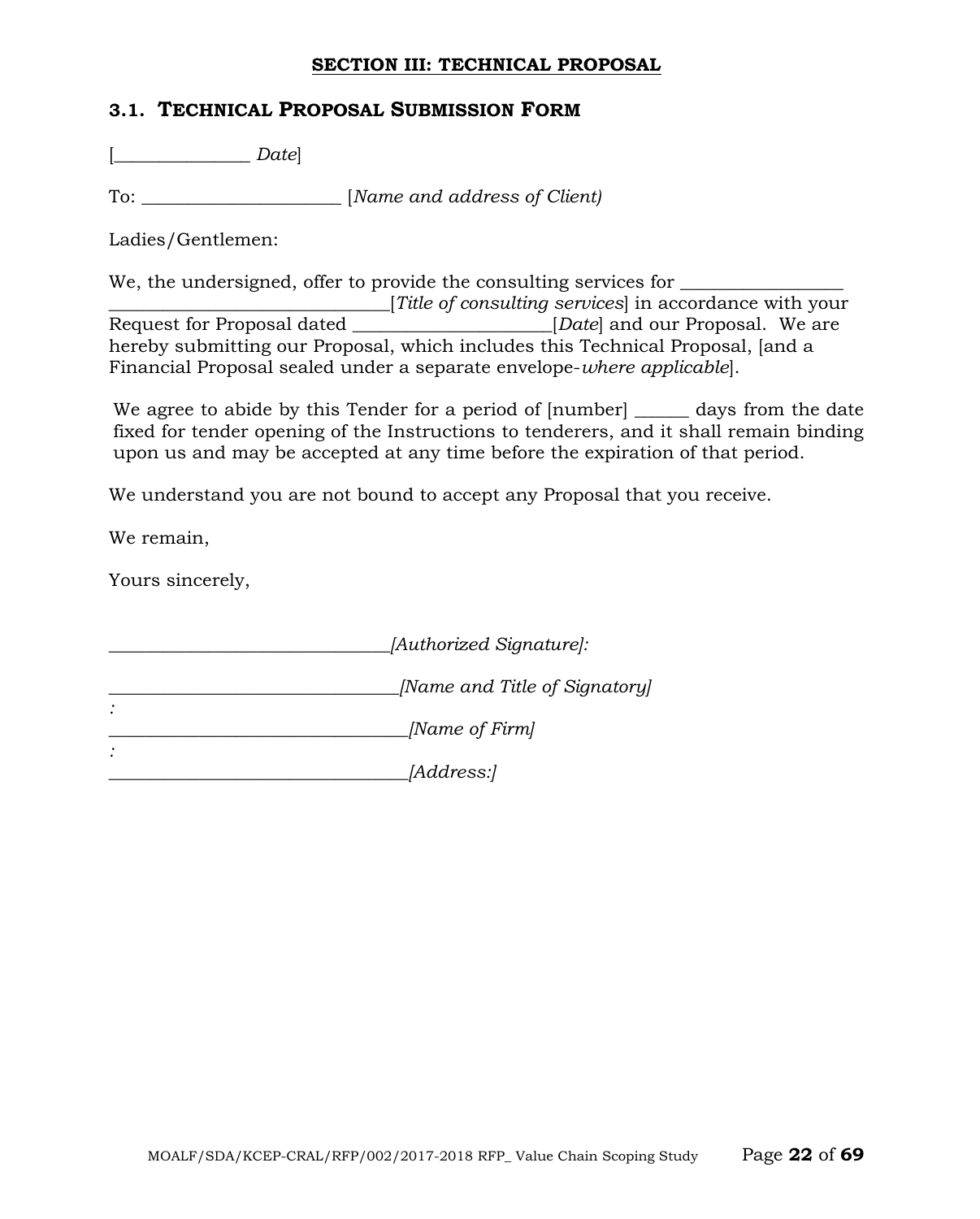## **3.2. FIRM'S REFERENCES**

## **Relevant Services Carried Out in the Last Five Years That Best Illustrate Qualifications**

Using the format below, provide information on each assignment for which your firm either individually, as a corporate entity or in association, was legally contracted.

| <b>Assignment Name:</b>                                                                               | Country                                                      |
|-------------------------------------------------------------------------------------------------------|--------------------------------------------------------------|
| Location within Country:<br>Your                                                                      | Professional Staff provided by                               |
|                                                                                                       | Firm/Entity(profiles):                                       |
| Name of Client:<br>assignment.                                                                        | Clients contact person for the                               |
| Address:<br>of                                                                                        | No of Staff-Months; Duration                                 |
|                                                                                                       | Assignment:                                                  |
| Start Date (Month/Year): Completion Date<br>(Month/Year):                                             | Value of Services (Kshs)<br>Approx.                          |
| Name of Associated Consultants. If any:                                                               | No of Months of Professional<br>Staff provided by Associated |
| Consultants:                                                                                          |                                                              |
| Name of Senior Staff (Project Director/Coordinator, Team Leader) Involved and Functions<br>Performed: |                                                              |
| Narrative Description of project:                                                                     |                                                              |
| Description of Actual Services Provided by Your Staff:                                                |                                                              |

Name and title of signatory; \_\_\_\_\_\_\_\_\_\_\_\_\_\_\_\_\_\_\_\_\_\_\_\_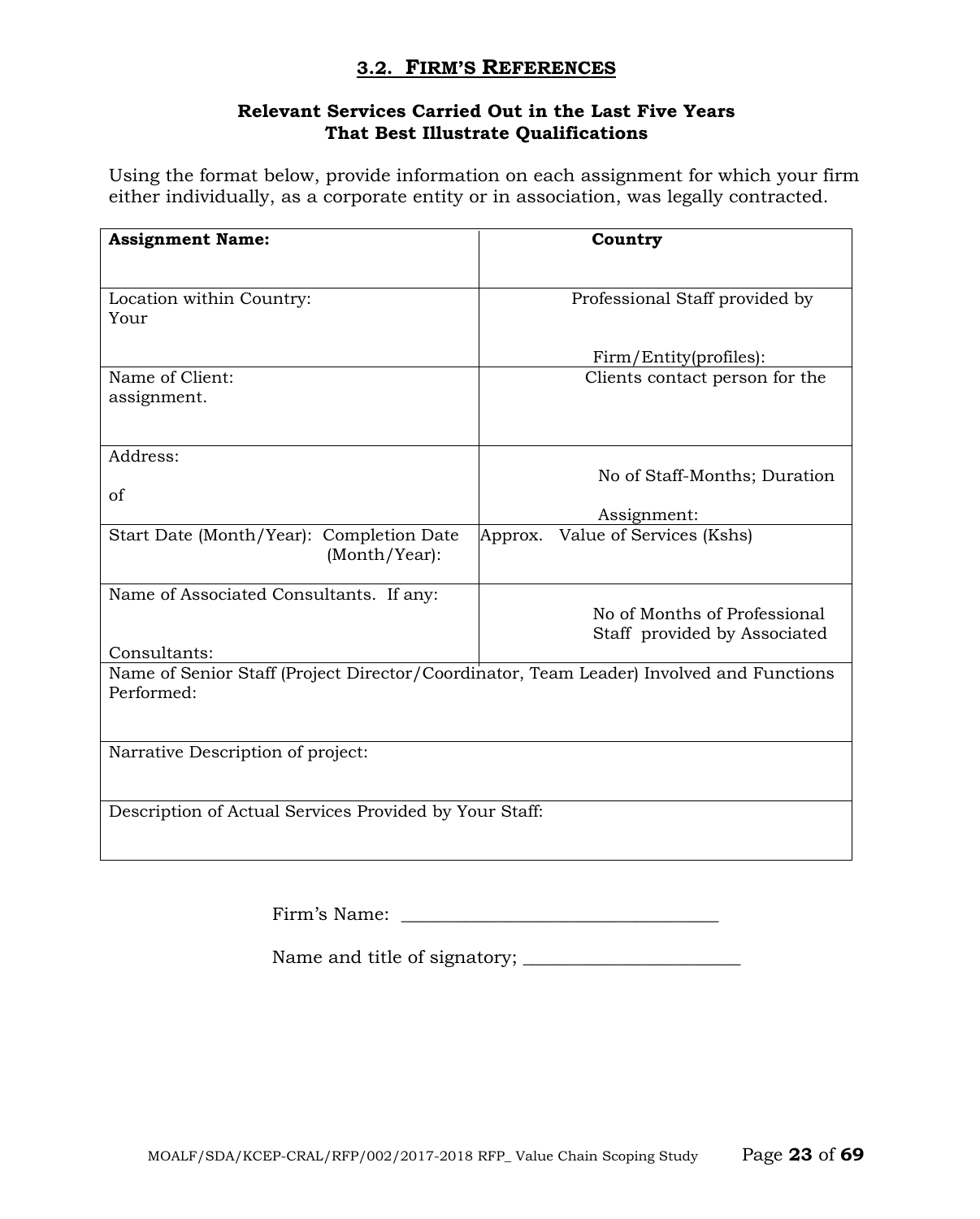## **3.3 COMMENTS AND SUGGESTIONS OF CONSULTANTS ON THE TERMS OF REFERENCE AND ON DATA, SERVICES AND FACILITIES TO BE PROVIDED BY THE CLIENT**

On the Terms of Reference:

| 1.                                                                 |
|--------------------------------------------------------------------|
| 2.                                                                 |
| 3.                                                                 |
| 4.                                                                 |
| 5.                                                                 |
|                                                                    |
| On the data, services and facilities to be provided by the Client: |
| 1.                                                                 |
| 2.                                                                 |
| 3.                                                                 |

5.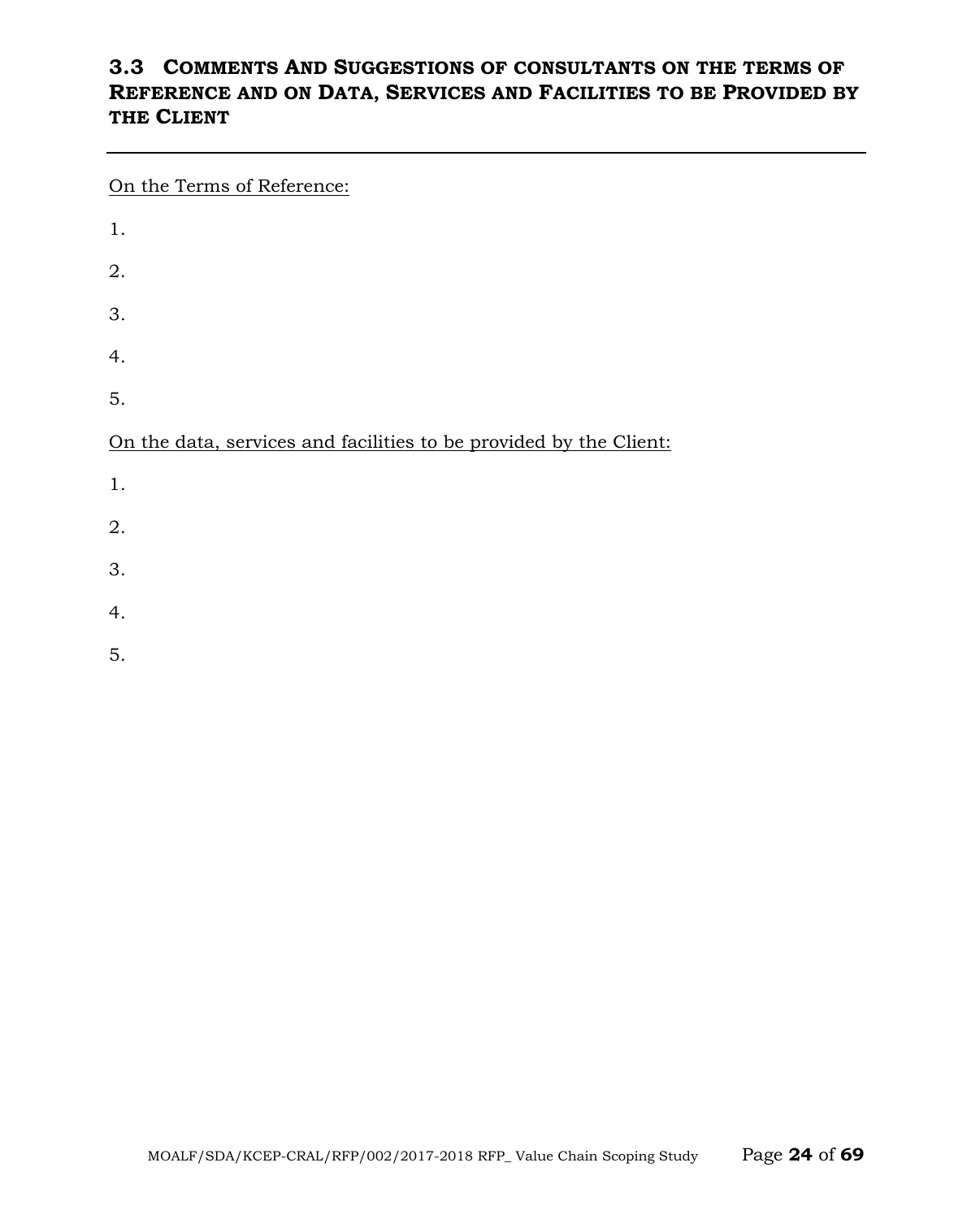## **3.4. DESCRIPTION OF THE METHODOLOGY AND WORK PLAN FOR PERFORMING THE ASSIGNMENT**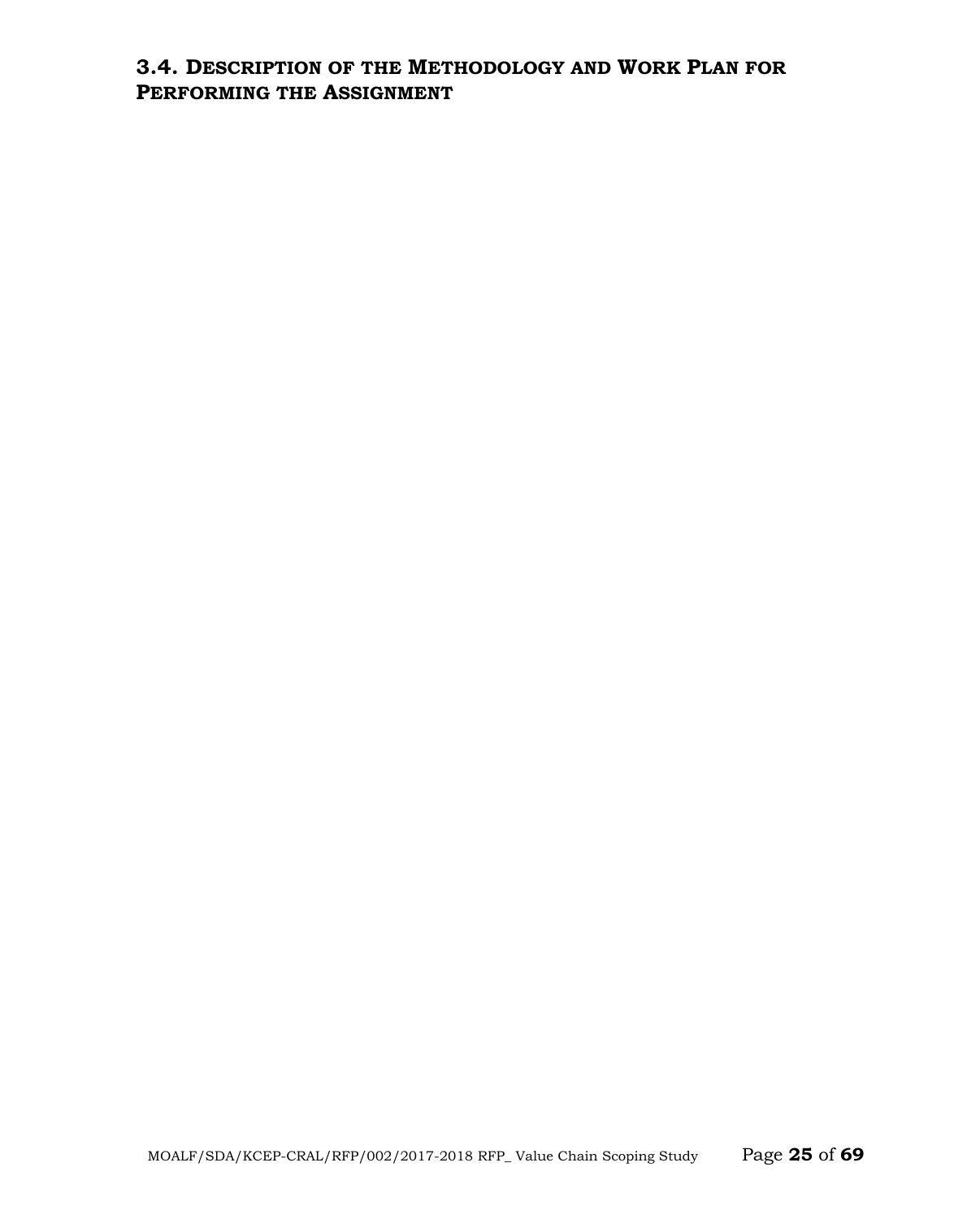## **3.5. TEAM COMPOSITION AND TASK ASSIGNMENTS**

## **1. Technical/Managerial Staff**

| <b>Name</b> | Position | <b>Task</b> |
|-------------|----------|-------------|
|             |          |             |
|             |          |             |
|             |          |             |
|             |          |             |
|             |          |             |

## **2. Support Staff**

| <b>Name</b> | Position | <b>Task</b> |
|-------------|----------|-------------|
|             |          |             |
|             |          |             |
|             |          |             |
|             |          |             |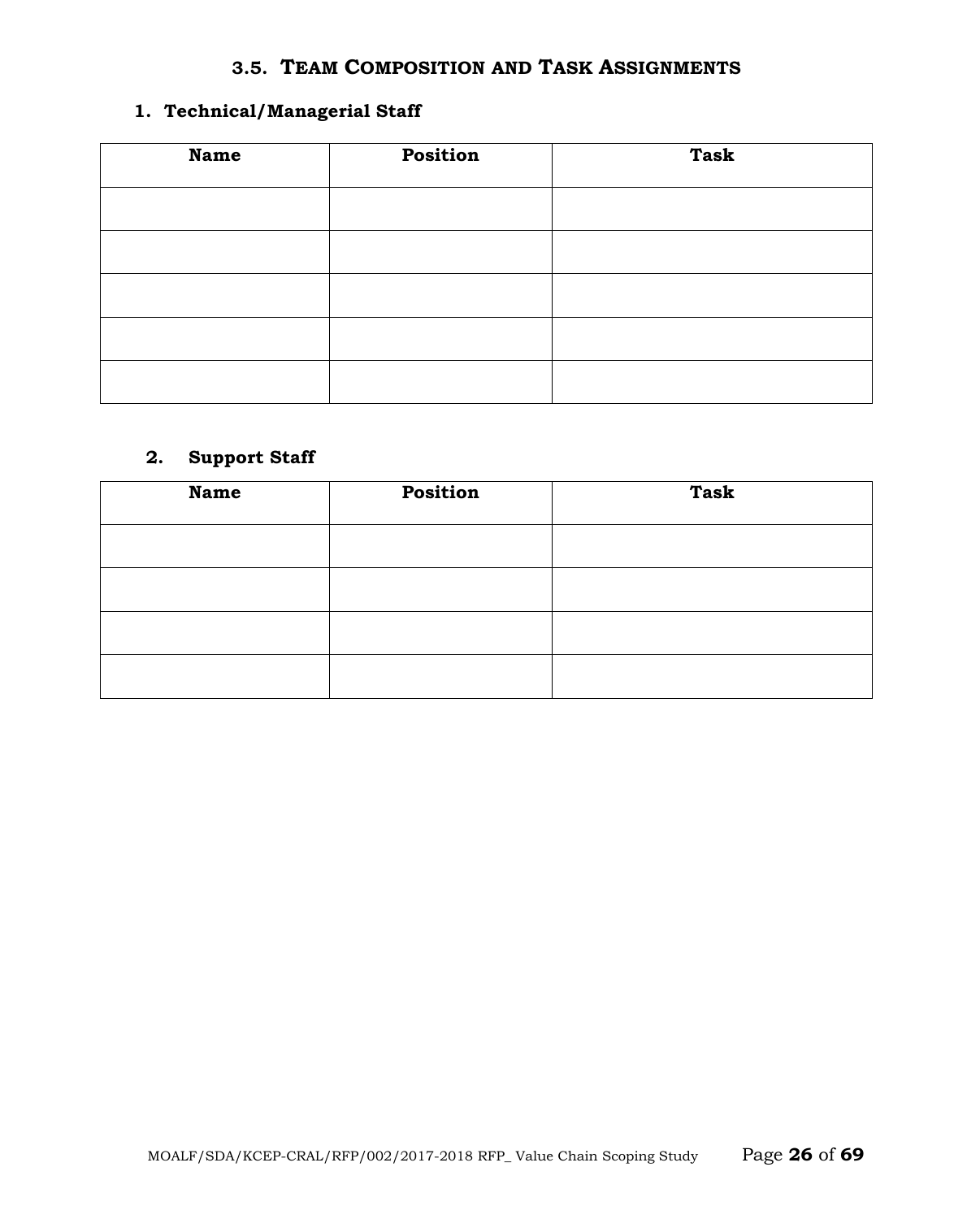## **3.6. FORMAT OF CURRICULUM VITAE (CV) FOR PROPOSED PROFESSIONAL STAFF**

#### **Key Qualifications:**

*[Give an outline of staff member's experience and training most pertinent to tasks on assignment. Describe degree of responsibility held by staff member on relevant previous assignments and give dates and locations].*

#### **Education:**

*[Summarize college/university and other specialized education of staff member, giving names of schools, dates attended and degree[s] obtained.]*

#### **Employment Record:**

*[Starting with present position, list in reverse order every employment held. List all positions held by staff member since graduation, giving dates, names of employing organizations, titles of positions held, and locations of assignments.]*

#### **Certification:**

I, the undersigned, certify that these data correctly describe me, my qualifications, and my experience.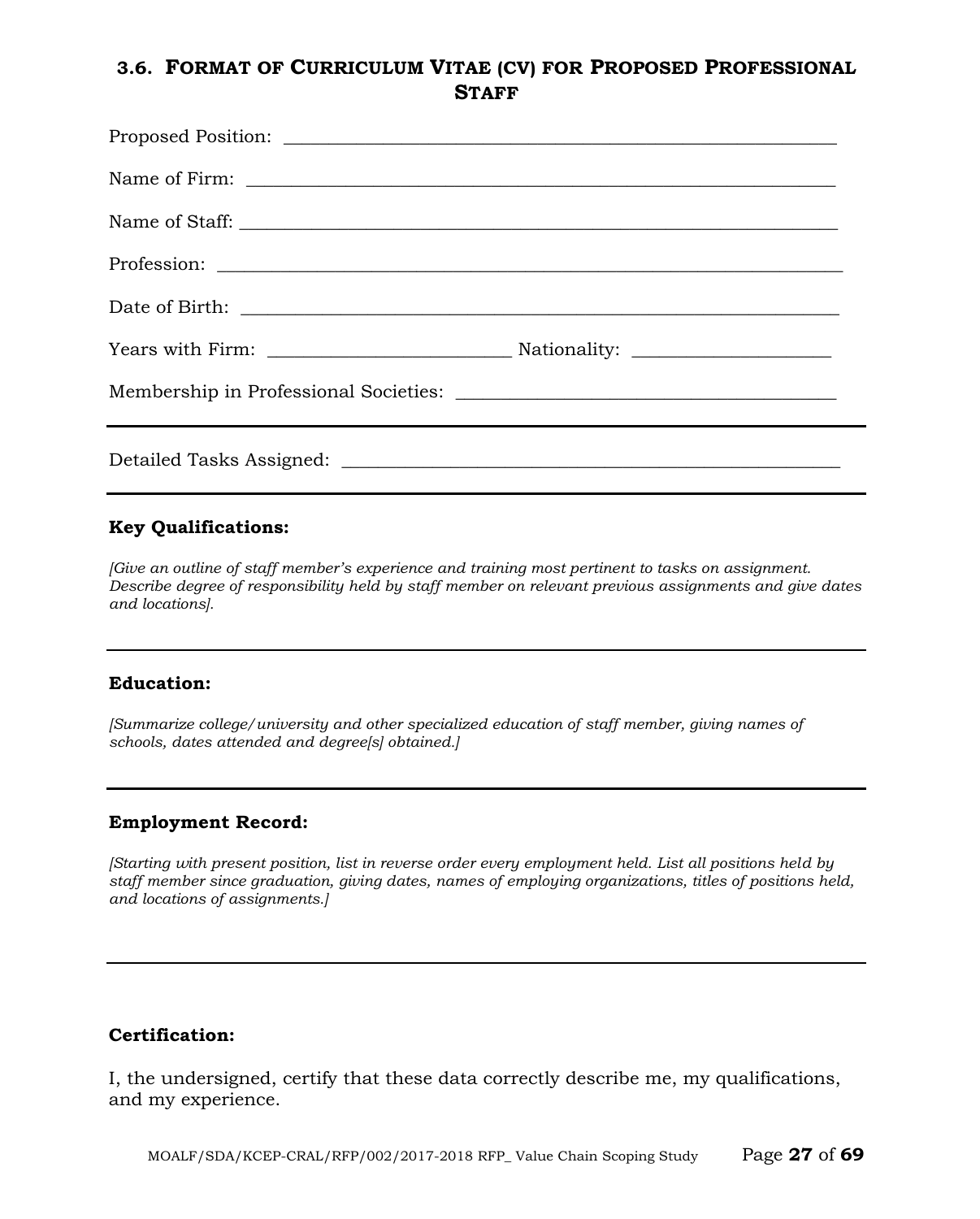|                                                      | Date:               |  |
|------------------------------------------------------|---------------------|--|
| [Signature of staff member]                          |                     |  |
| [Signature of authorized representative of the firm] | Date; _____________ |  |
| Full name of staff member:                           |                     |  |
| Full name of authorized representative:              |                     |  |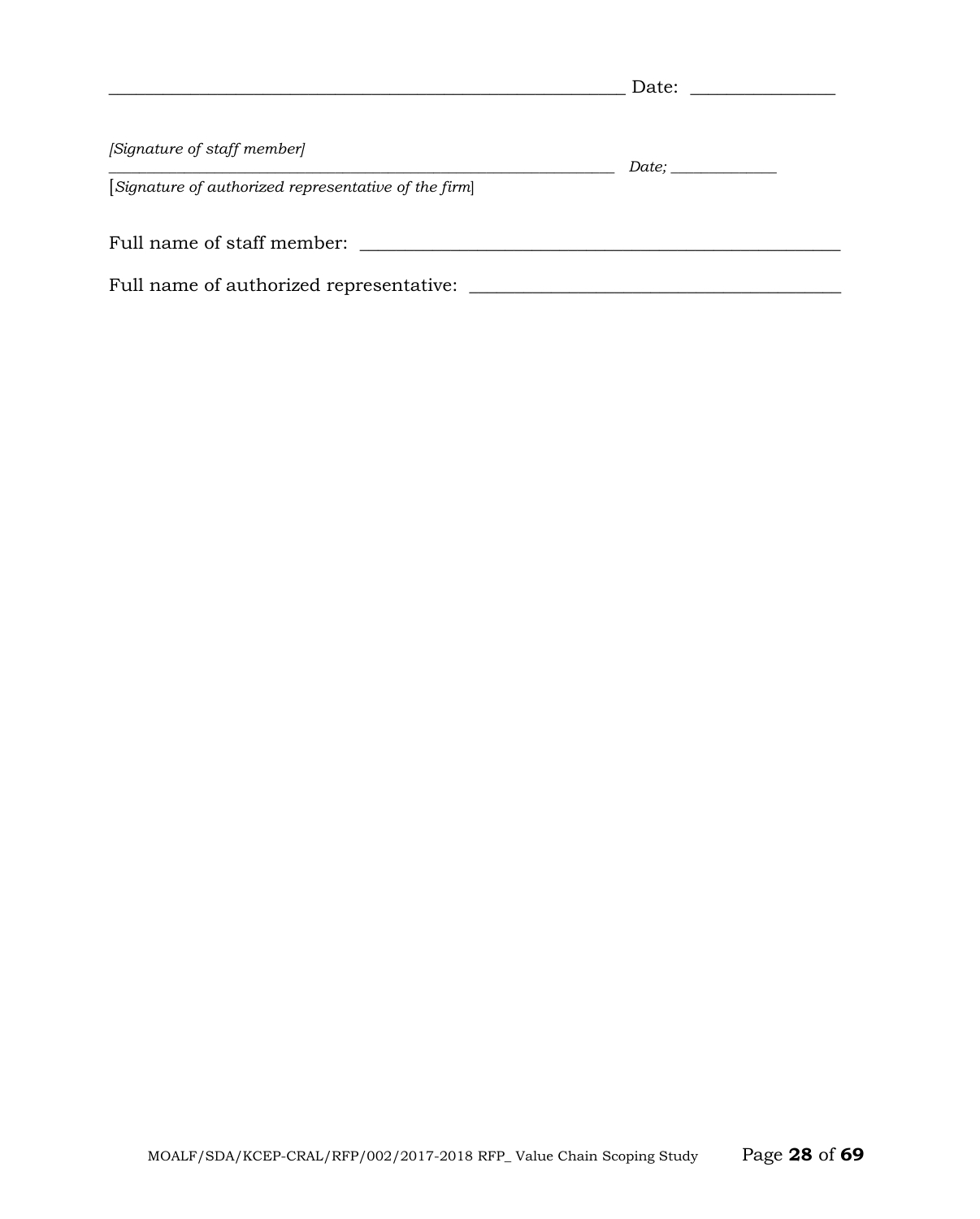## **3.7. TIME SCHEDULE FOR PROFESSIONAL PERSONNEL**

| <b>Name</b> | <b>Position</b>   Reports<br>Due/<br><b>Activities</b> | $1 \mid$ | $\boldsymbol{2}$ | $\mathbf{3}$ | 4 <sup>1</sup> | $5^{\circ}$ | 6 <sup>1</sup> | $\mathbf 7$ | $+8$ <sup>+</sup> | 9 | MOIICIIS (III CHE FOI III OI A BAI CHAIC)<br>10 <sup>1</sup> | 11 | 12 | Number of months |
|-------------|--------------------------------------------------------|----------|------------------|--------------|----------------|-------------|----------------|-------------|-------------------|---|--------------------------------------------------------------|----|----|------------------|
|             |                                                        |          |                  |              |                |             |                |             |                   |   |                                                              |    |    |                  |
|             |                                                        |          |                  |              |                |             |                |             |                   |   |                                                              |    |    |                  |
|             |                                                        |          |                  |              |                |             |                |             |                   |   |                                                              |    |    |                  |
|             |                                                        |          |                  |              |                |             |                |             |                   |   |                                                              |    |    |                  |

**Months (in the Form of a Bar Chart)**

Reports Due: \_\_\_\_\_\_\_\_\_\_

Activities Duration:

| Signature: |                             |
|------------|-----------------------------|
|            | (Authorized representative) |

Full Name: \_\_\_\_\_\_\_\_\_\_\_\_\_\_\_\_\_\_\_\_\_\_\_\_

Title: \_\_\_\_\_\_\_\_\_\_\_\_\_\_\_\_\_\_\_\_\_\_\_\_\_\_\_\_\_\_

Address: \_\_\_\_\_\_\_\_\_\_\_\_\_\_\_\_\_\_\_\_\_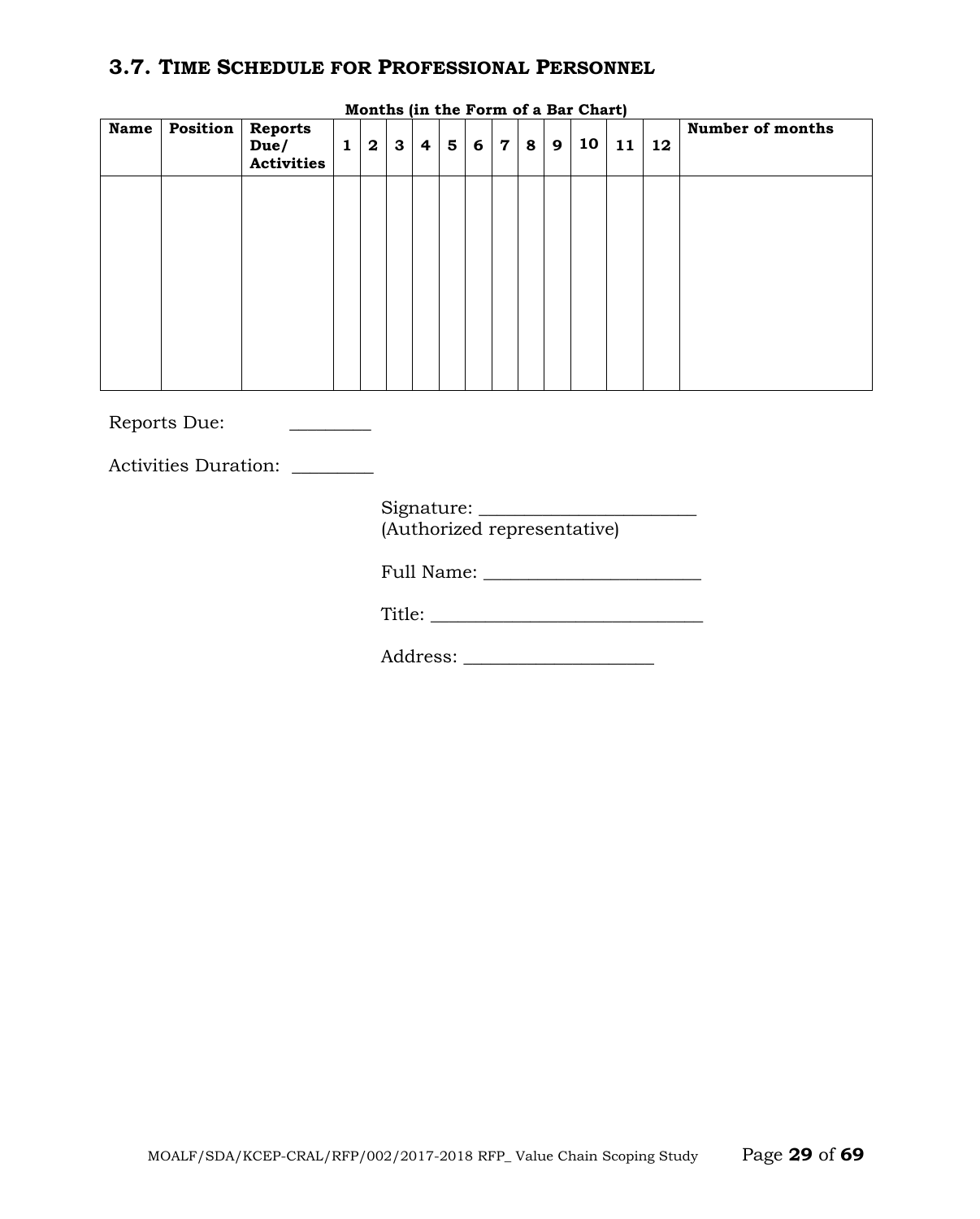## **3.8. ACTIVITY (WORK) SCHEDULE**

## **(a). Field Investigation and Study Items**

|                        |                 |                 |                 |                 |                 |                 |                 |                 |                 | $T^{\rm st},$ 2nd, etc, are months from the start of assignment) |                  |                  |  |
|------------------------|-----------------|-----------------|-----------------|-----------------|-----------------|-----------------|-----------------|-----------------|-----------------|------------------------------------------------------------------|------------------|------------------|--|
|                        | 1 <sup>st</sup> | 2 <sup>nd</sup> | 3 <sup>rd</sup> | 4 <sup>th</sup> | 5 <sup>th</sup> | 6 <sup>th</sup> | 7 <sup>th</sup> | 8 <sup>th</sup> | 9 <sup>th</sup> | 10 <sup>th</sup>                                                 | 11 <sup>th</sup> | 12 <sup>th</sup> |  |
|                        |                 |                 |                 |                 |                 |                 |                 |                 |                 |                                                                  |                  |                  |  |
|                        |                 |                 |                 |                 |                 |                 |                 |                 |                 |                                                                  |                  |                  |  |
|                        |                 |                 |                 |                 |                 |                 |                 |                 |                 |                                                                  |                  |                  |  |
| <b>Activity (Work)</b> |                 |                 |                 |                 |                 |                 |                 |                 |                 |                                                                  |                  |                  |  |
|                        |                 |                 |                 |                 |                 |                 |                 |                 |                 |                                                                  |                  |                  |  |
|                        |                 |                 |                 |                 |                 |                 |                 |                 |                 |                                                                  |                  |                  |  |
|                        |                 |                 |                 |                 |                 |                 |                 |                 |                 |                                                                  |                  |                  |  |
|                        |                 |                 |                 |                 |                 |                 |                 |                 |                 |                                                                  |                  |                  |  |
|                        |                 |                 |                 |                 |                 |                 |                 |                 |                 |                                                                  |                  |                  |  |
|                        |                 |                 |                 |                 |                 |                 |                 |                 |                 |                                                                  |                  |                  |  |
|                        |                 |                 |                 |                 |                 |                 |                 |                 |                 |                                                                  |                  |                  |  |
|                        |                 |                 |                 |                 |                 |                 |                 |                 |                 |                                                                  |                  |                  |  |
|                        |                 |                 |                 |                 |                 |                 |                 |                 |                 |                                                                  |                  |                  |  |
|                        |                 |                 |                 |                 |                 |                 |                 |                 |                 |                                                                  |                  |                  |  |
|                        |                 |                 |                 |                 |                 |                 |                 |                 |                 |                                                                  |                  |                  |  |
|                        |                 |                 |                 |                 |                 |                 |                 |                 |                 |                                                                  |                  |                  |  |

*[1st, 2nd, etc, are months from the start of assignment)*

#### **(b). Completion and Submission of Reports**

| <b>Reports</b>                                                                                                                                                                                                                                                  | <b>Date</b> |
|-----------------------------------------------------------------------------------------------------------------------------------------------------------------------------------------------------------------------------------------------------------------|-------------|
| 1. Inception Report<br>Inception report providing results of literature review;<br>detailed approach and methodology for undertaking<br>the study including selected sample (if any), data<br>collection instruments; and detailed field activity work<br>plan; |             |
| 2. Draft Scoping Report<br>Draft Scoping Study Report (for Maize, Sorghum and<br>Millet and associated pulses) with details on each<br>targeted sub-county;                                                                                                     |             |
| 3. Three study Validation reports.<br>Proceedings for three study validation works for Western, Eastern and<br>Coast region                                                                                                                                     |             |
| 4. Final Scoping Study Report<br>Finalised and Validated Report as per the ToR.                                                                                                                                                                                 |             |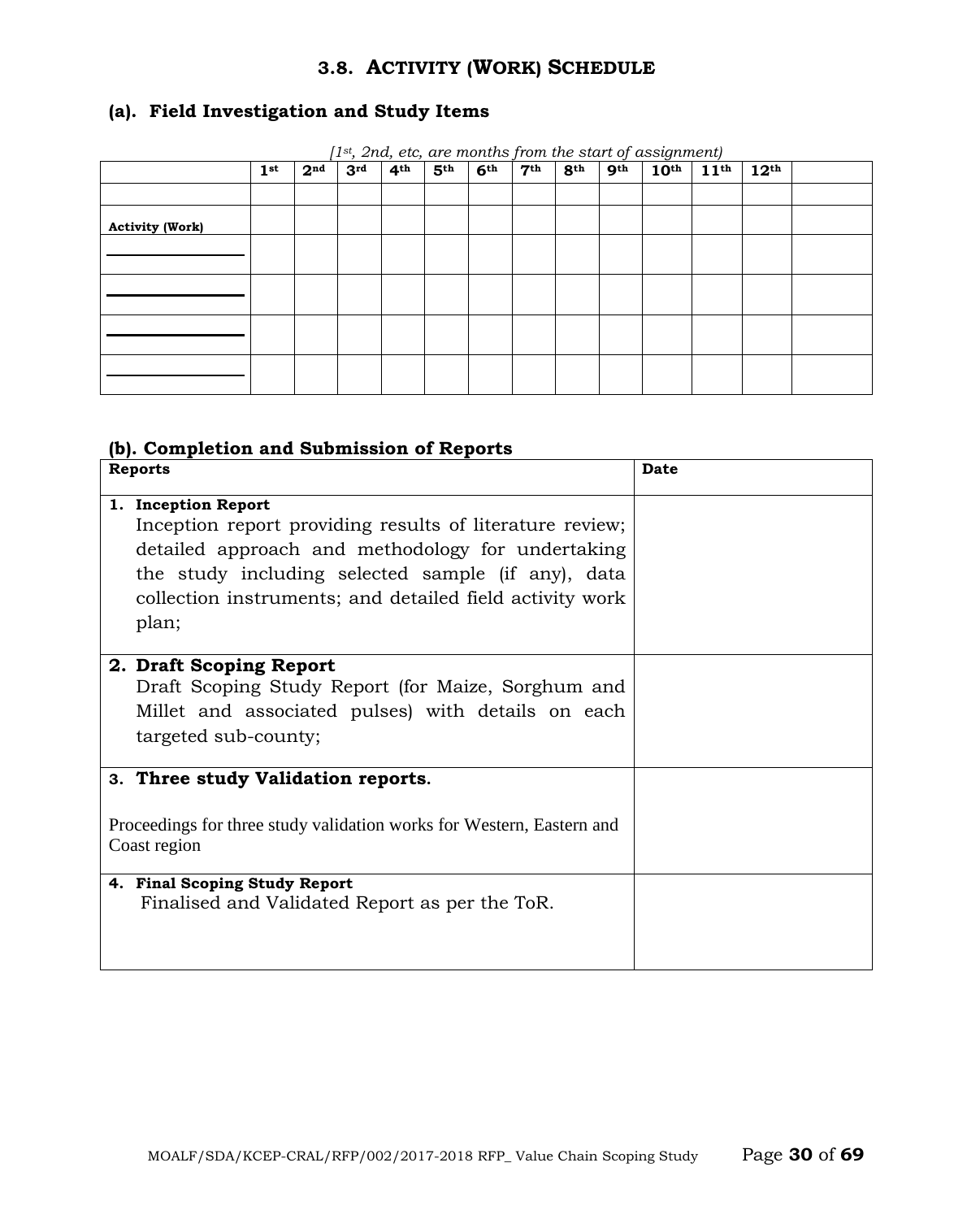## **SECTION IV: FINANCIAL PROPOSALS**

## **FINANCIAL PROPOSAL STANDARD FORMS**

## **Table of Contents**

- 1) Financial proposal submission Form
- 2) Summary of costs
- 3) Breakdown of price/per activity
- 4) Breakdown of remuneration per activity
- 5) Reimbursable per activity
- 6) Miscellaneous expenses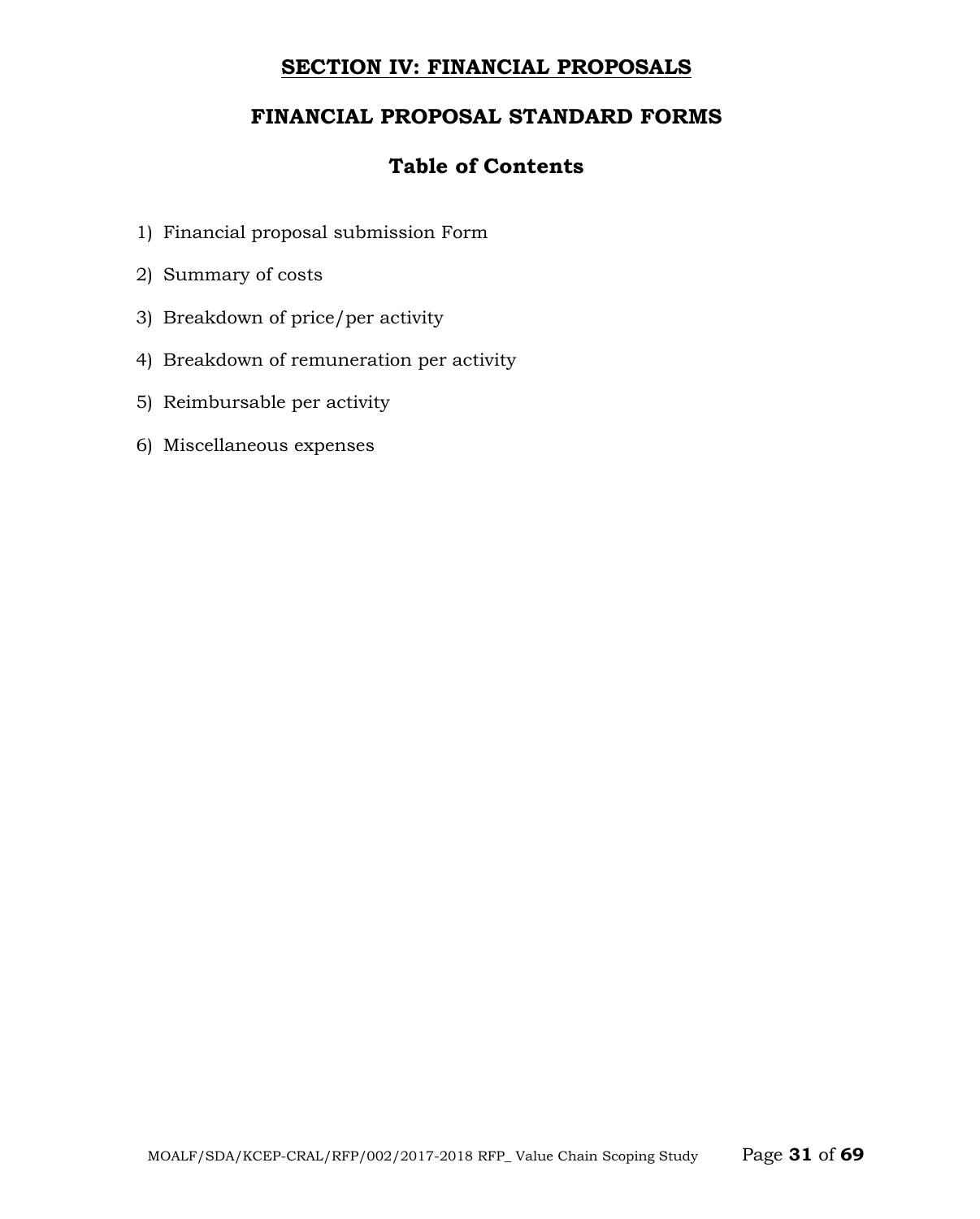## **4.1 FINANCIAL PROPOSAL SUBMISSION FORM**

 *\_\_\_\_\_\_\_\_\_\_\_\_\_\_\_\_[ Date]*

To:  $\qquad \qquad \overline{\qquad \qquad }$ 

 $\mathcal{L}_\text{max}$  and  $\mathcal{L}_\text{max}$  and  $\mathcal{L}_\text{max}$  and  $\mathcal{L}_\text{max}$  $\overline{\phantom{a}}$  , where the contract of the contract of the contract of the contract of the contract of the contract of the contract of the contract of the contract of the contract of the contract of the contract of the contr

*[Name and address of Client]*

Ladies/Gentlemen:

We, the undersigned, offer to provide the consulting services for  $($ ——
i *[Title*] *of consulting services]* in accordance with your Request for Proposal dated (*Composed Courses and our Proposal.* Our attached Financial Proposal is for the sum of (*composed value*)  $\mathbf{t}$ *[Amount in words and figures]* inclusive of the taxes.

We remain,

Yours sincerely,

 *\_\_\_\_\_\_\_\_\_\_\_\_\_\_\_\_\_\_\_\_\_\_\_\_\_\_\_\_\_[Authorized Signature]*

*\_\_\_\_\_\_\_\_\_\_\_\_\_\_\_\_\_\_\_\_\_ [Name and Title of Signatory]:*

 *\_\_\_\_\_\_\_\_\_\_\_\_\_\_\_\_\_\_\_\_\_\_\_ [Name of Firm]*

 *\_\_\_\_\_\_\_\_\_\_\_\_\_\_\_\_\_\_\_\_\_\_ [Address]*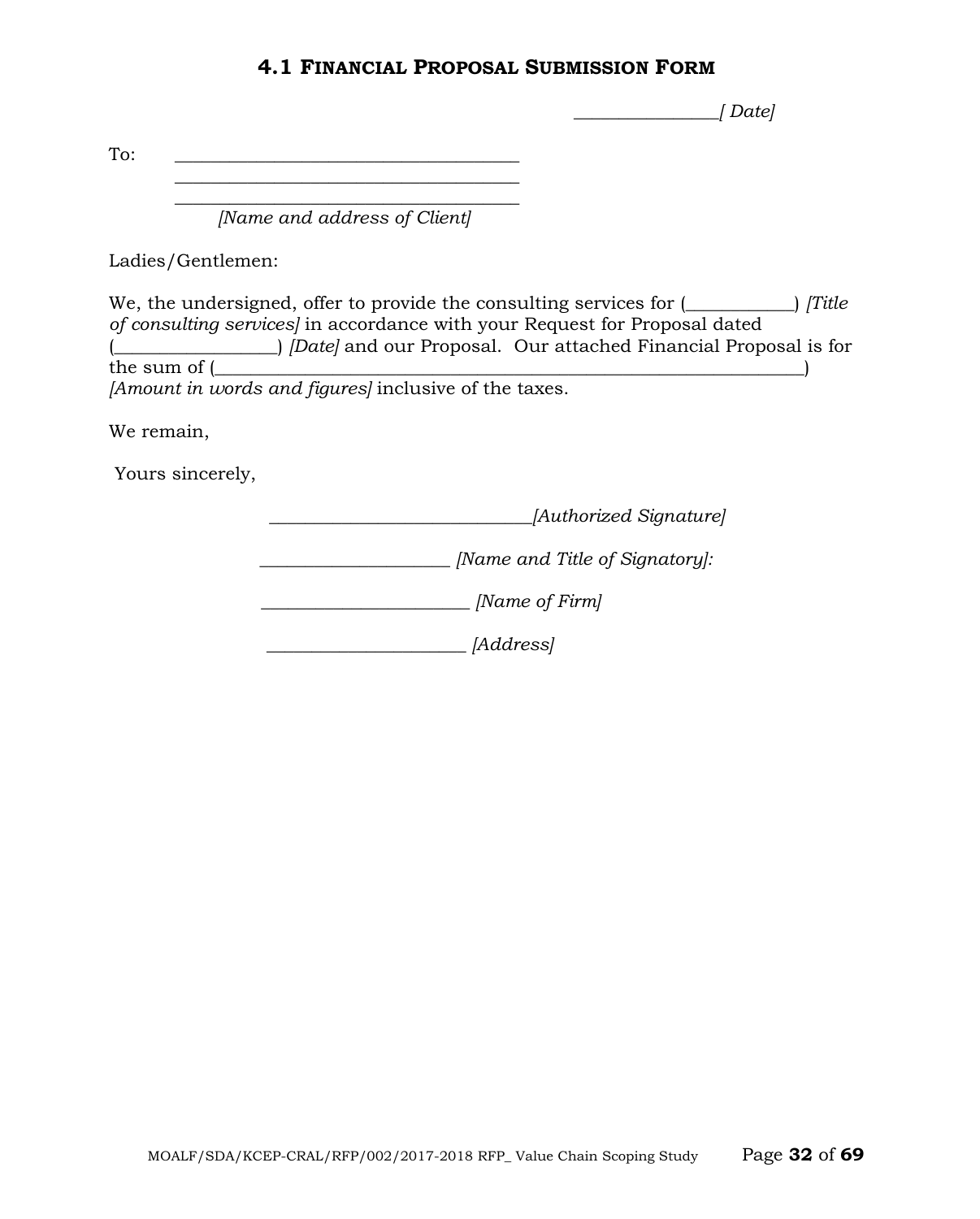## **4.2 SUMMARY OF COSTS**

| Costs                                 | Currency(ies) | Amount(s) |
|---------------------------------------|---------------|-----------|
| Subtotal                              |               |           |
| Taxes                                 |               |           |
| Total Amount of Financial<br>Proposal |               |           |

## **4.3 BREAKDOWN OF PRICE PER ACTIVITY**

| Activity No.: ________ | Description: |
|------------------------|--------------|
| Price Component        | Amount(s)    |
| Remuneration           |              |
| Reimbursable           |              |
| Miscellaneous Expenses |              |
| Subtotal               |              |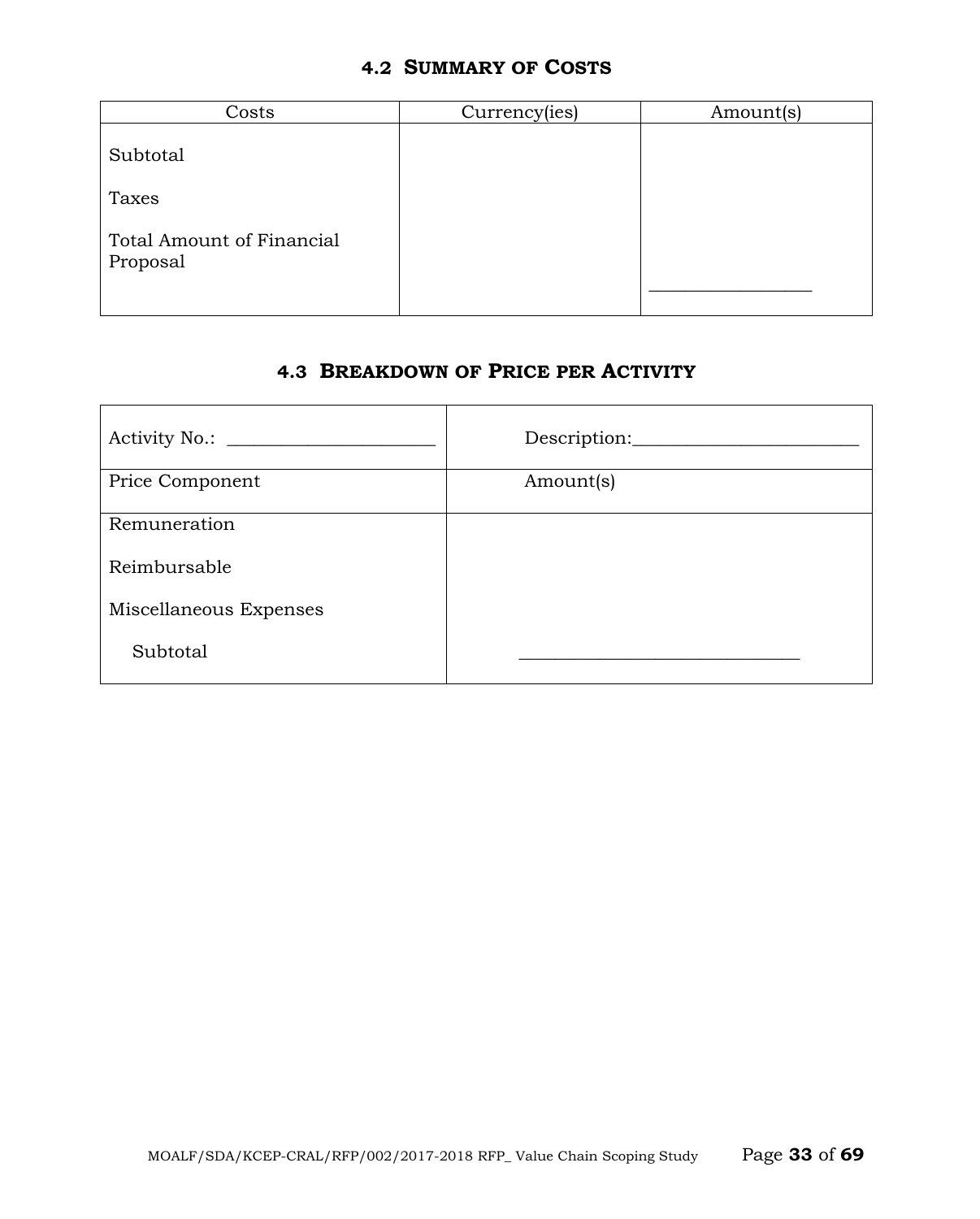|  |  | <b>4.4 BREAKDOWN OF REMUNERATION PER ACTIVITY</b> |  |
|--|--|---------------------------------------------------|--|
|--|--|---------------------------------------------------|--|

|                         |          | Name: the contract of the contract of the contract of the contract of the contract of the contract of the contract of the contract of the contract of the contract of the contract of the contract of the contract of the cont |                      |        |  |
|-------------------------|----------|--------------------------------------------------------------------------------------------------------------------------------------------------------------------------------------------------------------------------------|----------------------|--------|--|
| Names                   | Position | Input(Staff months,<br>days or hours<br>as appropriate)                                                                                                                                                                        | Remuneration<br>Rate | Amount |  |
| Regular staff           |          |                                                                                                                                                                                                                                |                      |        |  |
| (i)<br>(ii)             |          |                                                                                                                                                                                                                                |                      |        |  |
| Consultants<br>1.<br>2. |          |                                                                                                                                                                                                                                |                      |        |  |
| <b>Grand Total</b>      |          |                                                                                                                                                                                                                                |                      |        |  |

## **4.5. REIMBURSABLES PER ACTIVITY**

Activity No: \_\_\_\_\_\_\_\_\_\_\_\_\_\_\_\_\_\_\_\_\_\_\_\_\_\_\_\_\_\_\_\_ Name: \_\_\_\_\_\_\_\_\_\_\_\_\_\_\_\_\_\_\_\_\_\_

| No.            | Description              | Unit | Quantity | Unit<br><b>Price</b> | <b>Total Amount</b> |
|----------------|--------------------------|------|----------|----------------------|---------------------|
| 1.             | Air travel               | Trip |          |                      |                     |
| $\overline{2}$ | Road travel              | Kms  |          |                      |                     |
| 3.             | Rail travel              | Kms  |          |                      |                     |
| 4.             | Subsistence<br>Allowance | Day  |          |                      |                     |
|                | <b>Grand Total</b>       |      |          |                      |                     |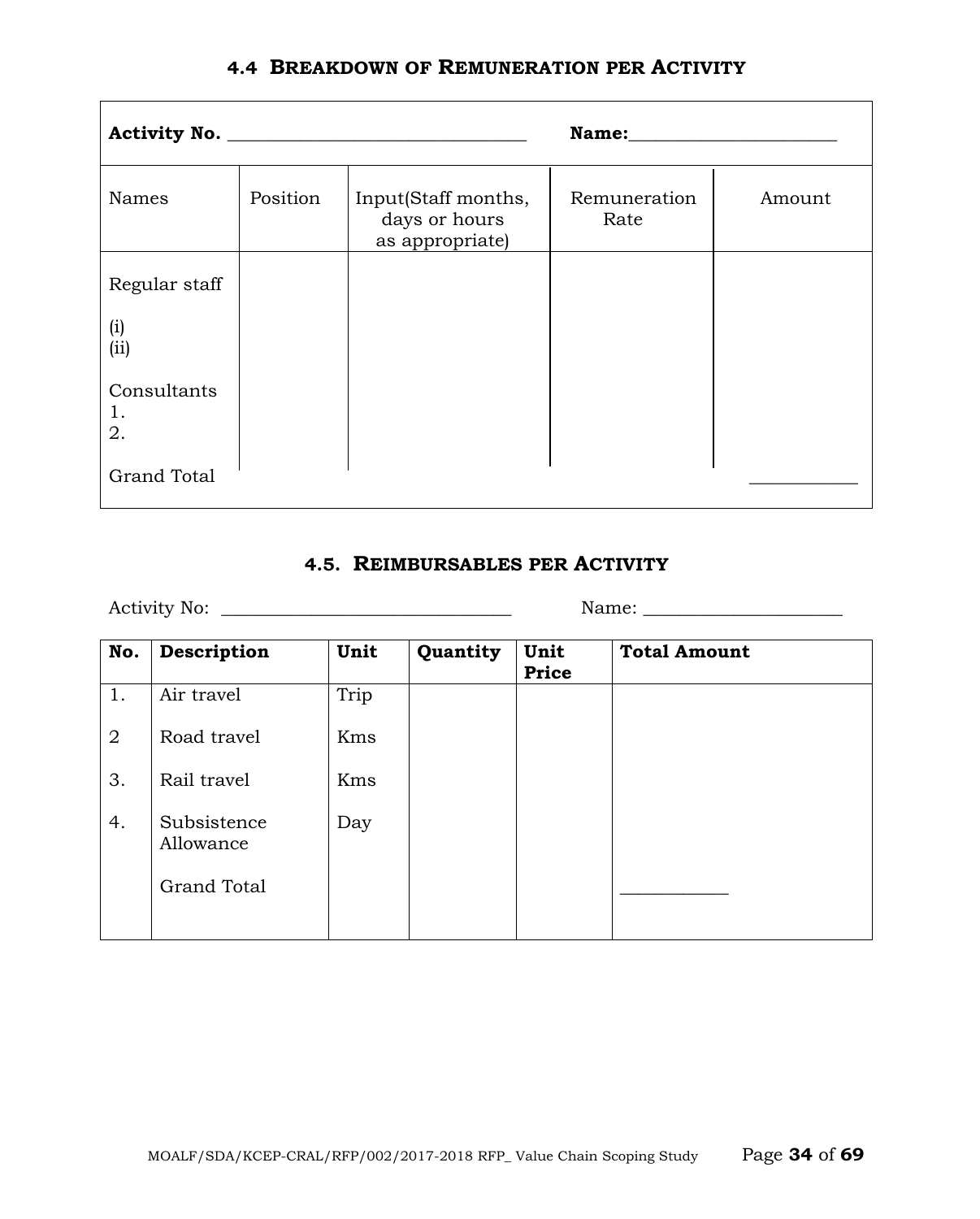## **4.6. MISCELLANEOUS EXPENSES**

Activity No. \_\_\_\_\_\_\_\_\_\_\_\_\_\_\_\_\_\_\_\_\_\_\_\_\_\_\_\_\_\_ Activity Name: \_\_\_\_\_\_\_\_\_\_\_\_\_\_\_\_\_\_\_\_\_\_\_

|                                                                                                                                                                                        |      |          | <b>Total Amount</b> |
|----------------------------------------------------------------------------------------------------------------------------------------------------------------------------------------|------|----------|---------------------|
|                                                                                                                                                                                        |      |          |                     |
|                                                                                                                                                                                        |      |          |                     |
|                                                                                                                                                                                        |      |          |                     |
|                                                                                                                                                                                        |      |          |                     |
|                                                                                                                                                                                        |      |          |                     |
|                                                                                                                                                                                        |      |          |                     |
|                                                                                                                                                                                        |      |          |                     |
|                                                                                                                                                                                        |      |          |                     |
|                                                                                                                                                                                        |      |          |                     |
|                                                                                                                                                                                        |      |          |                     |
|                                                                                                                                                                                        |      |          |                     |
|                                                                                                                                                                                        |      |          |                     |
|                                                                                                                                                                                        |      |          |                     |
|                                                                                                                                                                                        |      |          |                     |
|                                                                                                                                                                                        |      |          |                     |
|                                                                                                                                                                                        |      |          |                     |
|                                                                                                                                                                                        |      |          |                     |
|                                                                                                                                                                                        |      |          |                     |
| Description<br>Communication costs<br>(telephone, telegram, telex)<br>Drafting, reproduction of<br>reports<br>Equipment: computers,<br>tablets, etc.<br>Software<br><b>Grand Total</b> | Unit | Quantity | Unit Price          |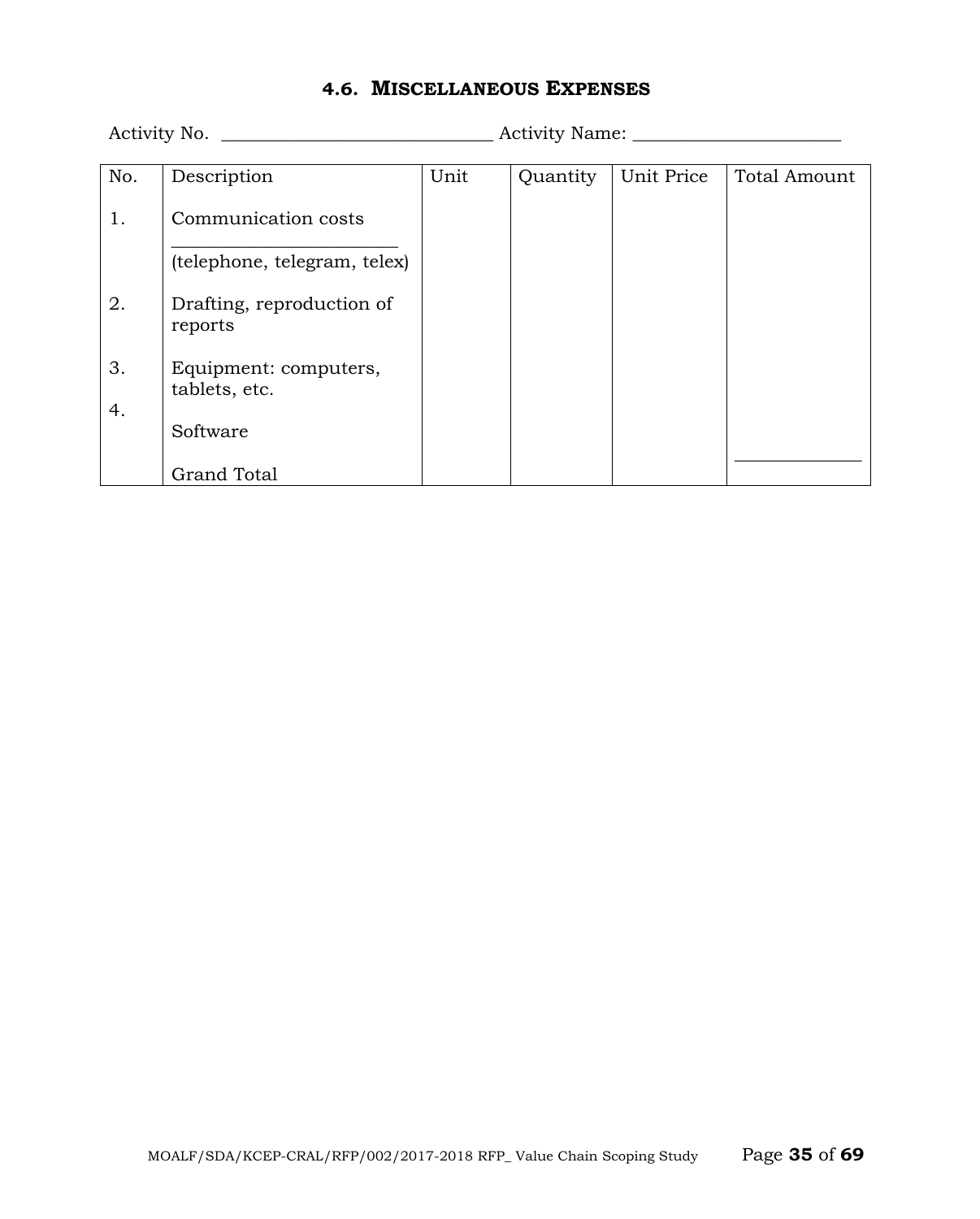# **SECTION V**

#### **TERMS OF REFERENCE FOR THE VALUE CHAIN SCOPING STUDY**

#### **1.0 Programme Background**

The KCEP-CRAL is an expansion to the ASALs of the Kenya Cereal Enhancement Programme (KCEP) which became effective in April 2014 through a partnership between the Government of Kenya, the European Union (EU), and International Fund Agricultural Development (IFAD). The overall development objectives of KCEP are to contribute to national food security and smallholder income generation by supporting farmers to increase the productivity and profitability of key cereal commodities - maize, sorghum, and millet, and associated pulses. KCEP support is focused on farmers in medium- and high-potential production areas of the country. In line with the Government's priorities, KCEP-CRAL will expand this support to smallholder farmers in the ASALs.

## **1.1 Programme rationale**

Even in a bumper harvest year, Kenya is a food-deficit country, importing up to 20% of its annual cereal requirements. Improvement in production of the main cereal commodities - maize, sorghum, and millet; and associated pulses is constrained by limited adoption of improved crop technologies and practices such as improved seed varieties, adequate fertilizer use, and soil and water management, good agricultural practices including conservation agriculture, access to timely agro-climatic information, processing and storage. Although almost two thirds of total grain production in Kenya comes from the high- and medium-potential areas, the ASALs are also an important producing area and account for 30% of cereals production and 54% of pulses produced in the country. Indeed, the semi-arid areas have a comparative advantage in production of pulses, accounting for 99% of production of pigeon peas, 95% of green grams and 93% of cowpeas as well as in the production of millet (60%). Semi-arid areas are also important in production of sorghum, accounting for 48% of total production, 37% of beans and 26% of maize.

KCEP-CRAL also follows a value chain approach to support ASAL smallholder farmers' graduation to market-oriented/commercial farming, addressing key constraints in production, post-harvest management, processing, and marketing in target commodity value chains. Programme support will, however, take into account the socio-economic and biophysical characteristics of the ASALs: higher level of food insecurity; lower and less reliable rainfall; higher vulnerability to climate change; more fragile ecosystems; and household risk mitigation strategies based on diversified production systems. Accordingly, the Programme approach is based on a strategic partnership between the European Union and three Rome-Based Agencies (RBA):World Food Program, (WFP), IFAD and Food and Agriculture Organization (FAO), building on their comparative advantages to support GoK in farmers' graduation from food insecurity to market-oriented farming, including Good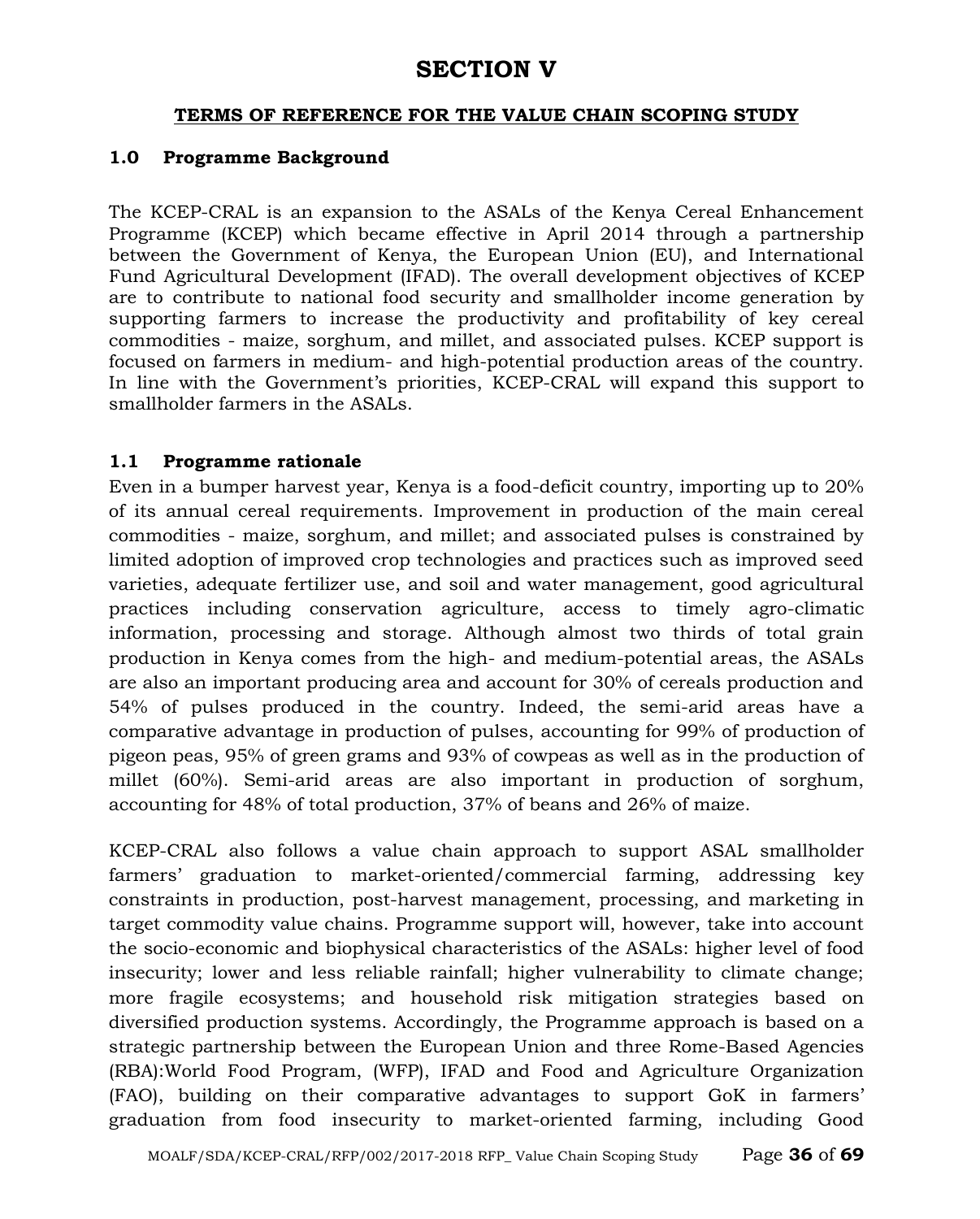Agricultural Practices, resilience, and sustainable NRM. The Programme approach also encompasses the National Policy on developing ASALs which recognizes the diversified livelihood coping strategy as key in the dry lands where smallholder farmers grow different crops with varied tolerance to drought and keep livestock as an insurance against crop failure.

## **1.2 Scaling up what works**

KCEP builds on important lessons learned from the Government of Kenya's NAAIAP Programme which began in 2007. Under this Programme, smallholder farmers were provided with a one year subsidy voucher covering agricultural inputs - fertilizers and certified seeds - and extension services to raise their farm productivity and graduate them to commercial agriculture. Within a year smallholder farmers recorded a noticeable increase in productivity allowing them to generate a surplus for marketing and income generation as a result of selling the surplus. Yet, sustainability remained a challenge. Farmers received input package for one season after which they were expected to graduate to commercial farming. However, farmers remained dependent on free inputs to maintain increase in yield. The Programme faced significant delays in payment of Agro-dealers based on cashing paper vouchers, affecting their capacity to procure inputs in a timely manner for farmer use. There was insufficient attention to post-harvest management to reduce losses, marketing and access to financial services. These are important lessons that KCEP builds on to enhance sustainability.

## **1.3 Programme area and target group**

The Programme area will cover thirteen target counties of which five are in the Western region; Bungoma, Kakamega, Nakuru, Nandi and Trans Nzoia; five in the Eastern region; Embu, Kitui, Tharaka-Nithi, Makueni and Machakos and three in the Coastal region; Kilifi, Kwale and Taita Taveta. However, the KCEP-CRAL target eight counties which were selected using these key criteria: (i) agro-ecological and economic potential; (ii) poverty incidence; (iii) population density; (iv) target commodity contributing to household income/food security and representing the best option the poor have for market participation; (v) geographical concentration to maximize impact. Within these counties, 44 sub-counties have been selected using the same criteria

The consolidated total outreach of the Programme is 185,000 smallholder farmers of which 120,000 are in the ASALs target Counties. A total of 140,000 smallholders' farmers (120,000 in ASALs) will be supported through the e-voucher scheme and financial literacy training. Special focus will be on women-headed households and youth given the constraints they face in accessing agricultural services and inputs. The Programme will also target county governments and communities to empower them to manage their natural resources more sustainably and consensually, and build their resilience to climate change through community investments.

A secondary target group of the Programme will be stakeholders in the targeted value chains who will facilitate smallholders' access to enhanced agricultural services, namely agro-dealers, private extension services, buyers, processors, and lead farmers providing support services to smallholders.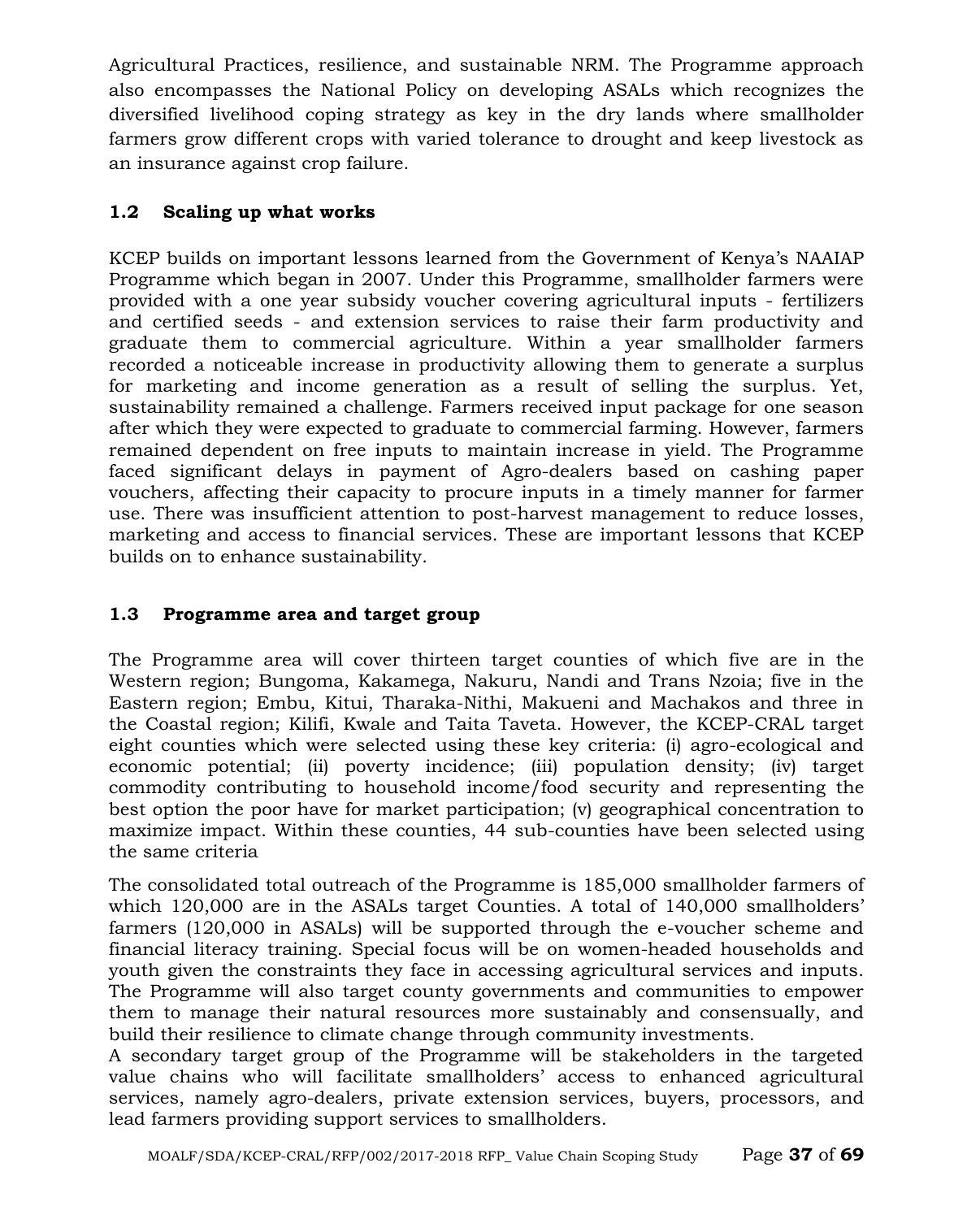## **1.4 The Programme Goal and Objectives**

The overall development goal of the KCEP-CRAL is to contribute to the reduction of rural poverty and food insecurity of smallholders in the ASALs by developing their economic potential while improving their natural resources management capacity and resilience to climate change in an increasingly fragile ecosystem. This development goal will be pursued through two specific objectives:

- The graduation of 150, 000 smallholder farmers (95,000 in ASALs) to commercially-oriented, climate-resilient agricultural practices through improvements in productivity, post-production management practices and market linkages for targeted value chains; and
- The empowerment of eight County Governments and communities to sustainably and consensually manage their natural resources and to build their resilience to climate change.

## **1.5 Programme Components**

*Component 1: Cereal productivity enhancement and Climate-resilient/climatesmart productivity enhancement and NRM.* Through an e-voucher platform giving smallholder farmers access to improved agricultural inputs and technical packages, the Programme will support the farmers engaged in targeted value chains to enhance productivity in view of commercialization. Activities under this component will support farmers to identify and undertake appropriate, productive and climateresilient crop enterprises suited to the ASALs and improve as well as stabilize productivity through adoption of Good Agricultural Practices incorporating Conservation Agriculture and associated better water conservation practices. There will be support to targeted counties and wards to plan adaptation strategies, adopt sustainable NRM practices, and build resilience to climate change.

*Component 2: Post-Harvest Management and Market Linkages* aims at supporting farmers to capitalize productivity gains arising from investments made under Component 1, by promoting improved on-farm grain-handling and management, access to storage and warehouse receipt systems, increasing smallholders' access to markets, and building their capacities to sell their produce at more favourable terms and prices.

*Component 3: Financial Services* is designed to link farmers to financial services to boost yields and income generation for re-investment in agriculture, and build the capacity of value chain stakeholders, including the youth, to engage profitably in provision of agricultural services through improved access to financial services.

*Component 4: Programme Management is* designed to facilitate the overall coordination and day to day management of the Programme*.* **Programme Steering Committee** (PSC) is responsible for oversight of the Programme and providing policy guidance to Programme implementation. A **County Programme Coordinating Committee** (CPCC) will provide guidance to Programme implementation within each county. **Programme Coordinating Unit** (PCU) is responsible for day-to-day management of the Programme, supported by the partner's desk officers. The Programme PCU is responsible for overall coordination and management of KCEP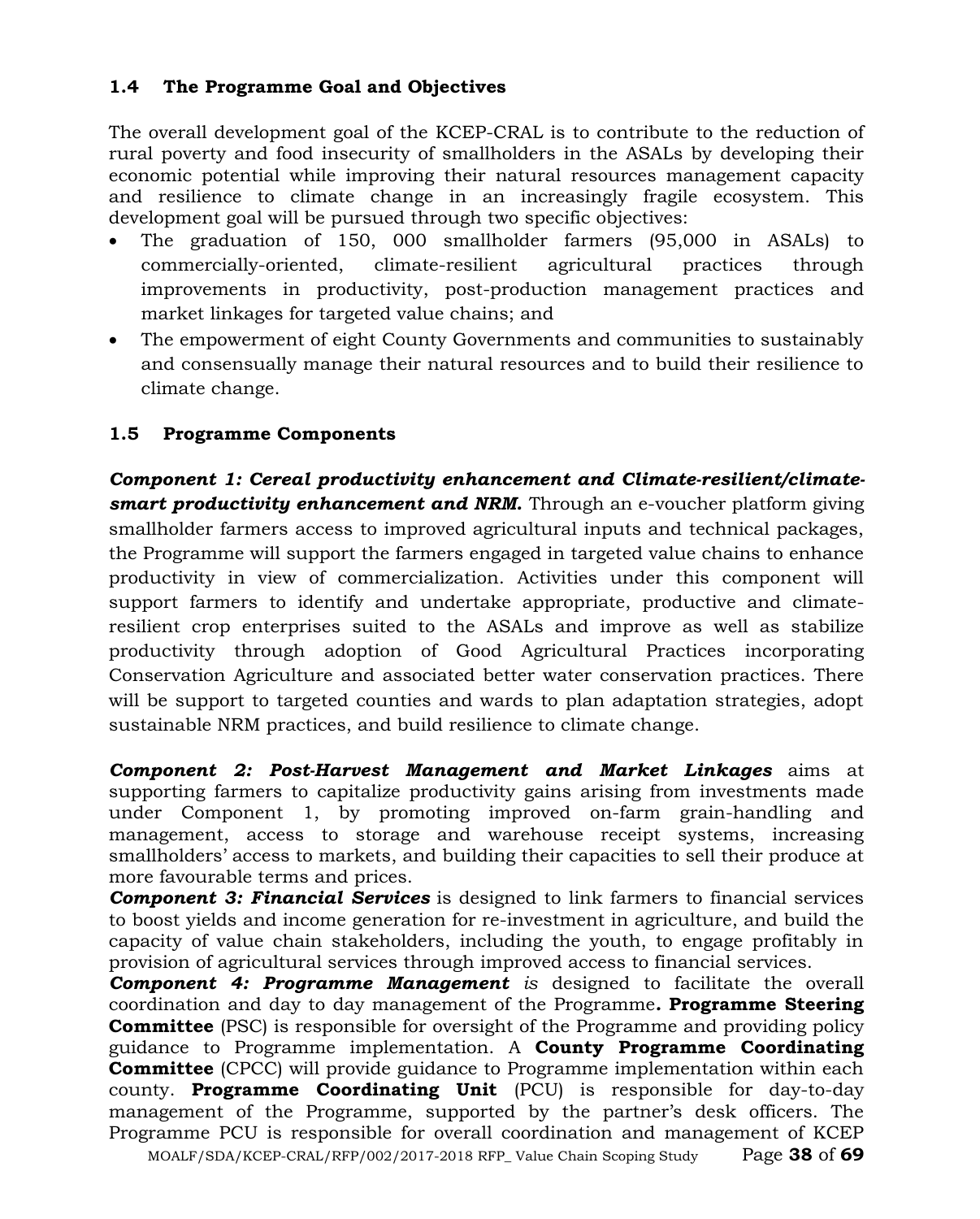CRAL implementation in collaboration with key implementing partners and contracted service providers.

## **2.0 Objectives of the Study**

The main objective of the scoping study is to provide Programme management with updated, Programme area-specific detailed analysis of each targeted value chain to guide investment planning and decisions geared at improved post-harvest management of produced grains and better access to profitable markets. While taking cognizance of county, national and regional market trends, the study will be specific to the targeted 44 sub-counties within the 13 programme counties namely; Bungoma, Kakamega, Nakuru, Nandi, Trans Nzoia, Embu, Kitui, Tharaka-Nithi, Makueni, Machakos, Kilifi, Kwale and Taita Taveta.

It will also provide in-depth analysis of key stakeholders, production clusters and investment opportunities along each of the targeted value chains to guide Programme planning and implementation. Specifically, the study will:

- (g) Map the key value chain players in each of the targeted sub-counties, their interrelationships, and the key constraints and opportunities they face;
- (h) Establish the current levels of production of the targeted crops and the clusters within which production is concentrated; identify potential areas of expansion; and provide production projections for the next  $5 - 10$  years resulting from Programme interventions;
- (i) Identify existing market infrastructure in each targeted sub-county and assess any gaps given current and projected production levels;
- (j) Assess current harvest and post-harvest handling practices among producers and other value chain players and identify investment opportunities for upgrading; and
- (k) Assess the current levels of value addition and processing of targeted crops produced in the Programme area and identify any gaps given current and projected production levels and
- (l) Assess the status of the County Value Chain Platforms and identify areas of synergies and complementarities with the Programme targeted value chains as well as potential areas to deepen collaboration or linkages with the Programme key value chain actors.

## **3.0Approach and Methodology**

**3.1 Approach:** To make sure that the study is carried out in an expeditious manner to feed into Programme implementation which is already underway, the study is expected to follow a participatory rapid appraisal approach. It is expected that the study will be undertaken in close coordination with the KCEP-PCU and Eastern Africa Grain Council (EAGC) who is the implementing partner for Component 2 while also paying close attention to inputs of all other key players in the targeted value chains. The consulting firm will need to closely interact with the County agriculture structures such as the County value chain platforms, County (County Programme Facilitating Teams/County Implementation Support Teams) and sub-county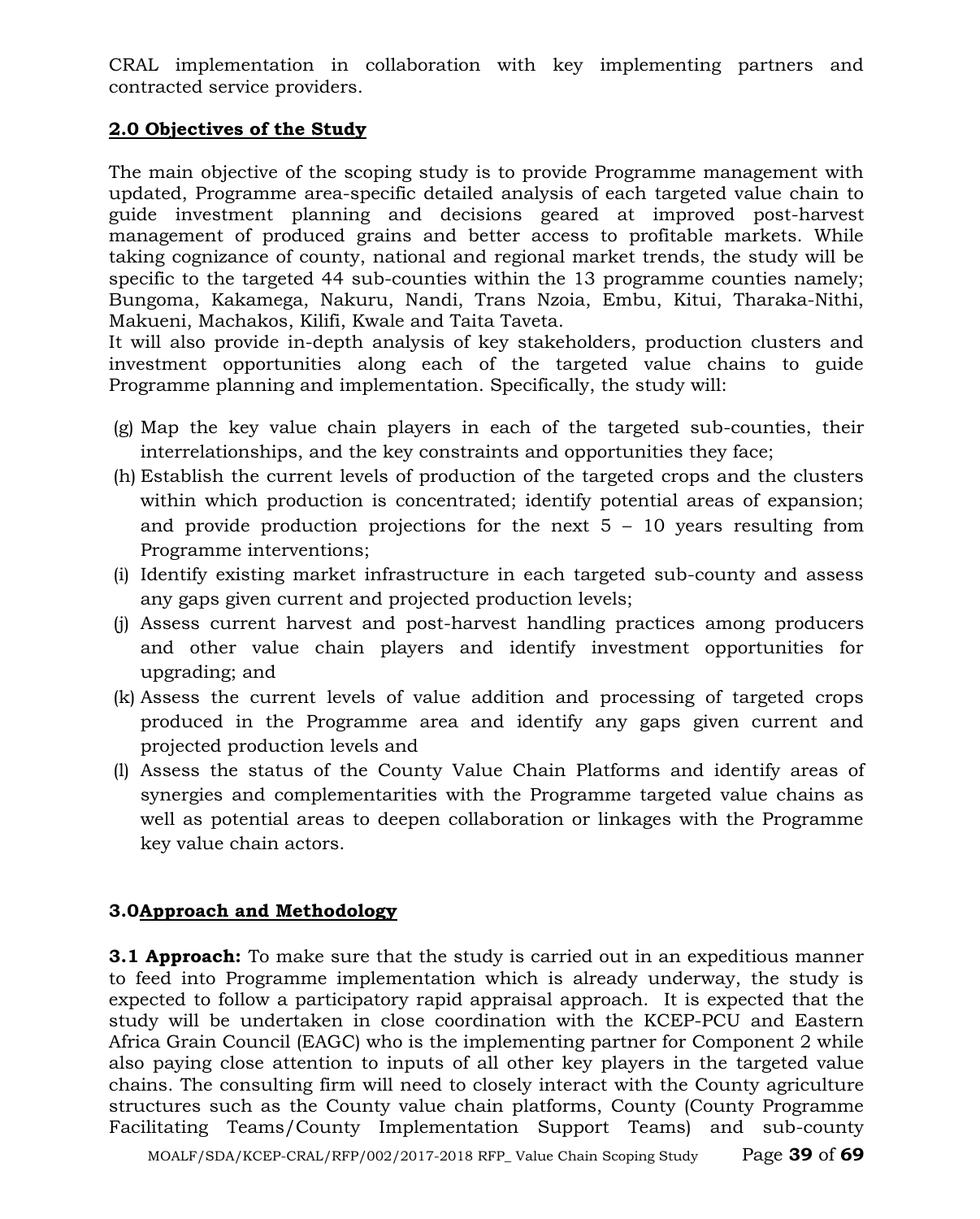Programme coordinating committees. In terms of organization, it is anticipated that the study will have at least three teams, one for each region, Coast, Western and Eastern regions.

**Methodology:** Bidders are encouraged to propose an innovative, results-oriented methodology for undertaking the study. In order to achieve the objectives of this study a number of data collection techniques including: desk review of relevant documents, Quantitative Research consisting of Individual Household Interviews and Qualitative Research consisting of Key Informant Interviews (KIIS), Focus Group Discussions (FGDs) involving category 1 and 2 farmers, youth, women and men groups separately and with target Programme beneficiaries, observation and use of informed judgment through field visits. The study will also be informed by the EU list of VC projects which has been concluded.

- (a) **Value chain analysis:** Value chain analysis will map all of the key players in the targeted value chains and their inter-relationships. It will focus on the targeted value chains in the targeted counties but taking into consideration national and regional market dynamics. Value chain analysis will be implementation-focused and will cover: (i) the mapping of key service and input service providers including conservation agriculture service with the associated equipment's as well as potential for further expanding the existing range service; (ii) production clusters and projections; (iii) organization of farmers (number and capacity of existing groups, including farmers cooperatives and recommending areas requiring fresh group formation – and the specific capacity building needs); (iv) specific post-harvest handling practices in the targeted areas (including home-based storage practices and available technologies); and (v) market players and their relationship with target farmers farmers, disaggregated by Women, Men & Youth as well as market opportunities for smallholders.
- (a) **Mapping of grain handling and storage facilities**: The study will conduct a full census of all grain handling facilities in the targeted sub-counties, including: specific location; ownership and management; storage capacity; level of utilization (for various grains); condition of the facility vis-a-vis the statutory required standards for grain handling facilities and certification for warehousing; capacity to provide attendant services in grain handling such as cleaning and drying. Facilities expected to be covered include grain stores and warehouses owned by grain merchants, bulk grain handlers, millers and other private sector players; storage facilities owned by the National Cereals and Produce Board (NCPB), and other government bodies including Ministry of Agriculture Livestock and Fisheries, Cooperatives, Irrigation Board, among others; community/farmer cooperative storage facilities; and facilities owned by NGOs and other institutions. The existence of these facilities will be compared against an assessment of the required capacities for grain handling facilities within the targeted areas to indicate any gaps that may exist. This part of the study will be expected to identify existing facilities that can be used right away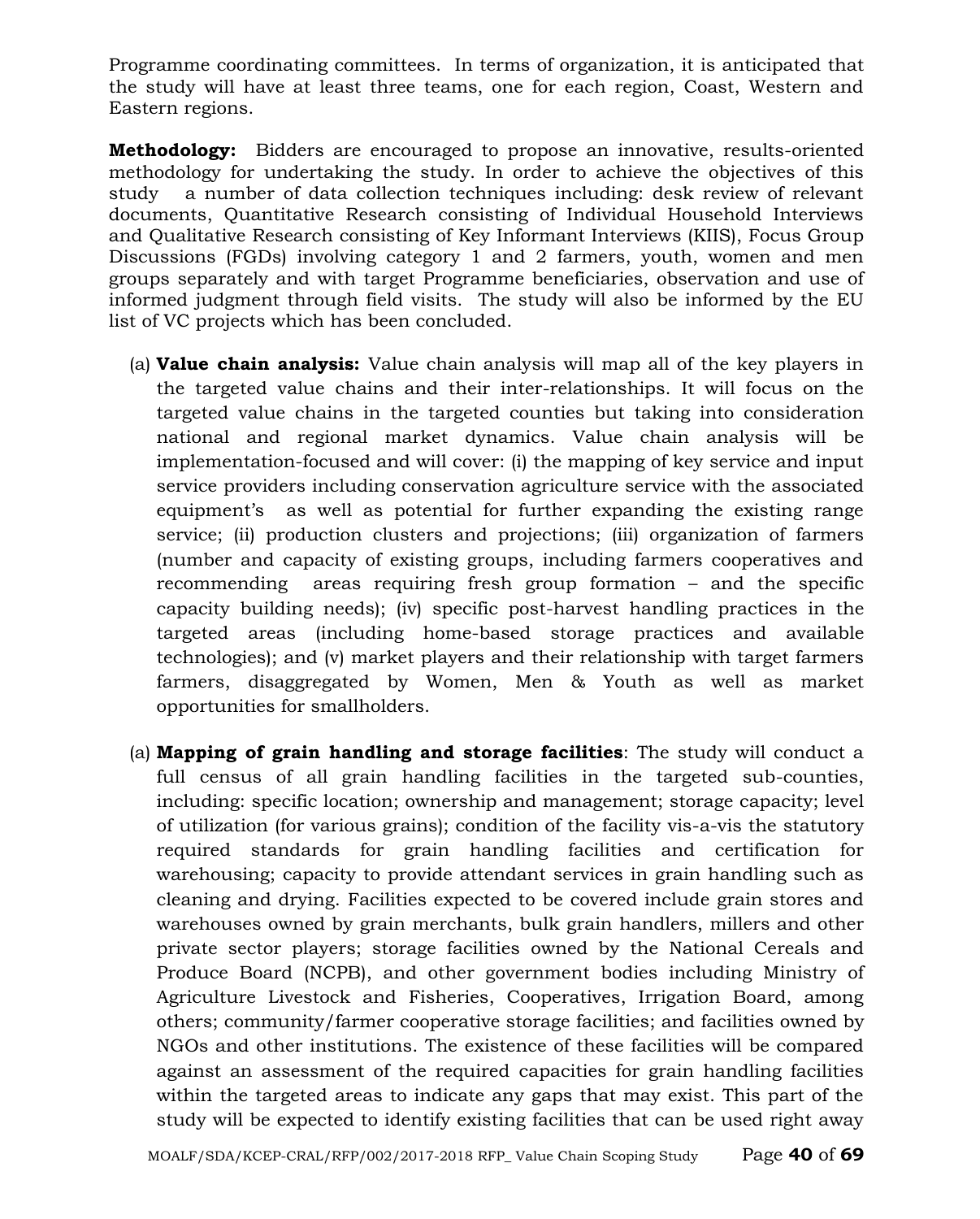by farmers without any need for support, those that are ready for use but require certification, and those which may require some refurbishment to attain required standards for certification. The study will also identify areas that are not well served by existing storage facilities and require construction of new facilities. The storage facility mapping study will build on the work done under USAID Regional Agricultural Trade Expansion Support program (RATES) which attempted to map all grain storage facilities in Eastern and Southern Africa in 2010, and any subsequent studies that may have been conducted since.

(b) **Value addition and processing capacity gap analysis:** At the design of KCEP-CRAL, available information suggested that there may be significant gaps in processing and value addition capacity in the targeted value chains, particularly following the coming into force of the Food Industry Fortification law. No assessment was however undertaken to establish the depth and breadth of these gaps. To make sure that interventions by KCEP-CRAL in processing and value addition are well targeted, the study will: (i) identify constraints and opportunities in processing of maize particularly among small scale and medium millers, also covering issues related to the enforcement of the new law, as well as specificities of the animal feed industry; (ii) sorghum and millet processing, including issues of cleaning and de-stoning; and (iii) in processing of pulses particularly in areas of cleaning, polishing and packaging for high end markets. Building on current and projected production levels, the study will identify business opportunities in processing and value addition for the targeted value chains with an indication of geographical spread of required investment opportunities and key capacity gaps requiring Programme intervention.

## **4.0 Expected Deliverables and Time Frame**

## **4.1 Deliverables**

The following are the main expected deliverables of the assignment:

- (i) Inception report providing results of literature review; detailed approach and methodology for undertaking the study including selected sample (if any), data collection instruments; and detailed field activity work plan;
- (ii) Draft Scoping Study Report (for Maize, Sorghum and Millet and associated pulses) with details on each targeted sub-county;
- (iii) Three study validation works (Western, Eastern and Coast regions)
- (iv)Final Scoping Study Report

## **4.2 Time frame**

The study is expected to be completed within a calendar period of 2 Months.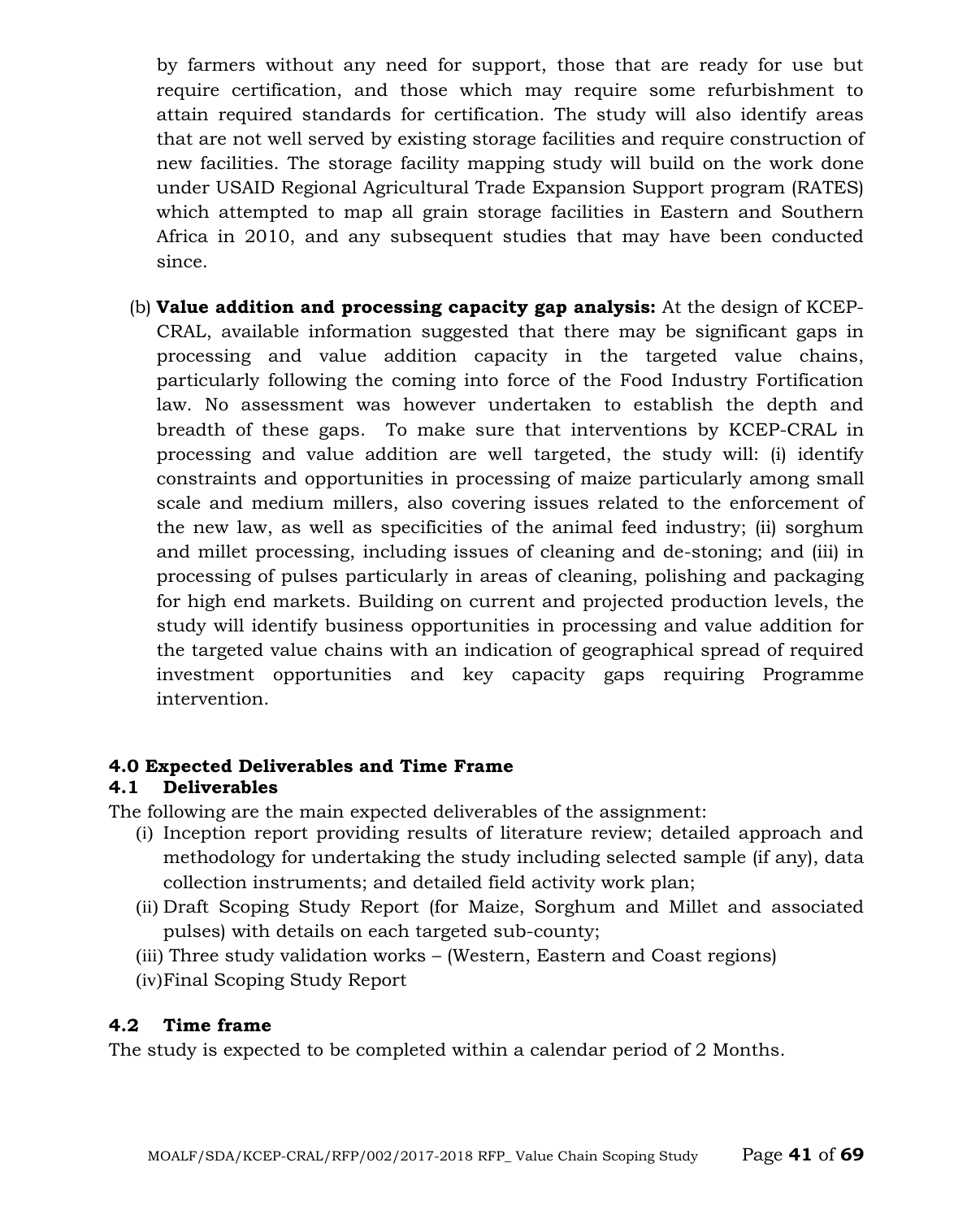#### **4.3 Submission of Request for Proposals**

Interested Consulting firms should submit proposals in accordance with information provided in the bid solicitation The proposal should be organized as follows:

- a) **Technical Approach:** The bidder shall detail the proposed methodology and approach for accomplishing the assignment, ensuring that the following are covered:
	- (i) Understanding of the terms of reference:
	- Any comments on the terms of reference of importance for the successful performance of activities, including the assignment objectives and expected outcomes, thus demonstrating the degree of understanding of the assignment; and
	- An opinion on the key issues related to the achievement of the contract objectives and expected results
	- (ii) Approach and methodology:
	- An outline of the approach proposed for undertaking the study,
	- A list of specific tasks and activities considered to be necessary to achieve the contract objectives;
	- Proposed approach in identification and selection of informants for the study;
	- Outline of data collection and analysis methods
	- A description of sub-contracting arrangements foreseen, if any, with a clear indication of the tasks that will be entrusted to the sub-contractor(s).
	- (iii) Timetable of activities/ Work plan:
	- The timing, sequence and duration of the proposed activities, taking into account mobilization time;
	- The identification and timing of major milestones in the performance of the contract, including an indication of how the achievement of these would be reflected in any reports, particularly those stipulated in the terms of reference
	- The expected number of working days required from each category of expert each month during the period of performance of the contract.

b) **Personnel:** The bidder shall propose a competent team of experts capable of implementing all the activities identified in the terms of reference. The following categories of personnel are envisaged:

**Key experts**: All personnel who have a crucial role in implementing the contract are referred to as key experts. The profiles of the key experts for this contract are as follows: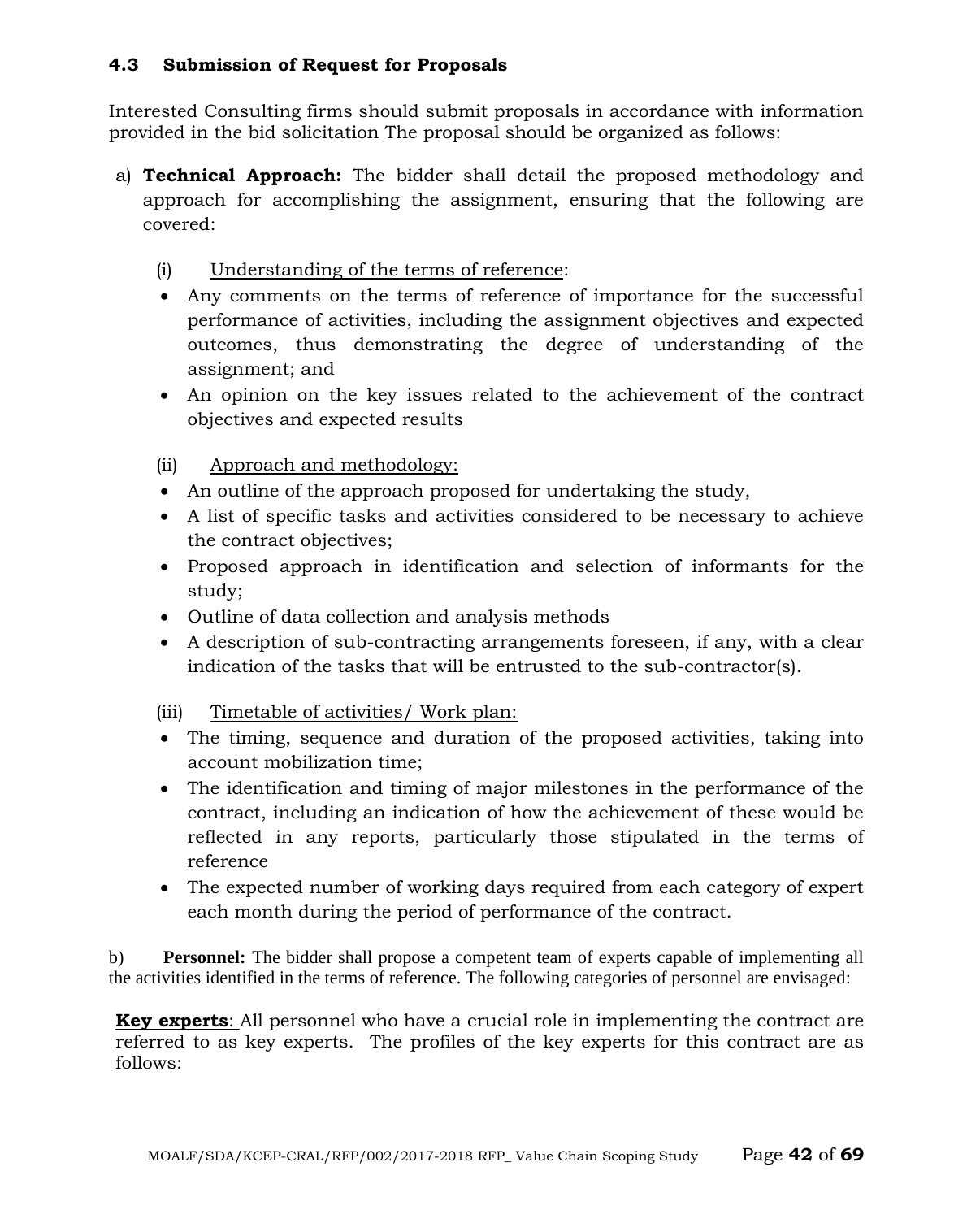## *Key expert 1: Team Leader*

The scope of the assignment requires a strong team leader able to follow the contract, to co-ordinate the work of experts and the relationship with the PCU, relevant national and county government agencies, the private sector, farmer organizations and other stakeholders, and to ensure that the tight timelines and milestones of the contract are met.

- 1) The Team Leader should have at least 10 years of professional management experience in undertaking similar assignments.
- 2) S/he should have background in agriculture, agricultural economics, economics, business or any other related discipline (at least a Master's degree) from a recognized university with profound knowledge of and work experience in value chain analysis and smallholder market development work.
- 3) S/he must have demonstrated analytical work experience in the grain sector in Kenya, preferably in the context of smallholder market linkages and development of structured markets.

## *Other key experts* **should include Agronomist/Value Chain specialist**  (**Maximum of 3)**

The team should further include the following expertise as shown through CVs and references submitted:

- Bachelor's degree holders with training and experience in agricultural production estimation and projections methodologies;
- Agro-processing and value addition in the grain sector in Kenya;
- Rural infrastructure development including experience in assessment of marketing infrastructure (storage facilities) and rural access roads.
- a) Evaluation will be based on consulting services-**Firms Selection** and not Individual Consultant selection.
- b) Consultants may associate with other firms in in the form of a joint venture or a sub consultancy to enhance their qualifications.
- c) A consultant firm will be selected in accordance with the quality and cost based (QCBS) selection method set out in the PPAD ACT 2015

## **5.4 Terms of Payment**

The consulting firm will be paid in line with the GoK laid down procedures of payment according to the following schedule:

- i. **1st Payment:** Thirty (30 %) percent of the lump-sum amount shall be paid upon submission of the inception report.
- ii. **2nd Payment:** Twenty (20 %) percent of the lump-sum amount shall be paid upon submission of the draft report
- iii. **3rd Payment:** Twenty (20%) percent of the lump-sum amount shall be paid upon submission of the three validation reports.
- iv. **Final Payment:** Thirty (30%) percent of the lump-sum amount shall be paid upon approval of the final report. The final report should be accompanied by the following:

- Clean compiled survey data (in Excel and SPSS or Stata formats)

- Completed survey questionnaires

The submission and approval of reports shall be subject to final acceptance by the PCU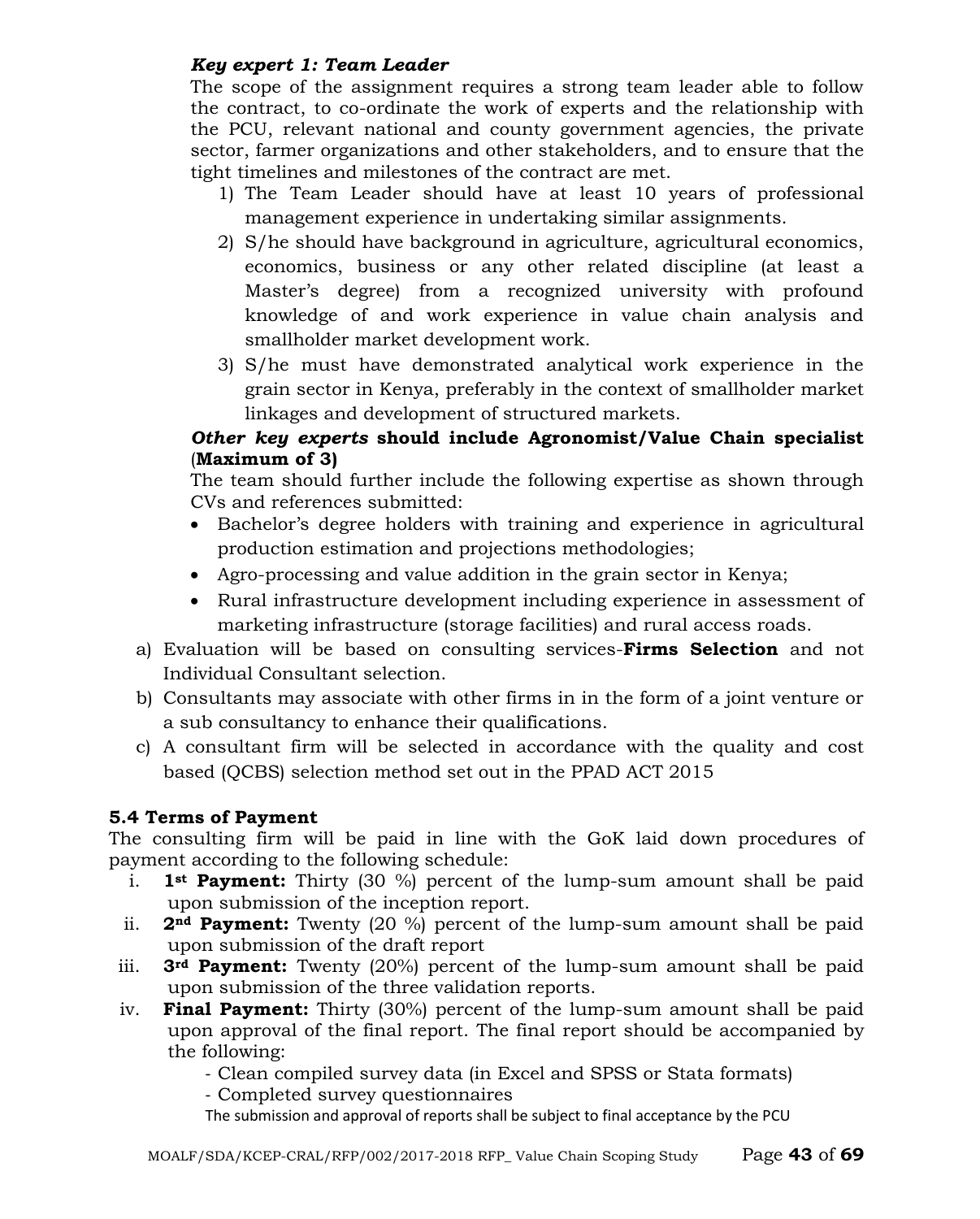# **SECTION VI:**

# **STANDARD FORMS OF CONTRACT**

- a. ANNEX I LARGE ASSIGNMENTS (LUMP-SUM PAYMENTS)
- b. ANNEX I LARGE ASSIGNMENTS (LUMP-SUM PAYMENTS)
- c. ANNEX II LARGE AND SMALL ASSIGNMENTS (TIME -BASED PAYMENTS)
- d. ANNEX III SMALL ASSIGNMENTS (LUMP-SUM PAYMENTS

## **NOTES**

- 1. LARGE ASSIGNMENT \_\_Exceeding Ksh 5,000,000
- 2. SMALL ASSIGNMENT \_\_\_\_\_ Not exceeding Ksh. 5,000,000
- 3. TIME BASED PAYMENT Time based fixed fee Exact duration

of contract not fixed 6 Months

4. LUMP-SUM PAYMENT \_\_\_\_\_\_\_\_ Stated fixed contract sum.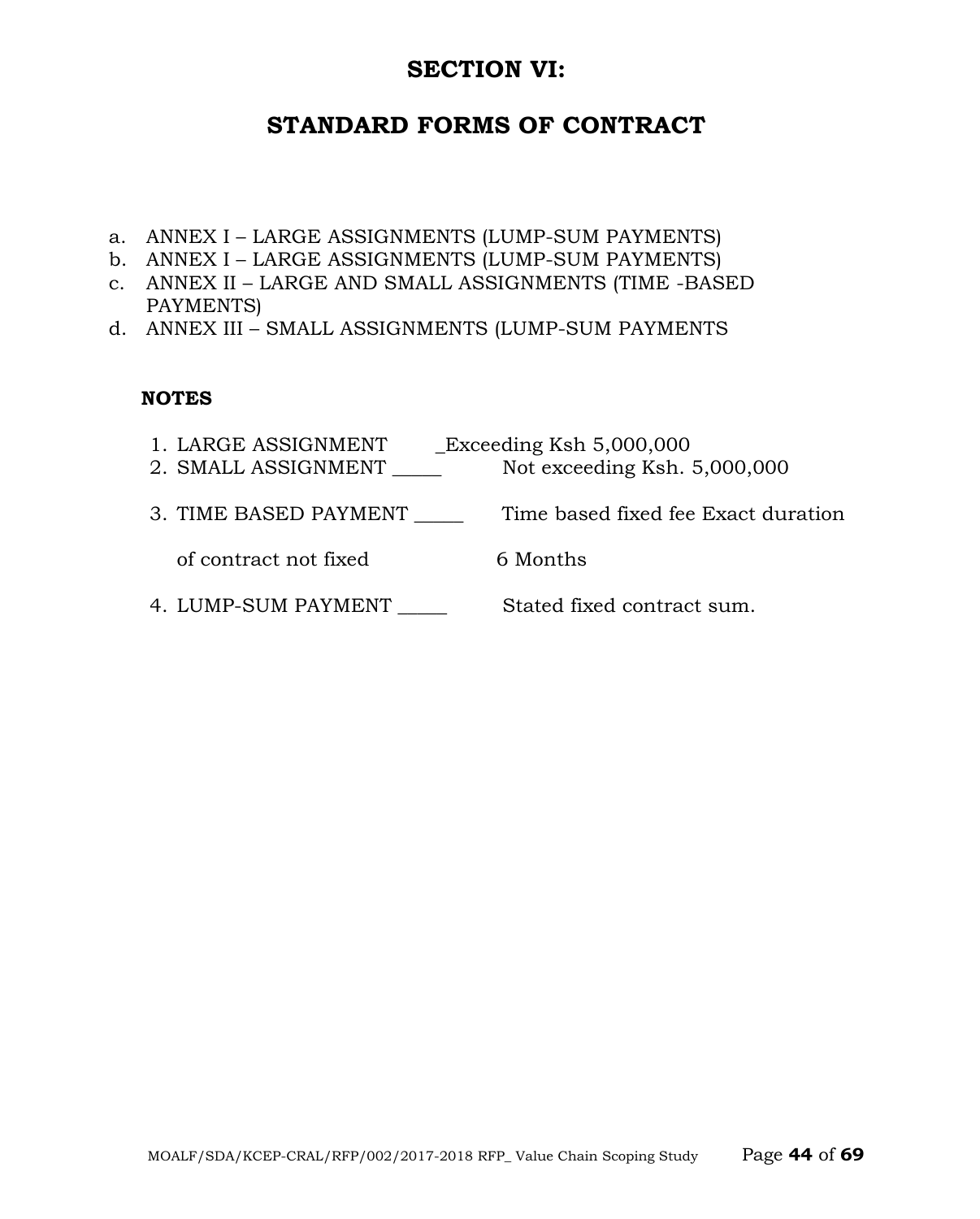# **ANNEX I REPUBLIC OF KENYA**

# **S T A N D A R D F O R M O F C O N T R A C T**

# **F O R**

# **CONSULTING SERVICES**

**Large Assignments (Lump- Sum payment)**

**CONTRACT FOR CONSULTANT'S SERVICES**

**Large Assignments (Lump-Sum Payments)**

between

 $\overline{\phantom{a}}$  , where  $\overline{\phantom{a}}$  , where  $\overline{\phantom{a}}$  , where  $\overline{\phantom{a}}$  ,  $\overline{\phantom{a}}$  ,  $\overline{\phantom{a}}$  ,  $\overline{\phantom{a}}$  ,  $\overline{\phantom{a}}$  ,  $\overline{\phantom{a}}$  ,  $\overline{\phantom{a}}$  ,  $\overline{\phantom{a}}$  ,  $\overline{\phantom{a}}$  ,  $\overline{\phantom{a}}$  ,  $\overline{\phantom{a}}$  ,  $\overline{\phantom$ *[name of the Client]*

AND

 $\overline{\phantom{a}}$  , where  $\overline{\phantom{a}}$  , where  $\overline{\phantom{a}}$  , where  $\overline{\phantom{a}}$  ,  $\overline{\phantom{a}}$  ,  $\overline{\phantom{a}}$  ,  $\overline{\phantom{a}}$  ,  $\overline{\phantom{a}}$  ,  $\overline{\phantom{a}}$  ,  $\overline{\phantom{a}}$  ,  $\overline{\phantom{a}}$  ,  $\overline{\phantom{a}}$  ,  $\overline{\phantom{a}}$  ,  $\overline{\phantom{a}}$  ,  $\overline{\phantom$ [*name of the Consultant*]

Dated: *\_\_\_\_\_\_\_\_\_\_\_\_\_\_\_\_\_[date]*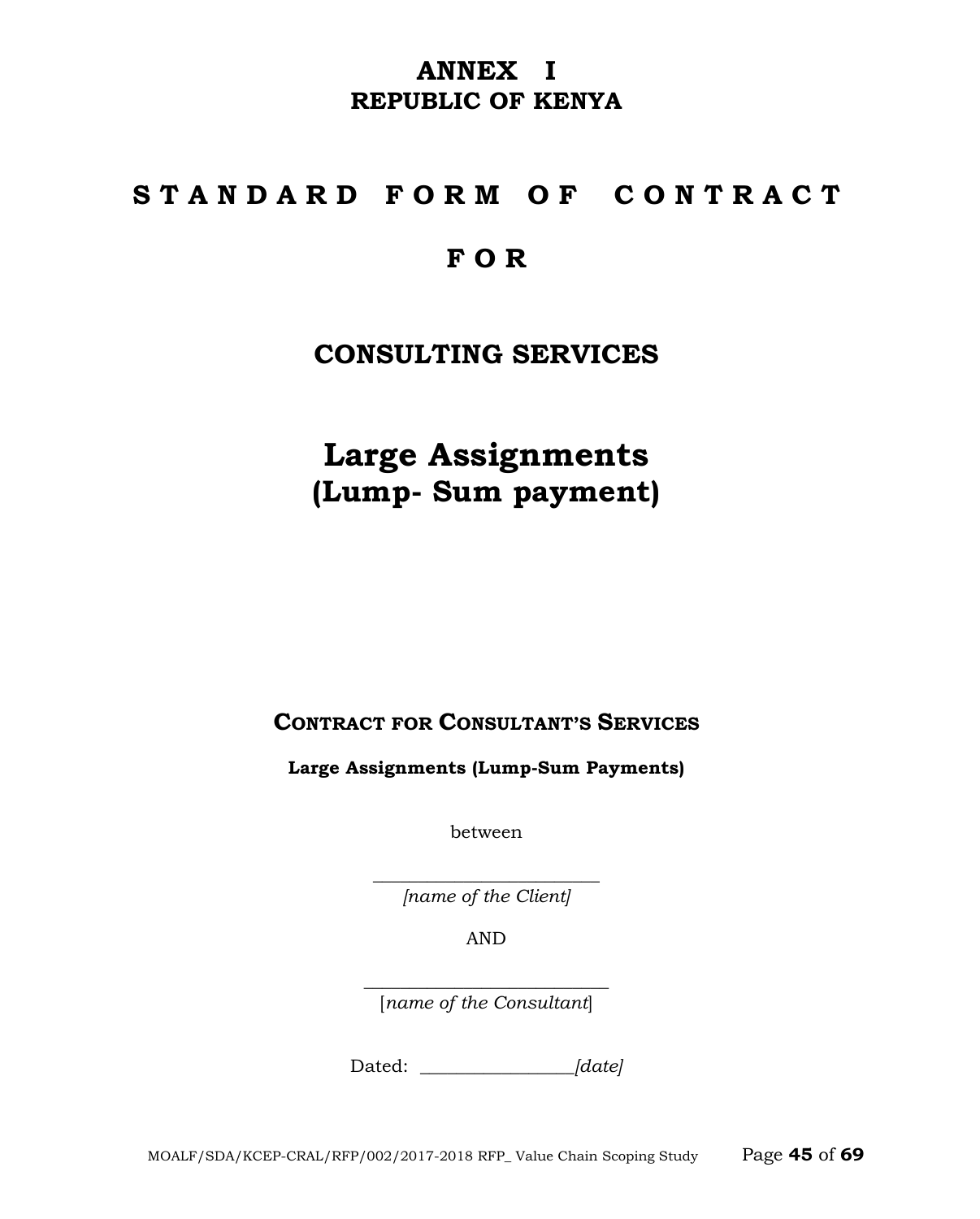#### **FORM OF CONTRACT**

## **Large Assignments (Lump-Sum Payments)**

This Agreement (hereinafter called the "Contract") is made the \_\_\_\_\_\_\_\_)day of the month of *[month]*, *[year]*, between \_\_\_\_\_\_\_\_\_\_\_\_\_\_\_\_\_\_\_\_\_\_\_\_\_\_\_\_\_\_\_\_\_\_\_, *[name of client]* of [or whose registered office is situated at *]\_\_\_\_\_\_\_\_\_\_\_\_\_\_\_\_\_\_\_\_\_\_\_\_\_\_\_\_\_\_\_\_\_\_\_\_\_\_\_\_\_[location of office*] (hereinafter called the "Client") of the one part AND \_\_\_\_\_\_\_\_\_\_\_\_\_\_\_\_\_\_\_\_\_\_\_\_\_\_\_\_\_\_\_\_\_\_\_\_\_\_\_\_\_\_\_\_*[name of consultant]* of *[*or whose registered office is situated at] *\_\_\_\_\_\_\_\_\_\_\_\_\_\_\_\_\_\_\_\_\_\_\_\_\_\_\_\_\_\_\_\_\_\_\_\_\_\_\_\_\_\_\_\_\_\_\_\_\_\_\_\_\_\_\_\_[location of* 

*office]*(hereinafter called the "Consultant") of the other part.

#### WHEREAS

- (a) the Client has requested the Consultant to provide certain consulting services as defined in the General Conditions of Contract attached to this Contract (hereinafter called the "Services");
- (b) the Consultant, having presented to the Client that he has the required professional skills and personnel and technical resources, have agreed to provide the Services on the terms and conditions set forth in this Contract;

NOW THEREFORE the Parties hereto hereby agree as follows:

- 1. The following documents attached hereto shall be deemed to form an integral part of this Contract:
	- (a) The Special Conditions of Contract;
	- (b) The General Conditions of Contract;
	- (c) Contract Agreement Form
	- (d) Schedule of Requirements
	- (e) Notification of Award
	- (f) Price Schedule
	- (g) Description of Services as Provided by the Consultant (TOR)
	- (h) The following Appendices: [*Note: If any of these Appendices are not used, they should be deleted from the list]* Appendix A: Description of the Services (TOR) Appendix B: Reporting Requirements Appendix C: Key Personnel and Sub consultants Appendix D: Breakdown of Contract Price in Foreign Currency Appendix E: Breakdown of Contract Price in Local **Currency** Appendix F: Services and Facilities Provided by the Client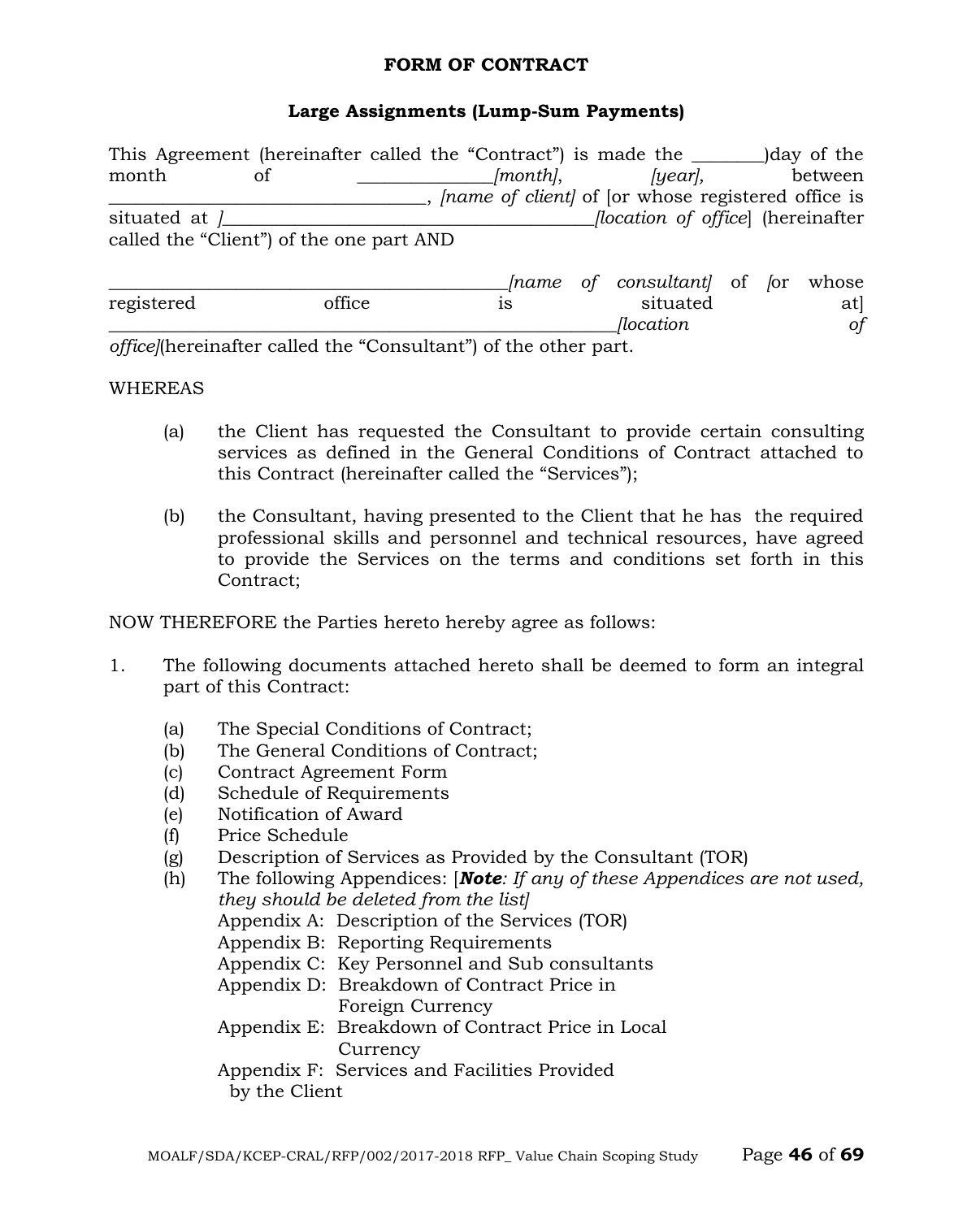- 2. The mutual rights and obligations of the Client and the Consultants shall be as set forth in the Contract; in particular:
	- (a) The Consultant shall carry out the Services in accordance with the provisions of the Contract; and
	- (b) the Client shall make payments to the Consultant in accordance with the provisions of the Contract.

IN WITNESS WHEREOF, the Parties hereto have caused this Contract to be signed in their respective names as of the day and year first above written.

| full<br>name                       | $\circ f$ | Client's |
|------------------------------------|-----------|----------|
|                                    |           |          |
| $\left {\rm signature}\right \_\_$ |           |          |
| $\lbrack date \rbrack$             |           |          |
|                                    |           |          |
| [full name of Consultant's         |           |          |
|                                    |           |          |
|                                    |           |          |
| $[date]$ $]$                       |           |          |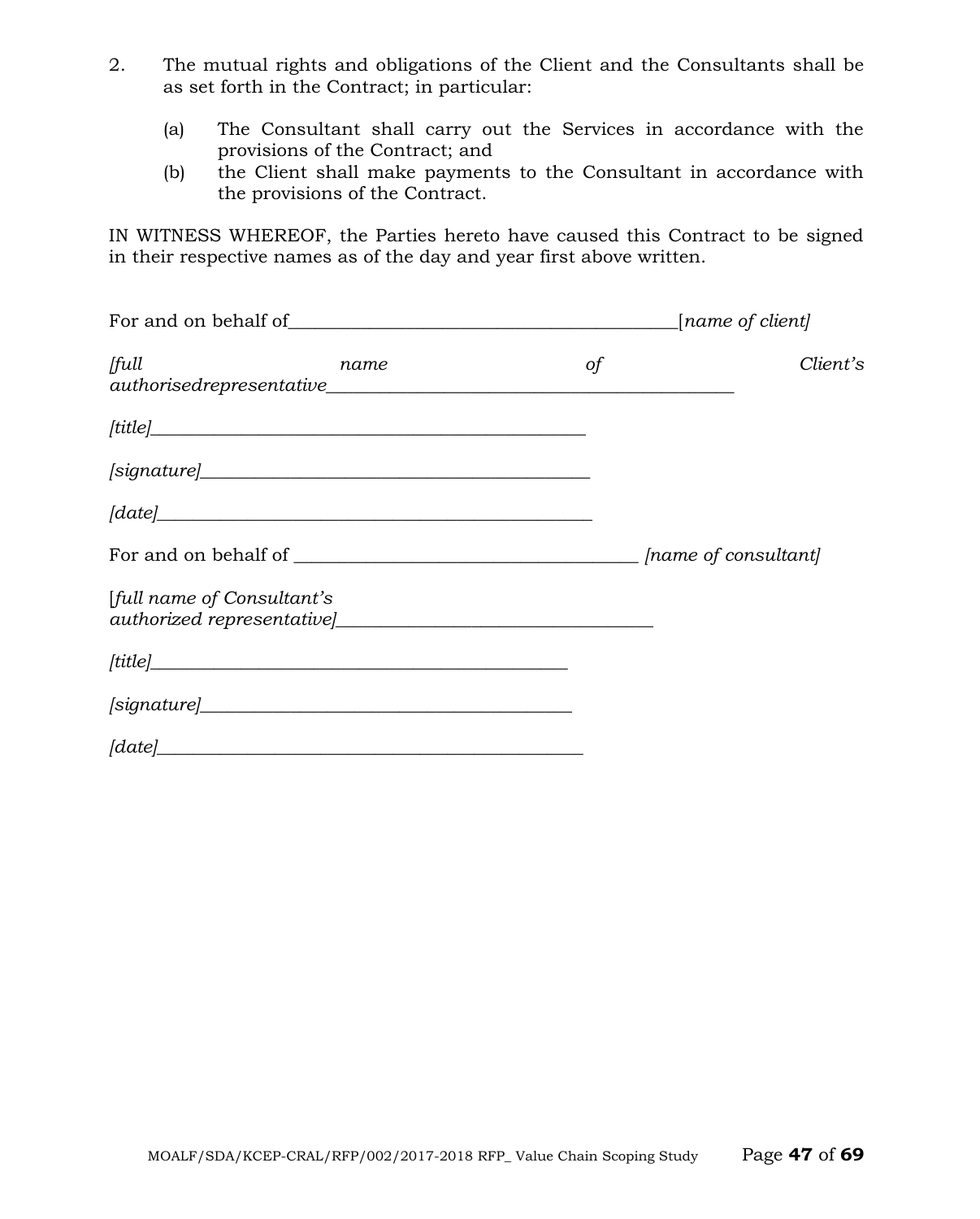#### **II GENERAL CONDITIONS OF CONTRACT**

#### **1. GENERAL PROVISIONS**

#### **1.1 Definitions** Unless the context otherwise requires, the following terms whenever used in this Contract shall have the following meanings:

- (a) "Applicable Law" means the laws and any other instruments having the force of law in the Republic of Kenya as they may be issued and in force from time to time;
- (b) "Contract" means the Contract signed by the Parties, to which these General Conditions of Contract (GC) are attached together with all the documents listed in Clause 1 of such signed Contract;
- (c) "Contract Price" means the price to be paid for the performance of the Services in accordance with Clause 6 here below;
- (d) "Foreign Currency" means any currency other than the Kenya Shilling;
- (e) "GC" means these General Conditions of Contract;
- (f) "Government" means the Government of the Republic of Kenya;
- (g) "Local Currency" means the Kenya Shilling;
- (h) "Member", in case the Consultant consists of a joint venture of more than one entity, means any of these entities; "Members" means all these entities, and "Member in Charge" means the entity specified in the SC to act on their behalf in exercising all the Consultant's rights and obligations towards the Client under this Contract;
- (i) "Party" means the Client or the Consultant, as the case may be and "Parties" means both of them;
- (j) "Personnel" means persons hired by the Consultant or by any Sub consultant as employees and assigned to the performance of the Services or any part thereof;
- (k) "SC" means the Special Conditions of Contract by which the GC may be amended or supplemented;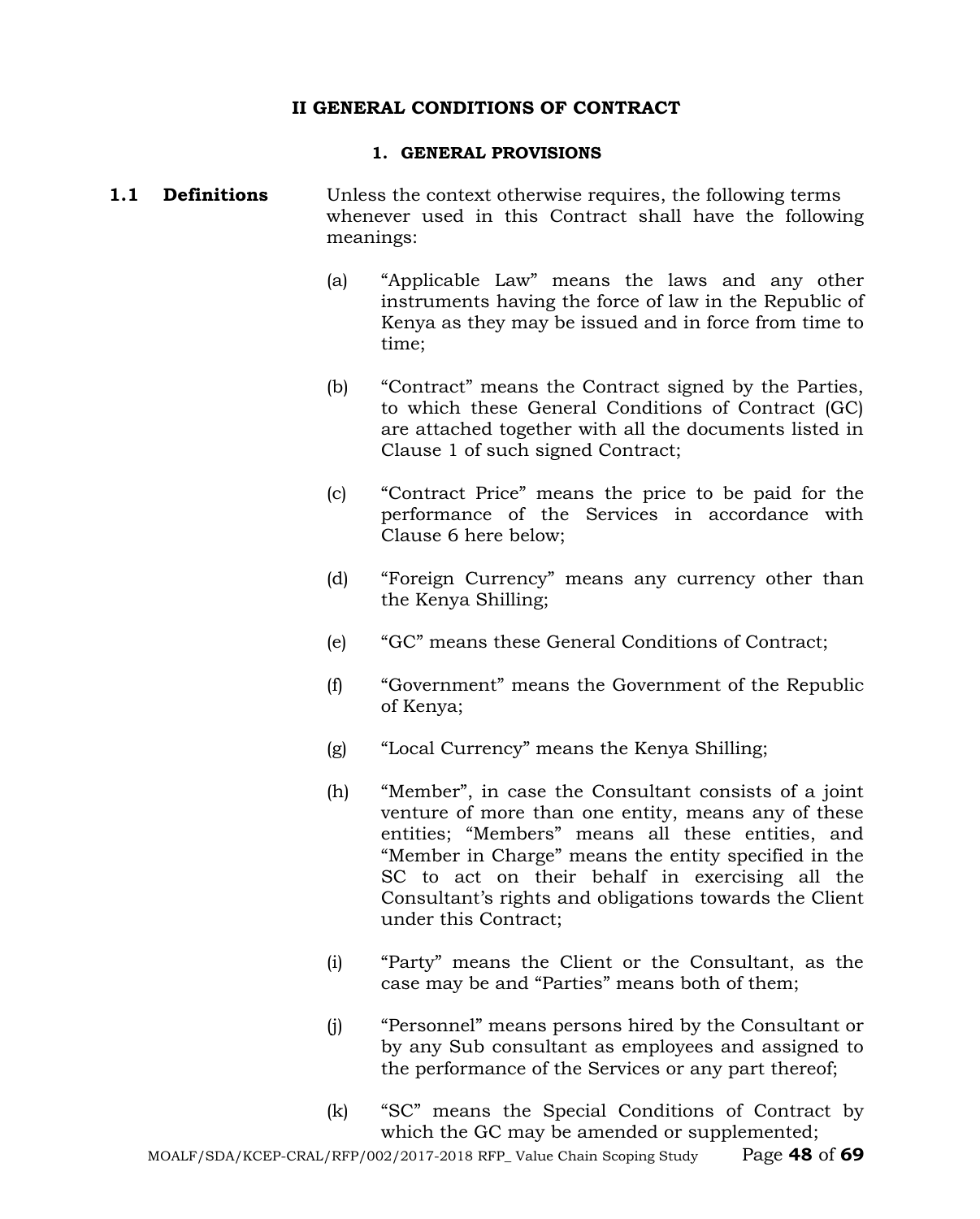- (l) "Services" means the work to be performed by the Consultant pursuant to this Contract, as described in Appendix A; and
- (m) "Sub consultant" means any entity to which the Consultant subcontracts any part of the Services in accordance with the provisions of Clauses 3 and 4.
- **1.2 Law Governing** This Contract, its meaning and interpretation and the **the Contract** relationship between the Parties shall be governed by the Laws of Kenya.
- **1.3 Language** This Contract has been executed in English language which shall be the binding and controlling language for all matters relating to the meaning or interpretation of this Contract.
- **1.4 Notices** Any notice, request, or consent made pursuant to this Contract shall be in writing and shall be deemed to have been made when delivered in person to an authorized representative of the Party to whom the communication is addressed or when sent by registered mail, telex, telegram or facsimile to such Party at the address specified in the SC.
- **1.5 Location** The Services shall be performed at such locations as are specified in Appendix A and, where the location of a particular task is not so specified, at such locations, whether in the Republic of Kenya or elsewhere, as the Client may approve.
- **1.6 Authorized** Any action required or permitted to be taken and any
- **Representative's** document required or permitted to be executed under this Contract by the Client or the Consultant may be taken or executed by the officials specified in the SC.
- **1.7 Taxes and** The Consultant, Sub consultant s and their personnel **Duties** shall pay such taxes, duties, fees and other impositions as may be levied under the Laws of Kenya, the amount of which is deemed to have been included in the Contract Price.

#### **2 COMMENCEMENT, COMPLETION, MODIFICATION AND TERMINATION OF CONTRACT**

- **2.1 Effectiveness of** This Contract shall come into effect on the date the **Contract** Contract is signed by both Parties and such other later date as may be stated in the SC.
- **2.2 Commencement** The Consultant shall begin carrying out the Services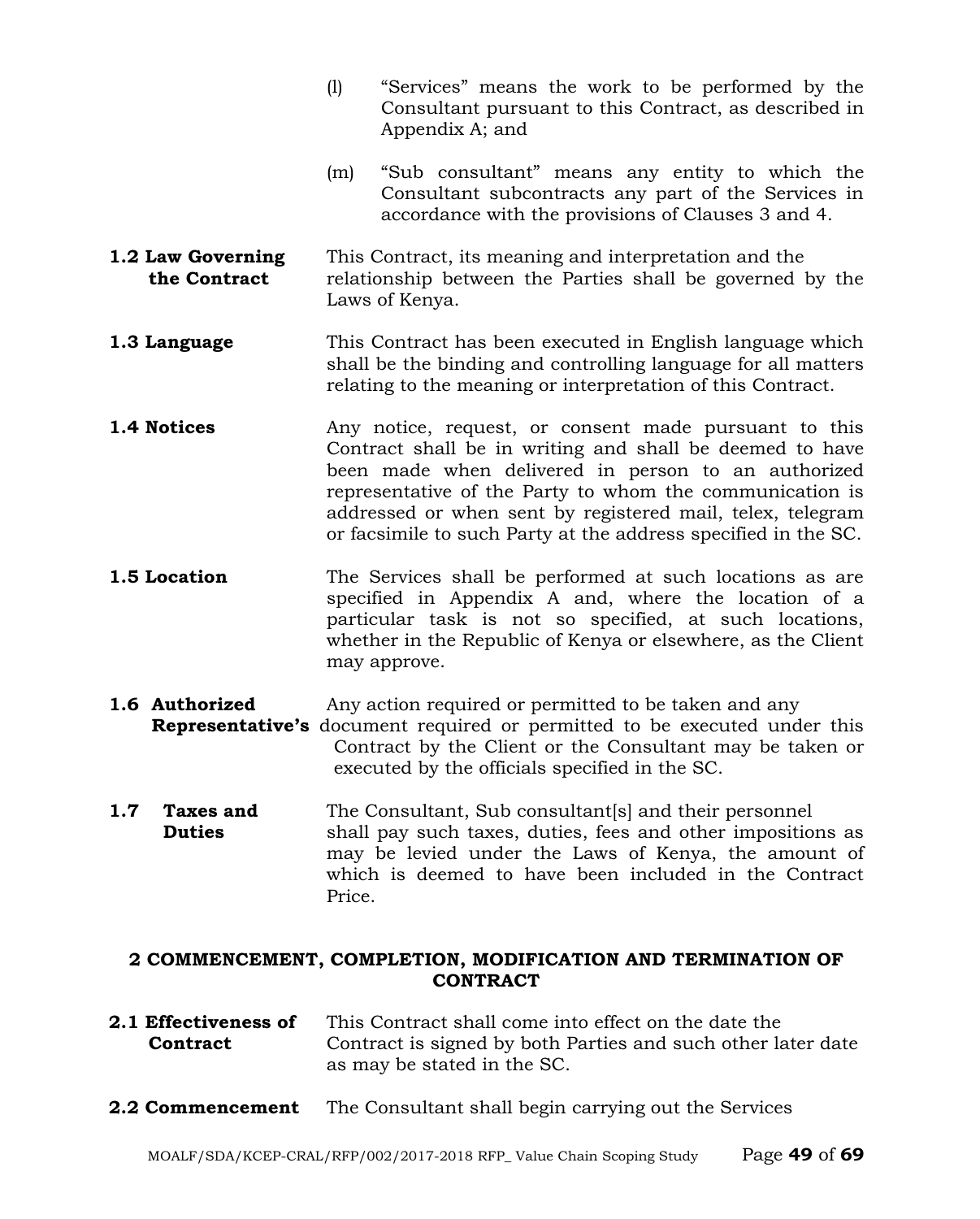- **of Services** thirty (30) days after the date the Contract becomes effective or at such other date as may be specified in the SC.
- **2.3 Expiration of** Unless terminated earlier pursuant to Clause 2.6, this **Contract** Contract shall terminate at the end of such time Contract shall terminate at the end of such time period. after the Effective Date, as is specified in the SC.
- **2.4 Modification** Modification of the terms and Conditions of this Contract, including any modification of the scope of the Services or the Contract Price, may only be made by written agreement between the Parties.

#### **2.5 Force Majeure**

- **2.5.1 Definition** For the purposes of this Contract, "Force Majeure" means an event which is beyond the reasonable control of a Party and which makes a Party's performance of its obligations under the Contract impossible or so impractical as to be considered impossible under the circumstances.
- **2.5.2 No Breach** The failure of a Party to fulfill any of its obligations under **of Contract**the Contract shall not be considered to be a breach of, or default under, this Contract insofar as such inability arises from an event of Force Majeure, provided that the Party affected by such an event (a) has taken all reasonable precautions, due care and reasonable alternative measures in order to carry out the terms and conditions of this Contract, and (b) has informed the other Party as soon as possible about the occurrence of such an event.
- **2.5.3 Extension** Any period within which a Party shall, pursuant to this **Of Time** Contract complete any action or task shall be extended for a period equal to the time during which such Party was unable to perform such action as a result of Force Majeure.
- **2.5.4 Payments** During the period of his inability to perform the Services as a result of an event of Force Majeure, the Consultant shall be entitled to continue to be paid under the terms of this Contract, as well as to be r eimbursed for additional costs reasonably and necessarily incurred by him during such period for the purposes of the Services and in reactivating the Service after the end of such period.

## **2.6 Termination**

**2.6.1 By the** The Client may terminate this Contract by not less than **Client** thirty (30) days' written notice of termination to the Consultant, to be given after the occurrence of any of the events specified in this Clause;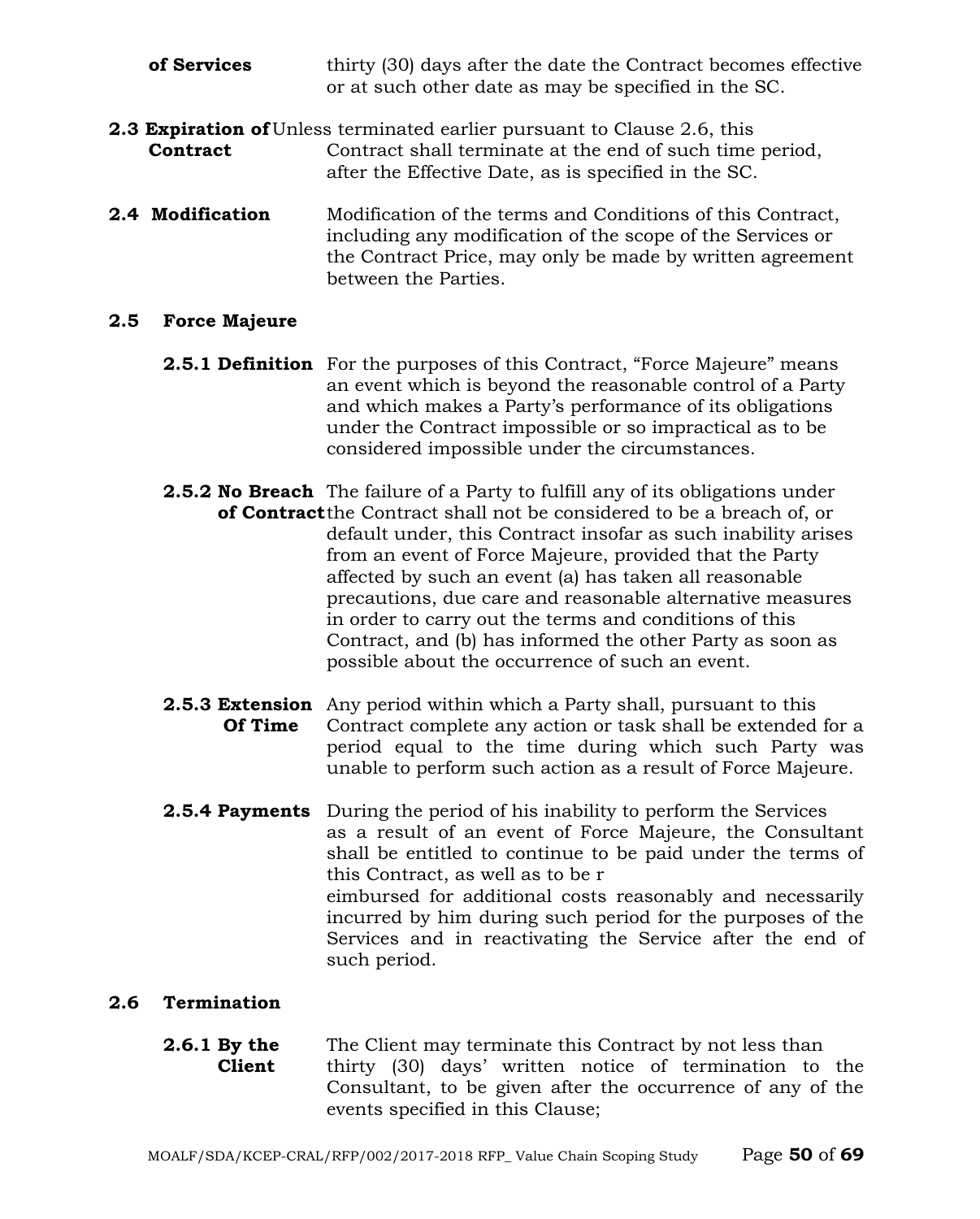- (a) if the Consultant does not remedy a failure in the performance of his obligations under the Contract within thirty (30) days after being notified or within any further period as the Client may have subsequently approved in writing;
- (b) if the Consultant becomes insolvent or bankrupt;
- (c) if, as a result of Force Majeure, the Consultant is unable to perform a material portion of the Services for a period of not less than sixty (60) days; or
- (d) if the Consultant, in the judgment of the Client, has engaged in corrupt or fraudulent practices in competing for or in executing the Contract.

For the purpose of this clause;

"corrupt practice" means the offering, giving, receiving or soliciting of anything of value to influence the action of a public official in the selection process or in Contract execution.

"fraudulent practice" means a misrepresentation of facts in order to influence a selection process or the execution of Contract to the detriment of the Client, and includes collusive practice among consultants (prior to or after submission of proposals) designed to establish prices at artificial non-competitive levels and to deprive the Client of the benefits of free and open competition.

(e) if the Client in his sole discretion decides to terminate this Contract.

# **2.6.2 By the** The Consultant may terminate this Contract by **Consultant** not less

than thirty (30) days' written notice to the Client, such notice to be given after the occurrence of any of the following events;

- (a) if the Client fails to pay any monies due to the Consultant pursuant to this Contract and not subject to dispute pursuant to Clause 7 within sixty (60) days after receiving written notice from the Consultant that such payment is overdue; or
- (b) if, as a result of Force Majeure, the Consultant is unable to perform a material portion of the Services for a period of not less than sixty (60) days.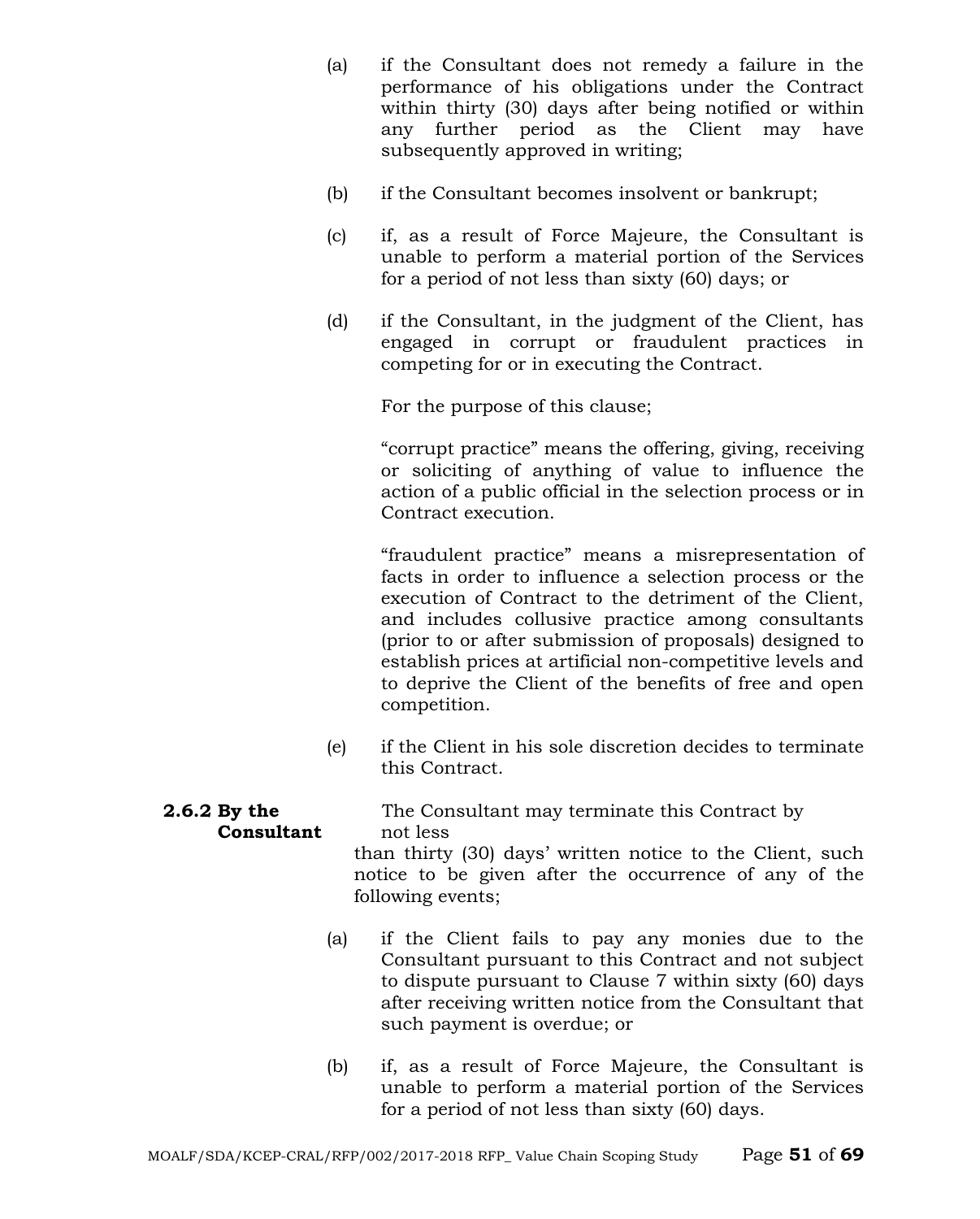- **2.6.3 Payment** Upon termination of this Contract pursuant to Clauses **upon** 2.6.1 or 2.6.2, the Client shall make the following **Termination** payments to the Consultant:
	- (a) remuneration pursuant to Clause 6 for Services satisfactorily performed prior to the effective date of termination;
	- (b) except in the case of termination pursuant to paragraphs (a) and (b) of Clause 2.6.1, reimbursement of any reasonable costs incident to the prompt and orderly termination of the Contract, including the cost of the return travel of the Personnel and their eligible dependents.

## **3 OBLIGATIONS OF THE CONSULTANT**

**3.1 General**The Consultant shall perform the Services and carry out his obligations with all due diligence, efficiency and economy in accordance with generally accepted professional techniques and practices and shall observe sound management practices, and employ appropriate advanced technology and safe methods. The Consultant shall always act, in respect of any matter relating to this Contract or to the Services, as faithful adviser to the Client and shall at all times support and safeguard the Client's legitimate interests in any dealing with Sub consultants or third parties.

## **1.2 Conflict of Interests**

- **3.2.1 Consultant** (i) The remuneration of the Consultant pursuant to **Not to** Clause 6 shall constitute the Consultant's sole **Benefit from** remuneration in connection with this Contract or **Commissions,** the Services and the Consultant shall not accept **Discounts,** for his own benefit any trade commission, **Etc. discount or similar payment in connection with** activities pursuant to this Contract or to the Services or in the discharge of his obligations under the Contract and the Consultant shall use his best efforts to ensure that his personnel, any sub consultant[s] and agents of either of them similarly shall not receive any such additional remuneration.
	- (ii) For a period of two years after the expiration of this Contract, the Consultant shall not engage and shall cause his personnel as well as his sub consultant[s] and his/their personnel not to engage in the activity of a purchaser (directly or indirectly) of the assets on which he advised the Client on this Contract nor shall he engage in the activity of an adviser (directly or indirectly) of potential purchasers of such assets.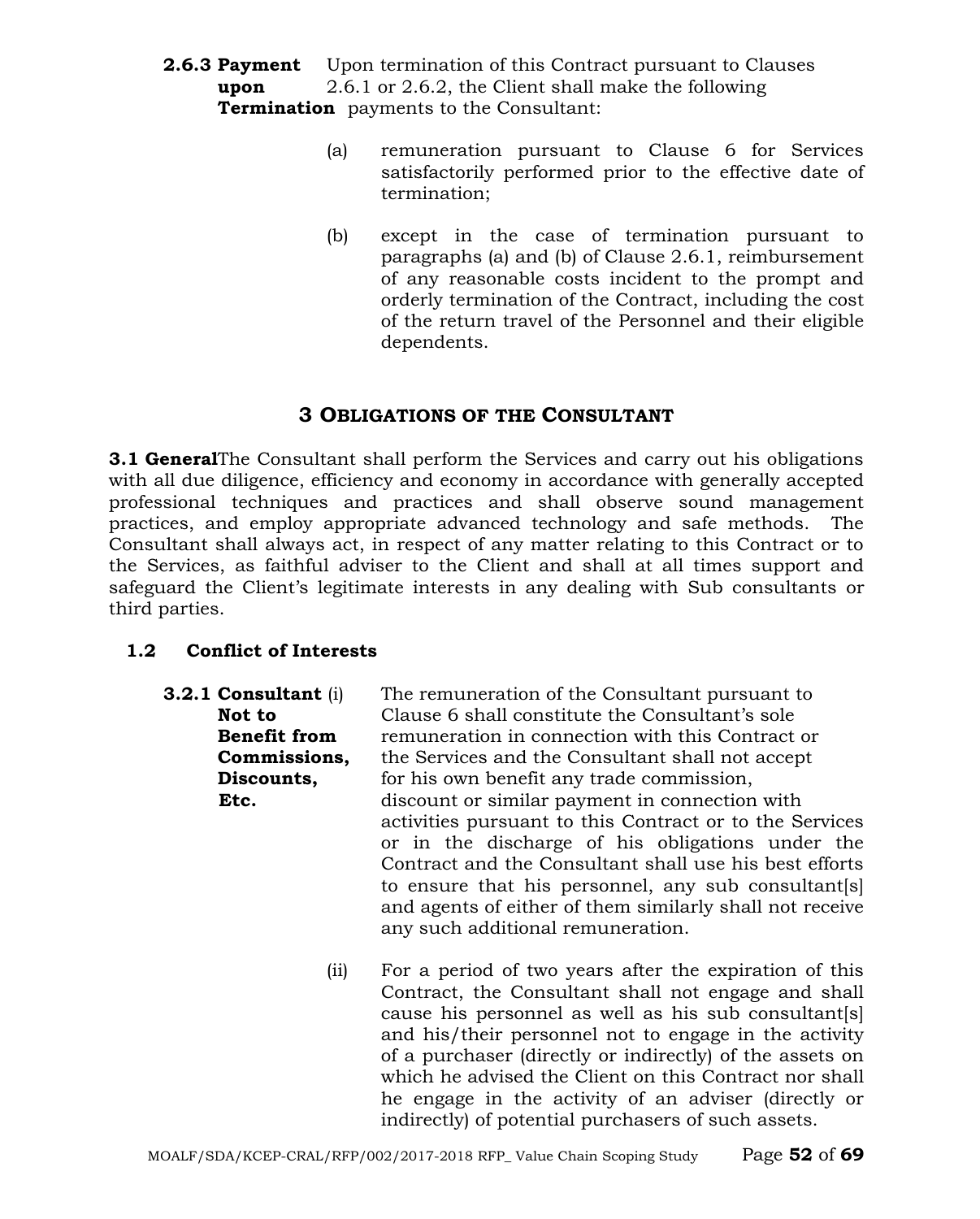| (iii)                                                                                                     | Where the Consultant as part of the Services has the<br>responsibility of advising the<br>Client<br>on<br>the<br>procurement of goods, works or services,<br>the<br>Consultant<br>will<br>comply<br>with<br>applicable<br>any<br>procurement guidelines and shall at all times exercise<br>such responsibility in the best interest of the Client.<br>Any discounts or commissions obtained by the<br>Consultant in the exercise of such procurement shall<br>be for the account of the Client. |
|-----------------------------------------------------------------------------------------------------------|-------------------------------------------------------------------------------------------------------------------------------------------------------------------------------------------------------------------------------------------------------------------------------------------------------------------------------------------------------------------------------------------------------------------------------------------------------------------------------------------------|
| 3.2.2 Consultant<br>and<br><b>Affiliates</b><br>Not to be<br><b>Otherwise</b><br>Interested in<br>Project | The Consultant agrees that, during the term of this<br>Contract and after its termination, the Consultant<br>and his affiliates, as well as any Sub consultant<br>and any of his affiliates, shall be disqualified from<br>providing goods, works or services (other than the<br>Services and any continuation thereof) for any<br>project resulting from or closely related to the<br>services.                                                                                                |
| <b>3.2.3 Prohibition</b><br>οf<br>Conflicting<br><b>Activities</b>                                        | Neither the Consultant nor his sub consultant[s]<br>nor their personnel shall engage, either directly or<br>indirectly in any of the following activities:                                                                                                                                                                                                                                                                                                                                      |
|                                                                                                           | (a)<br>during the term of this Contract, any business<br>or professional activities in the Republic of<br>Kenya which would conflict with the activities<br>assigned to them under this Contract; or                                                                                                                                                                                                                                                                                            |
|                                                                                                           | after the termination of this Contract, such<br>(b)<br>other activities as may be specified in the SC.                                                                                                                                                                                                                                                                                                                                                                                          |
| 3.3 Confidentiality                                                                                       | The Consultant, his sub consultant [s] and the<br>personnel of either of them shall not, either during<br>the term of this Contract or within two (2) years after<br>the expiration of this Contract, disclose<br>any<br>proprietary or confidential information relating to the<br>Project, the Services, this Contract or the Client's<br>business or operations without the prior written<br>consent of the Client.                                                                          |

**3.4 Insurance to be** The Consultant (a) shall take out and maintain

**Taken Out by the** and shall cause any sub consultant[s] to take out **Consultant** and maintain, at his (or the sub consultants', as the case may be) own cost but on terms and conditions approved by the Client, insurance against the risks and for the coverage, as shall be specified in the SC; and (b) at the Client's request, shall provide evidence to the Client showing that such insurance has been taken out and maintained and that the current premiums have been paid.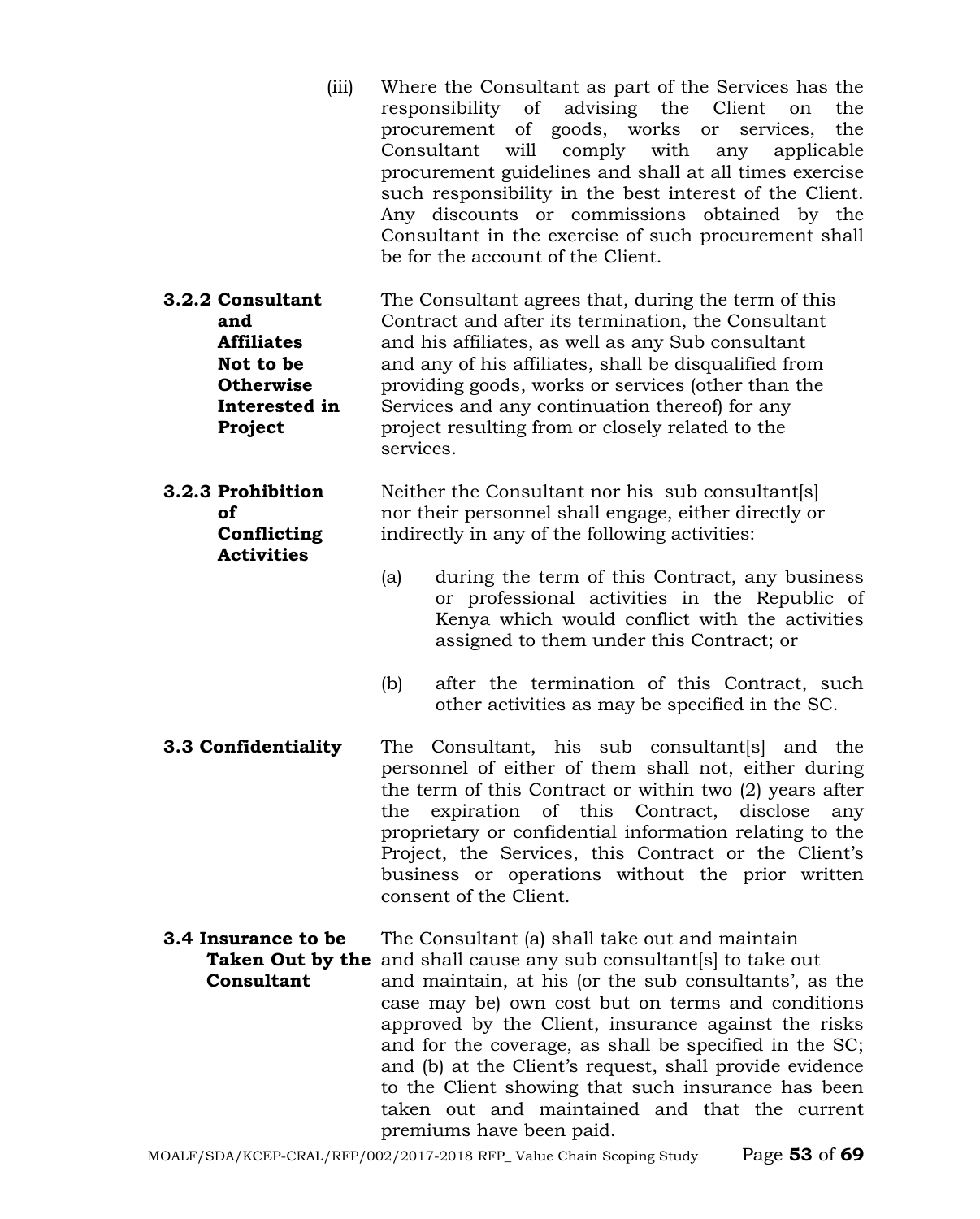| 3.5 Consultant's | The Consultant shall obtain the Client's prior                                      |  |  |  |
|------------------|-------------------------------------------------------------------------------------|--|--|--|
|                  | <b>Actions requiring</b> approval in writing before taking any of the               |  |  |  |
| Client's prior   | following actions;                                                                  |  |  |  |
| Approval         |                                                                                     |  |  |  |
|                  | (a) entering into a subcontract for the performance of<br>any part of the Services, |  |  |  |

(b) appointing such members of the personnel not listed by name in Appendix C ("Key Personnel and Sub consultants").

**3.6 Reporting** The Consultants shall submit to the Client the reports  **Obligations** and documents specified in Appendix A in the form, in the numbers, and within the periods set forth in the said Appendix.

**3.7 Documents** All plans, drawings, specifications, designs, reports and **Prepared by** other documents and software submitted by the Consult  **the Consult-**ant in accordance with Clause 3.6 shall become and **ant to Be** remain the property of the Client and the Consultant  **the Property** shall, not later than upon termination or expiration of this  **of the Client** Contract, deliver all such documents and software to the Client together with a detailed inventory thereof. The Consultant may retain a copy of such documents and software. Neither Party shall use these documents for purposes unrelated to this Contract without the prior approval of the other Party.

## **4 CONSULTANT'S PERSONNEL**

- **4.1 Description** The titles, agreed job descriptions, minimum qualifications**of Personnel** and estimated periods of engagement in the carrying out of the Services of the Consultant's Key Personnel are described in Appendix C. The Key Personnel and Sub consultants listed by title as well as by name in Appendix C are hereby approved by the Client.
- **4.2 Removal** (a) Except as the Client may otherwise agree, no changes **and/or shall be made in the Key Personnel.** If for any reason **Replacement** beyond the reasonable control of the Consultant, it **Of Personnel** becomes necessary to replace any of the Key Personnel, the Consultant shall provide as a replacement a person of equivalent or better qualifications.
	- (b) If the Client finds that any of the Personnel have (i) committed serious misconduct or have been charged with having committed a criminal action, or (ii) the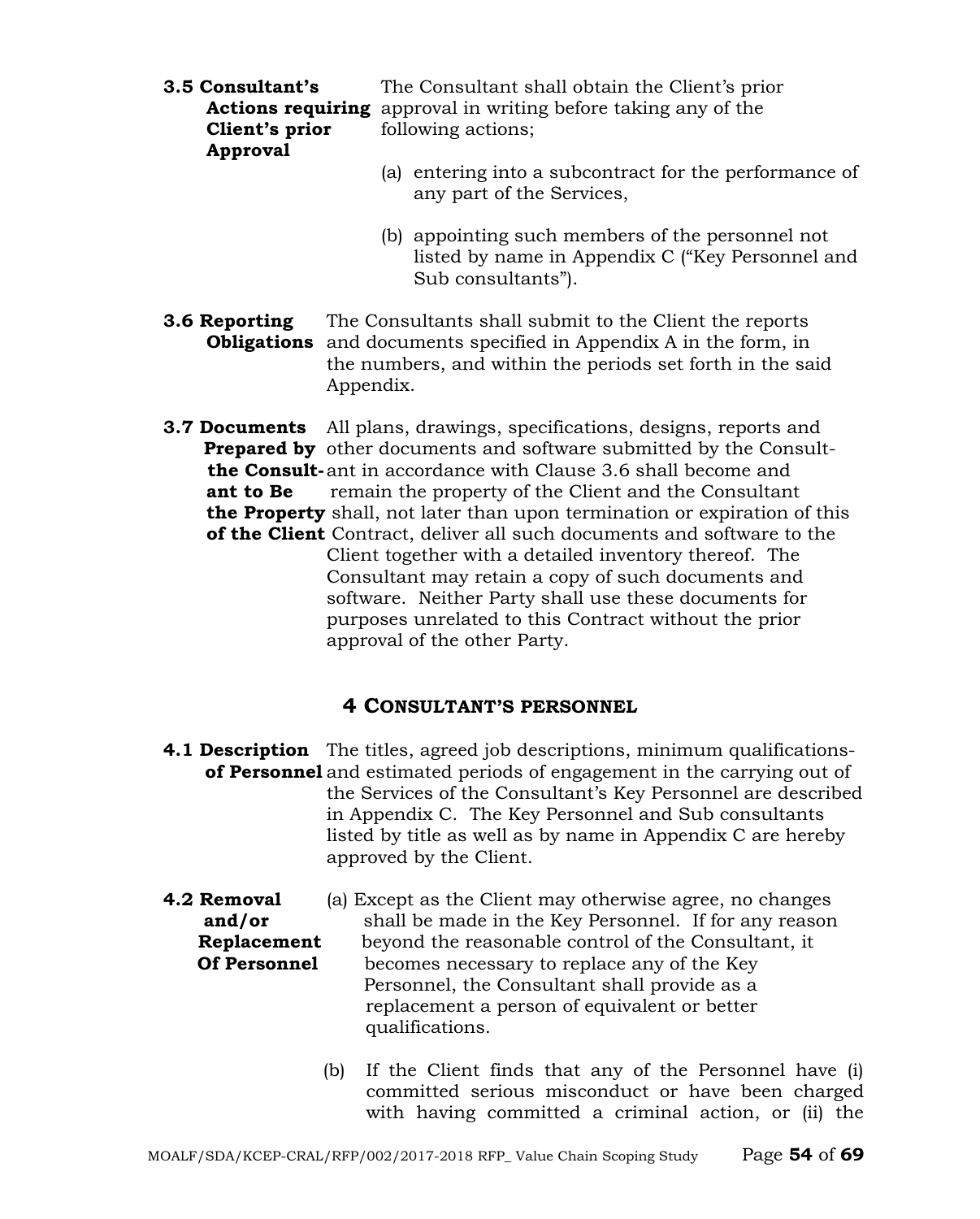Client has reasonable cause to be dissatisfied with the performance of any of the Personnel, then the Consultant shall, at the Client's written request specifying the grounds thereof, provide as a replacement a person with qualifications and experience acceptable to the Client.

(c) The Consultant shall have no claim for additional costs arising out of or incidental to any removal and/or replacement of Personnel.

#### **5 OBLIGATIONS OF THE CLIENT**

| 5.1 Assistance and Exemptions | The Client shall use his best efforts to<br>ensure that                     |
|-------------------------------|-----------------------------------------------------------------------------|
|                               | he/she provides the Consultant such<br>assistance                           |
|                               | and exemptions as may be necessary for<br>due performance of this Contract. |

- **5.2 Change in the** If after the date of this Contract, there is any **Applicable Law** change in the Laws of Kenya with respect to taxes and duties which increases or decreases the cost of the Services rendered by the Consultant, then the remuneration and reimbursable expenses otherwise payable to the Consultant under this Contract shall be increased or decreased accordingly by agreement between the Parties and corresponding adjustments shall be made to the amounts referred to in Clause 6.2 (a) or (b), as the case may be.
- **5.3 Services and Facilities** The Client shall make available to the Consultant the Services and Facilities listed under Appendix F.

## **6 PAYMENTS TO THE CONSULTANT**

**6.1 Lump-Sum** The Consultant's total remuneration shall not **Remuneration** exceed the Contract Price and shall be a fixed lumpsum including all staff costs, Sub consultants' costs, printing, communications, travel, accommodation and the like and all other costs incurred by the Consultant in carrying out the services described in Appendix A. Except as provided in Clause 5.2, the Contract Price may only be increased above the amounts stated in Clause 6.2 if the Parties have agreed to additional payments in accordance with Clause 2.4.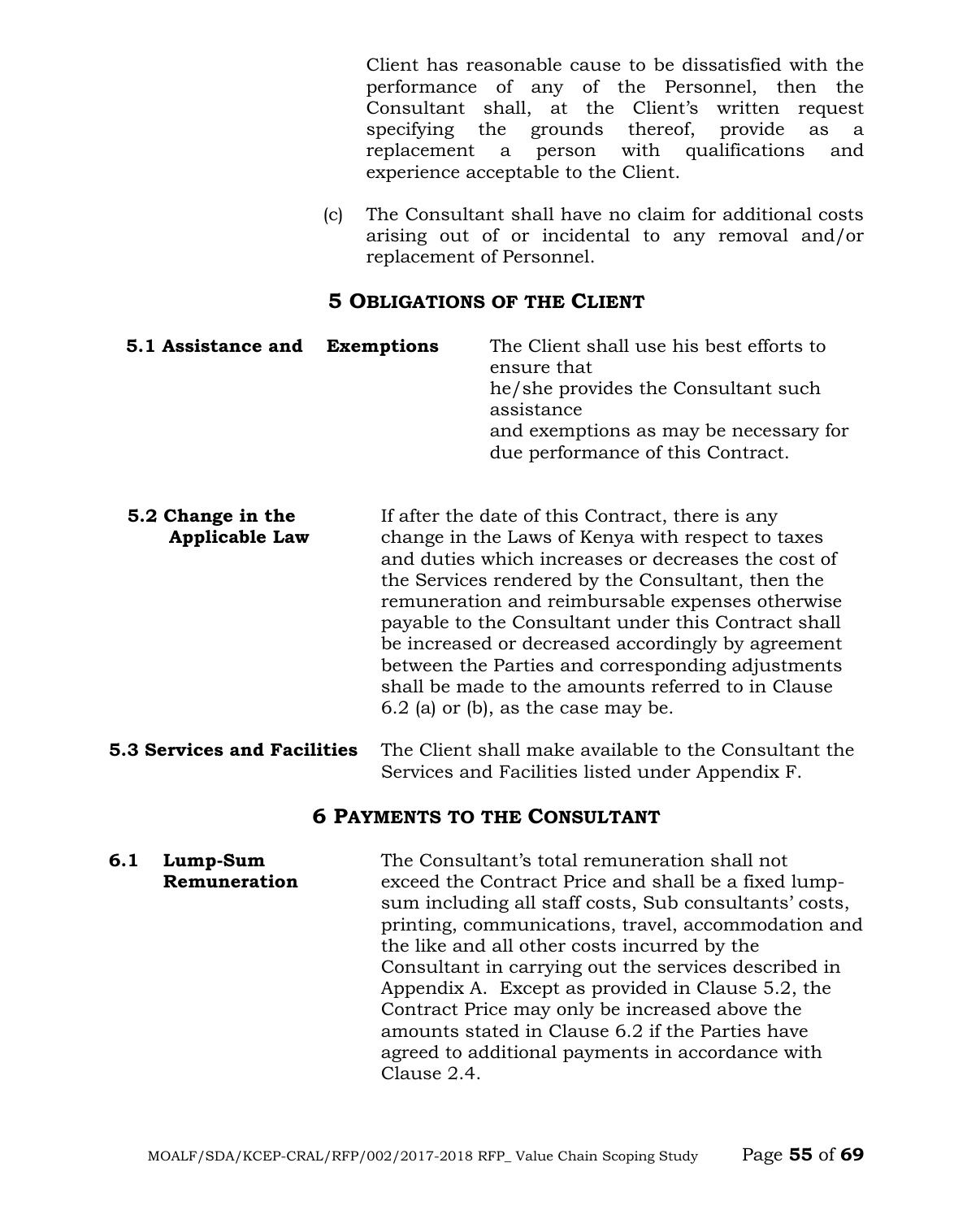- 
- **6.2 Contract Price** (a) The price payable in foreign currency is set forth in the SC.
	- (b) The price payable in local currency is set forth in the SC.
- **6.3 Payment for For the purposes of determining the remuneration**<br>**Additional Services** due for additional services as may be agreed under due for additional services as may be agreed under Clause 2.4, a breakdown of the lump-sum price is provided in Appendices D and E.
- **6.4 Terms and** Payments will be made to the account of the **Conditions of** Consultant and according to the payment **Payment** schedule stated in the SC. Unless otherwise stated in the SC, the first payment shall be made against the provision by the Consultant of a bank guarantee for the same amount and shall be valid for the period stated in the SC. Any other payment shall be made after the conditions listed in the SC for such payment have been met and the Consultant has submitted an invoice to the Client specifying the amount due.
- **6.5 Interest on** Payment shall be made within thirty (30) days of **Delayed receipt of invoice and the relevant documents Payment** specified in Clause 6.4. If the Client has delayed payments beyond thirty (30) days after the due date hereof, simple interest shall be paid to the Consultant for each day of delay at a rate three percentage points above the prevailing Central Bank of Kenya's average rate for base lending .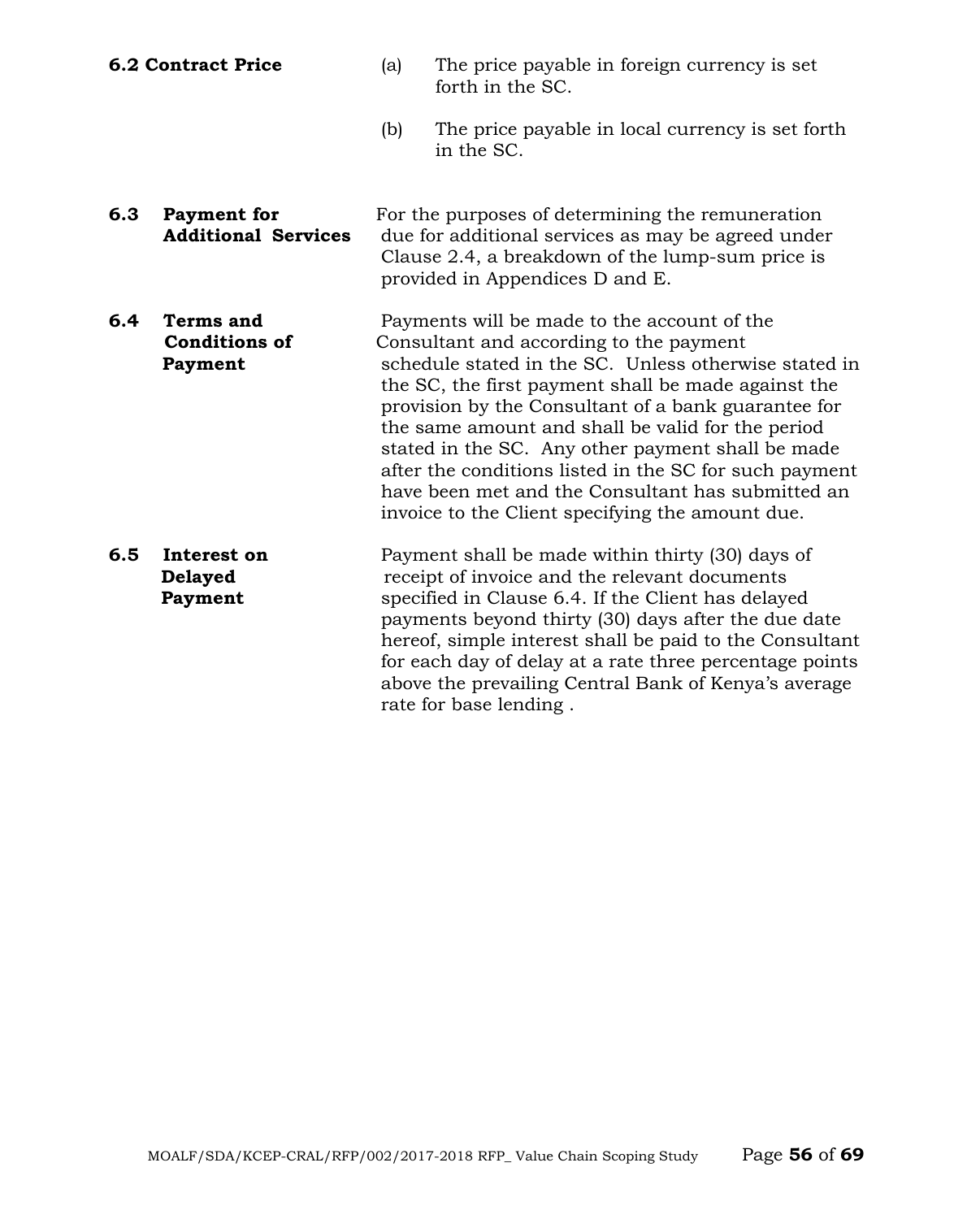## **7 SETTLEMENT OF DISPUTES**

- **7.1 Amicable Settlement** The Parties shall use their best efforts to settle amicably all disputes arising out of or in connection with this Contract or its interpretation.
- **7.2 Dispute Settlement** Any dispute between the Parties as to matters arising pursuant to this Contract that cannot be settled amicably within thirty (30) days after receipt by one Party of the other Party's request for such amicable settlement may be referred by either Party to the arbitration and final decision of a person to be agreed between the Parties. Failing agreement to concur in the appointment of an Arbitrator, the Arbitrator shall be appointed by the Chairman of the Chartered Institute of Arbitrators, Kenya Branch, on the request of the applying party.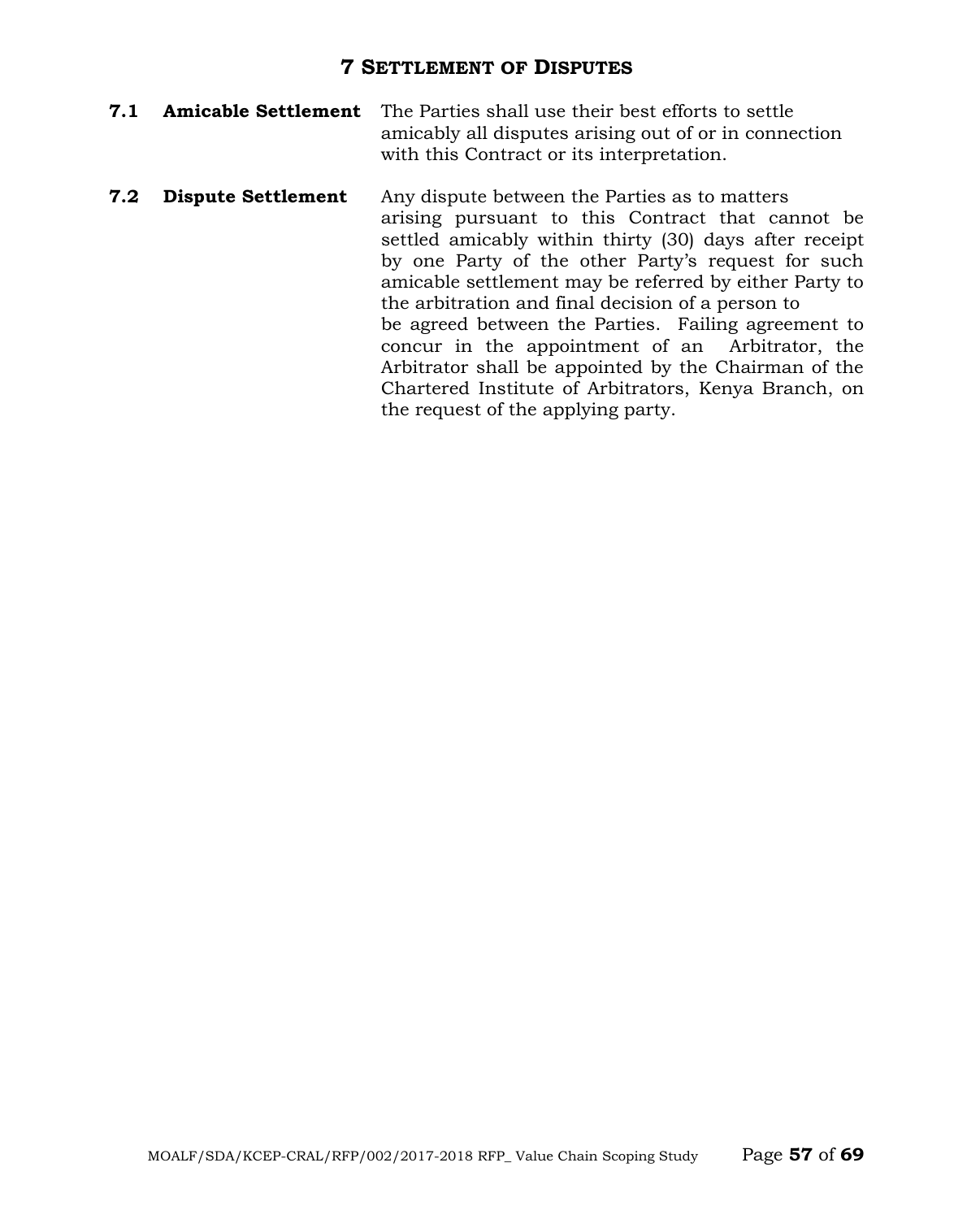# **Number of GC Amendments of and Supplements to Clauses in the Clause General Conditions of Contract** 1.1(i) The Member in Charge is\_\_\_\_\_\_\_\_\_\_\_\_\_\_\_\_\_\_\_\_\_\_\_\_\_\_\_*[name of Member]* 1.4 The addresses are: Client: \_\_\_\_\_\_\_\_\_\_\_\_\_KCEP-CRAL\_\_\_\_\_\_\_\_\_\_\_\_\_ Attention: SENIOR PROGRAMME CORDINATOR Telephone: 0770 174 188 Telex; \_\_\_\_\_\_\_\_\_\_\_\_\_\_\_\_\_\_\_\_\_\_\_\_\_\_\_\_\_\_\_\_\_\_\_\_\_\_\_\_\_\_\_\_\_ Facsimile: Consultant: Attention: Telephone; Telex: \_\_\_\_\_\_\_\_\_\_\_\_\_\_\_\_\_\_\_\_\_\_\_\_\_\_\_\_\_\_\_\_\_\_\_\_\_\_\_\_\_\_\_\_\_ Facsimile: 1.6 The Authorized Representatives are: For the Client: SENIOR PROGRAMME CORDINATOR /KCEP-CRAL\_\_\_\_ For the Consultant: 2.1 The date on which this Contract shall come into effect: **Upon Execution of the Contract and Holding of the inception Meeting** 2.2 The period shall be **Two Months or 60days** 2.3 The risks and coverage shall be: (i) Professional Liability for Ksh 350,000**.** The Cover should be provided within 3 days after signing the contract. (ii) Loss of or damage to equipment and property\_\_\_ **N/A** 2.4(a) The amount in foreign currency or currencies is\_ *[Insert amount].*

#### **III SPECIAL CONDITIONS OF CONTRACT**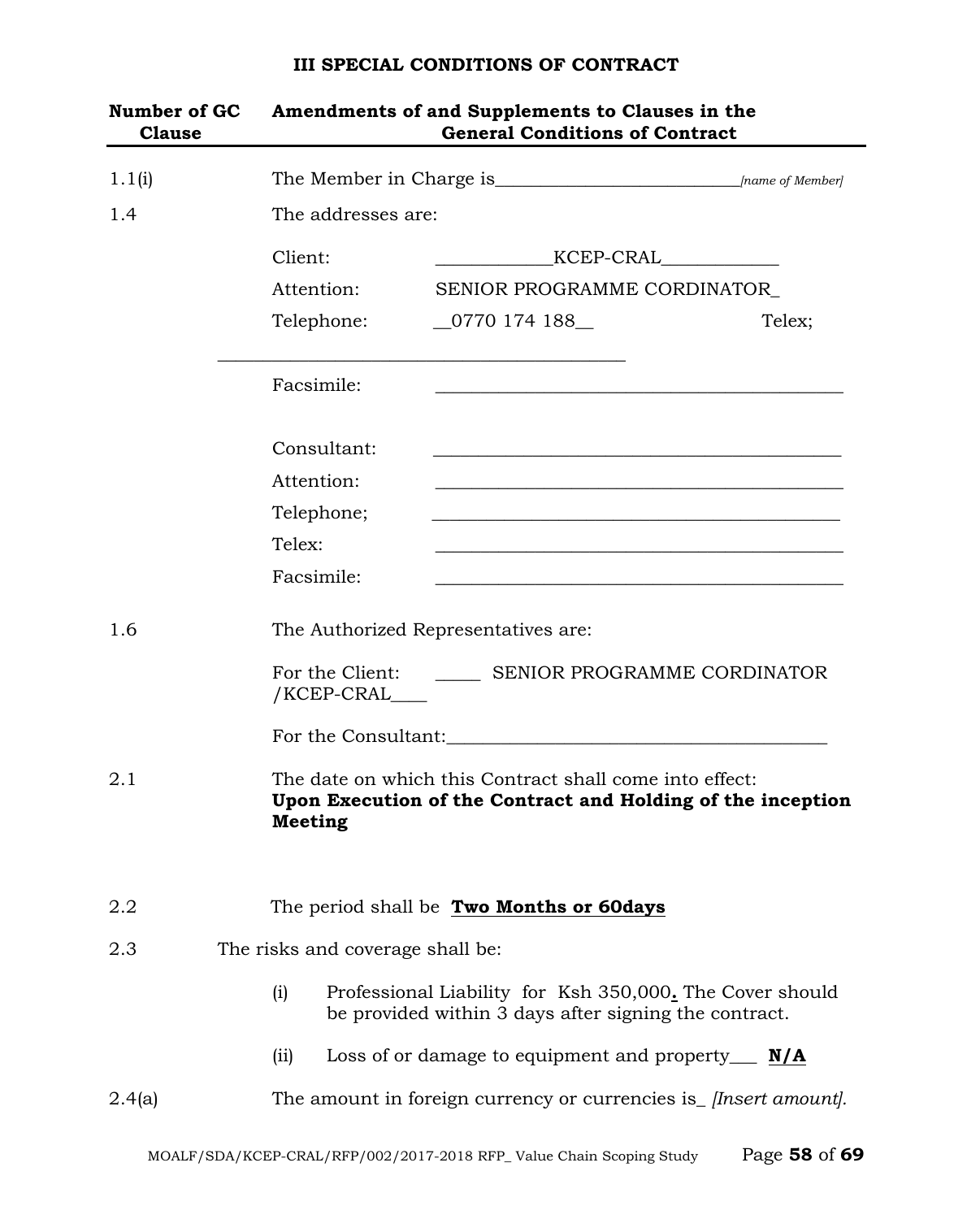| 2.4(b) | The amount in local Currency is | Insert |
|--------|---------------------------------|--------|
|        | amount]                         |        |

## 2.5. Payments shall be made according to the following schedule:

The consulting firm will be paid in line with the GoK laid down procedures of payment according to the following schedule:

**1st Payment**: Thirty (30 %) percent of the lump-sum amount shall be paid upon submission of the inception report.

**2nd Payment**: Twenty (20 %) percent of the lump-sum amount shall be paid upon submission of the draft report

**3rd Payment**: Twenty (20%) percent of the lump-sum amount shall be paid upon submission of the three validation reports.

**4th Payment**: **Final Payment**: Thirty (30%) percent of the lump-sum amount shall be paid upon approval of the final report**.** The final report should be accompanied by the following:

- Clean compiled survey data (in Excel and SPSS or Stata formats)

- Completed survey questionnaires

The submission and approval of reports shall be subject to final acceptance by the PCU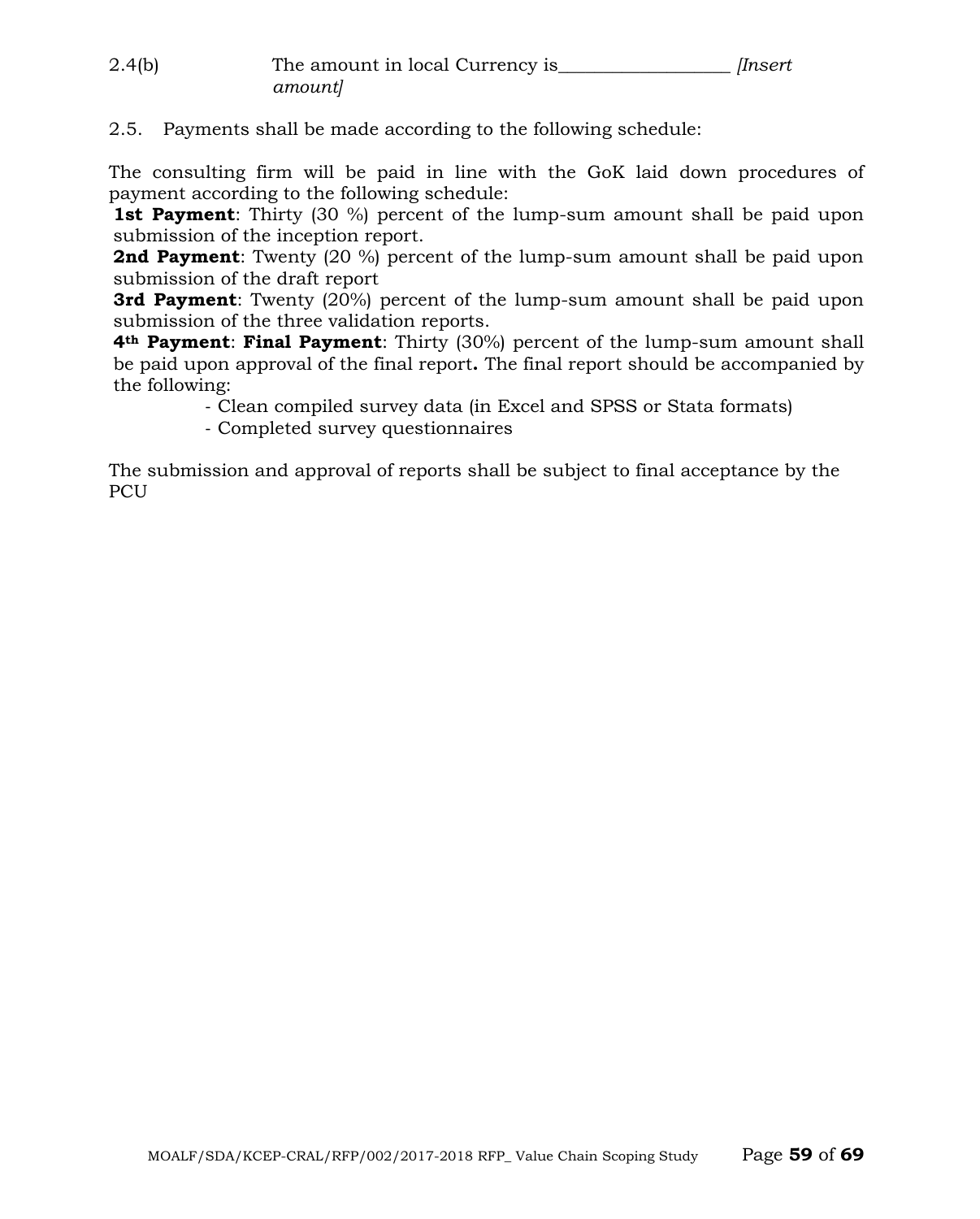## **IV Appendices**

#### **APPENDIX A – DESCRIPTION OF THE SERVICES**

Give detailed descriptions of the Services to be provided, dates for completion of *various tasks, place of performance for different tasks, specific tasks to be approved by Client, etc.*

#### **APPENDIX B – REPORTING REQUIREMENTS**

List format, frequency, and contents of reports; persons to receive them; dates of *submission; etc. If no reports are to be submitted, state here "Not applicable."*

#### **APPENDIX C– KEY PERSONNEL AND SUBCONSULTANTS**

- *List under: C-1 Titles [and names, if already available], detailed job descriptions and minimum qualifications of Personnel and staff-months for each.*
	- *C-2 List of approved Sub consultants (if already available); same information with respect to their Personnel as in C-1.*

## **APPENDIX D – BREAKDOWN OF CONTRACT PRICE IN FOREIGN CURRENCY**

*List here the elements of cost used to arrive at the breakdown of the lump-sum price – foreign currency portion:*

- *1. Monthly rates for Personnel (Key Personnel and other Personnel).*
- *2. Reimbursable expenditures.*

*This appendix will exclusively be used for determining remuneration for additional services.*

## **APPENDIX E – BREAKDOWN OF CONTRACT PRICE IN LOCAL CURRENCY**

*List here the elements of cost used to arrive at the breakdown of the lump-sum price – local currency portion.*

- *1. Monthly rates for Personnel (Key Personnel and other Personnel).*
- *2. Reimbursable expenditures.*

*This appendix will exclusively be used for determining remuneration for additional services.*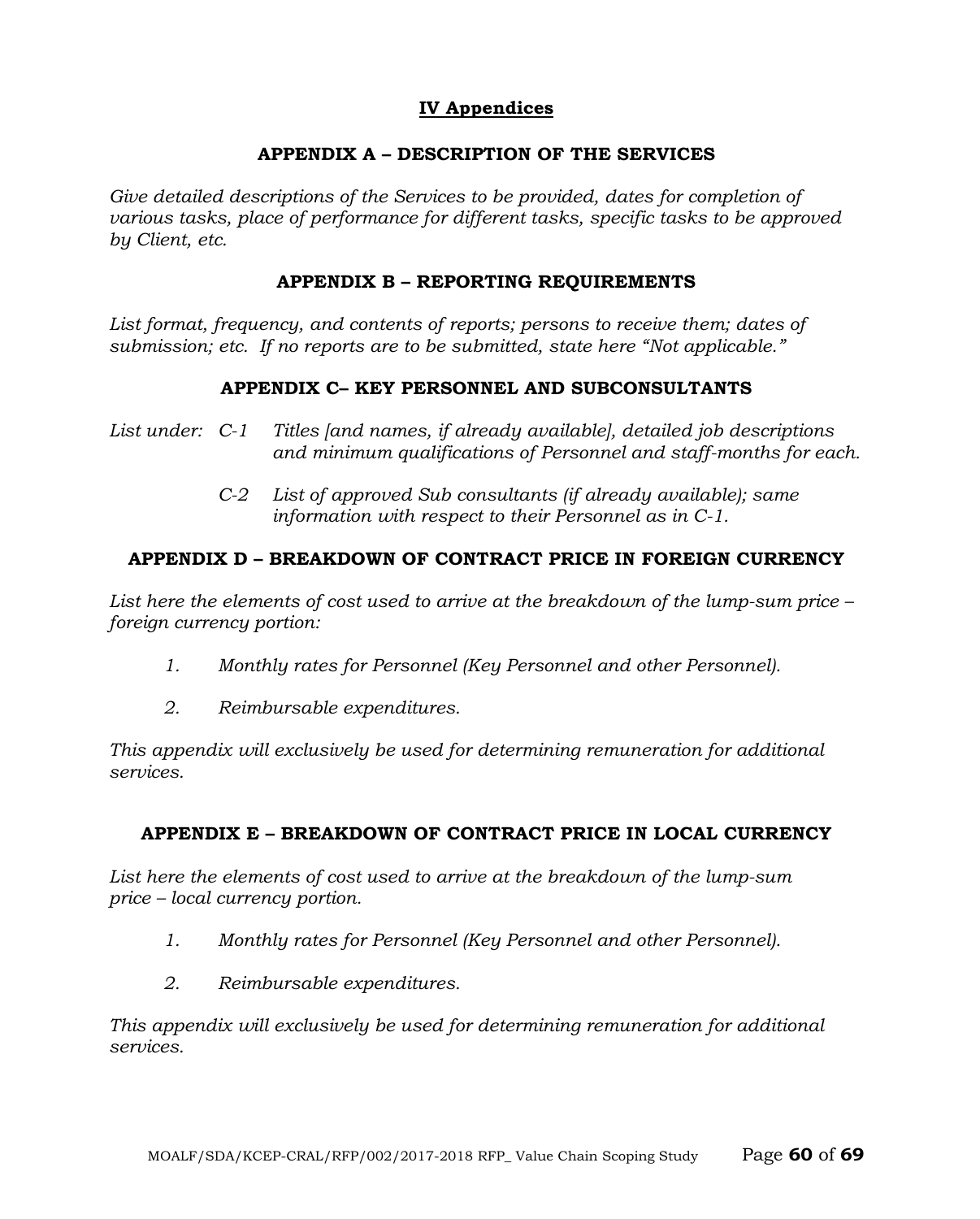## **APPENDIX F – SERVICES AND FACILITIES PROVIDED BY THE CLIENT**

*All the necessary records/documents/information and facilitations needed.*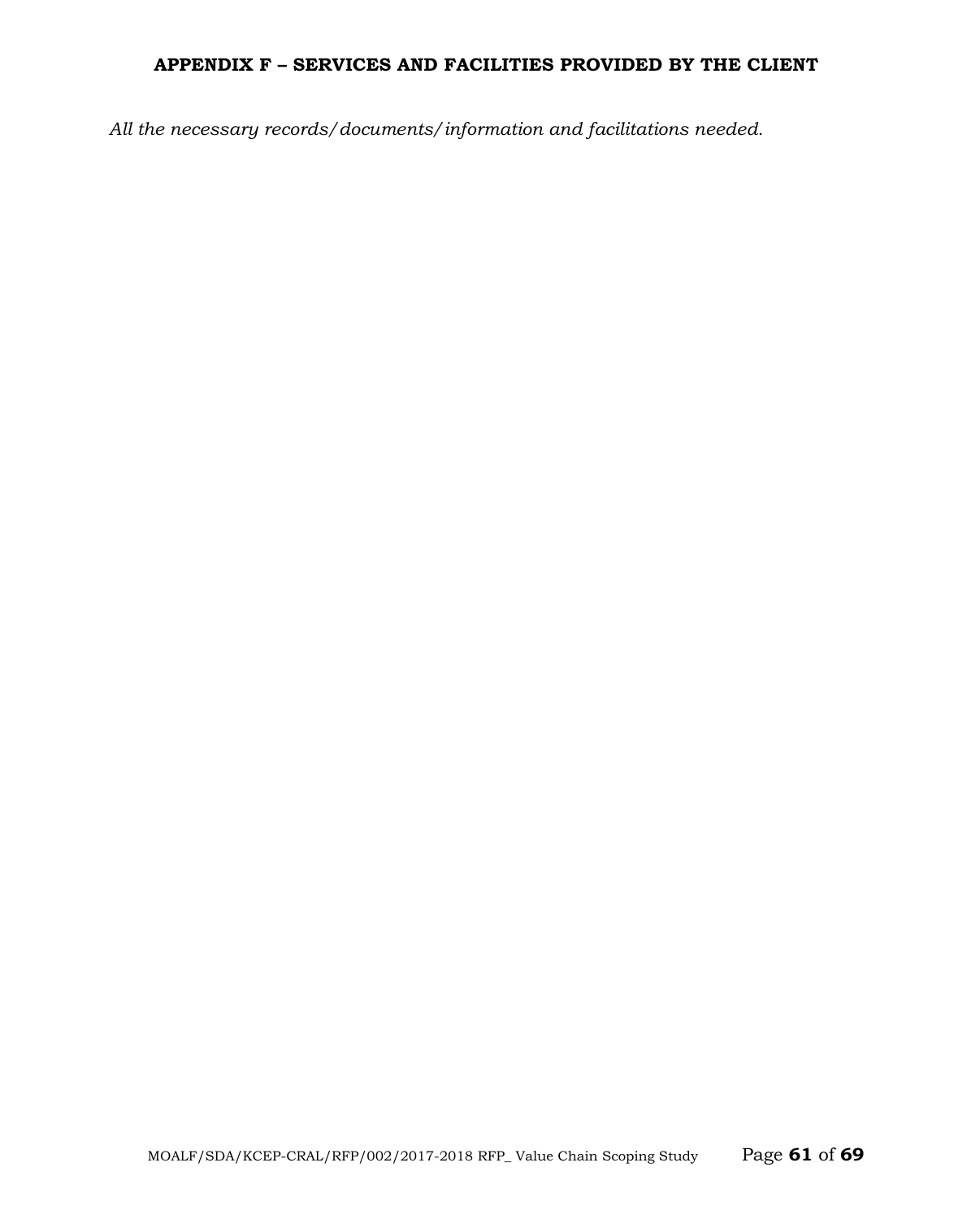## **APPENDIX G - LETTER OF NOTIFICATION OF AWARD**

Address of Procuring Entity

 $\overline{\phantom{a}}$  , where  $\overline{\phantom{a}}$  , where  $\overline{\phantom{a}}$  $\overline{\phantom{a}}$  , where  $\overline{\phantom{a}}$  , where  $\overline{\phantom{a}}$ 

To:

 $\overline{a}$ 

RE: Tender No.

Tender Name

This is to notify that the contract/s stated below under the above-mentioned tender have been awarded to you.

- 1. Please acknowledge receipt of this letter of notification signifying your acceptance.
- 2. The contract/contracts shall be signed by the parties within 30 days of the date of this letter but not earlier than 14 days from the date of the letter.
- 3. You may contact the officer(s) whose particulars appear below on the subject matter of this letter of notification of award.

*(FULL PARTICULARS)*

SIGNED FOR ACCOUNTING OFFICER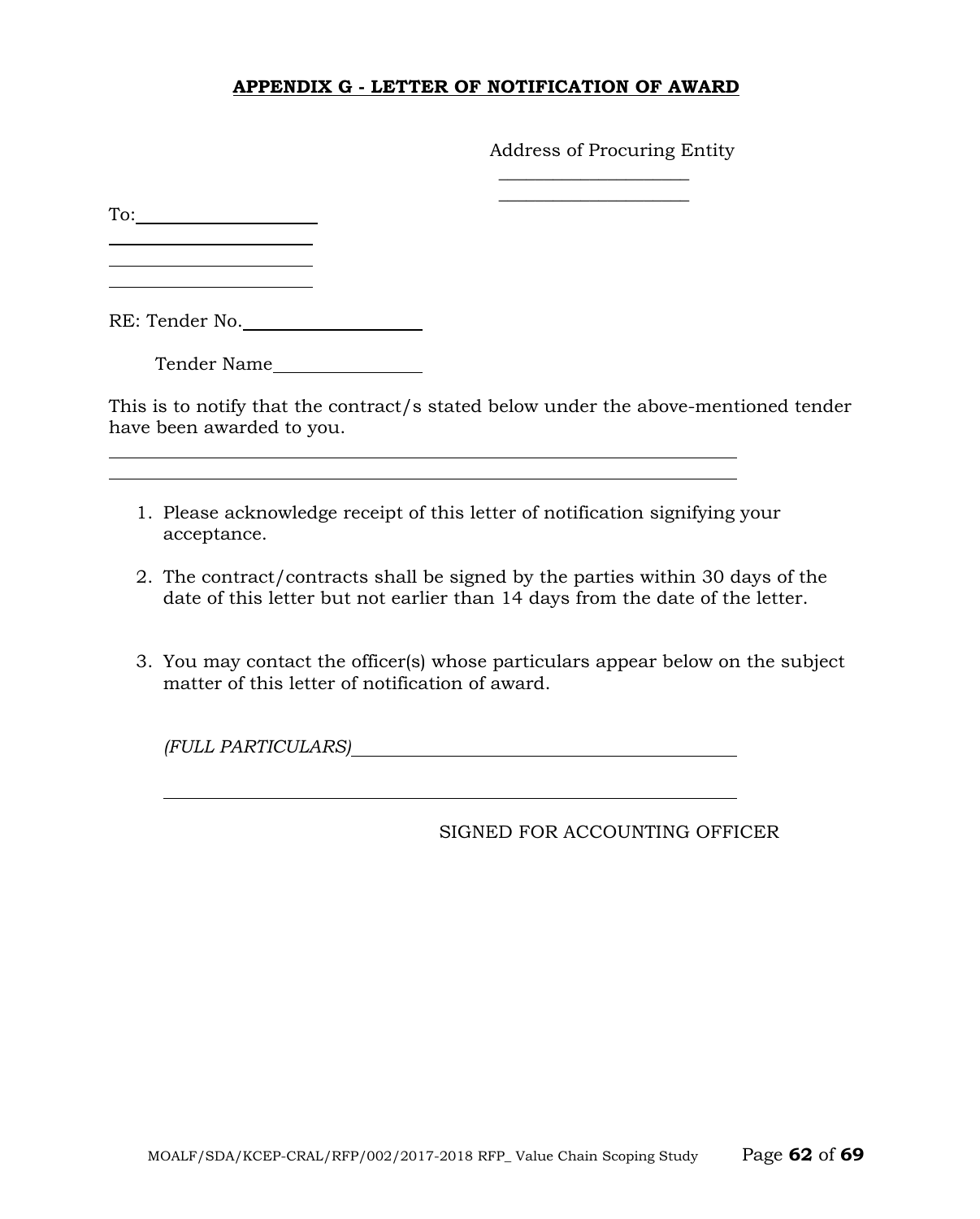## **LIST OF APPENDICES**

Appendix A: Terms of Reference and Scope of Services

Appendix B: Consultant's Personnel

Appendix C: Consultant's reporting Obligations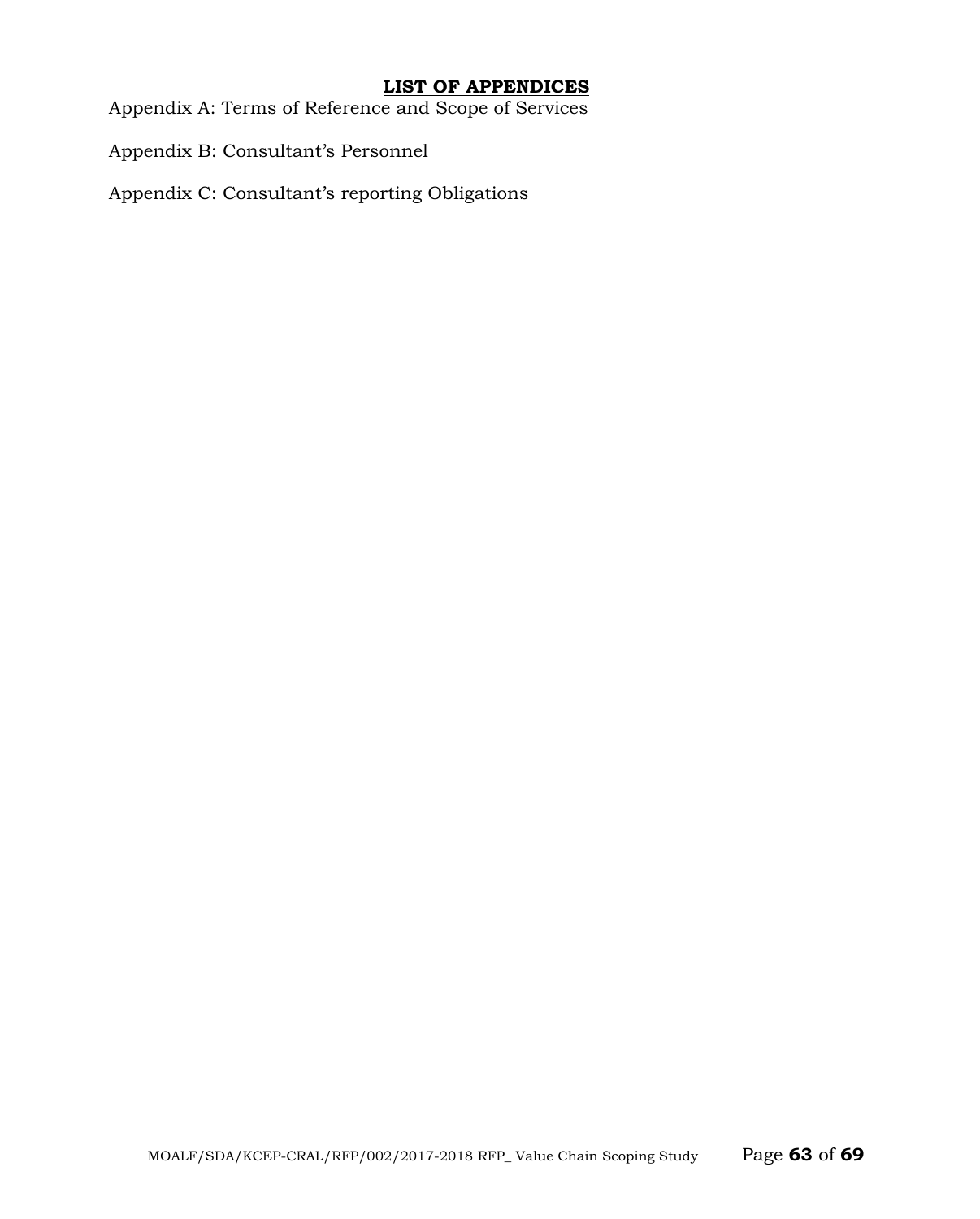#### **MANDATORY CONFIDENTIAL BUSINESS QUESTIONNAIRE**

#### *(Must be filled by all applicants or Tenderers' who choose to participate in this tender)*

#### *Name of Applicant(s)..........................................................................................*

You are requested to give the particulars indicated in Part 1 and either Part 2 (a), 2(b) or 2(c) whichever applied to your type

**You are advised that it is a serious offence to give false information on this form will lead to automatic disqualification/termination of your business proposal at your cost.**

| Part 1 - General<br><b>Business Name</b>                         |
|------------------------------------------------------------------|
|                                                                  |
|                                                                  |
| Location of Business Premises                                    |
|                                                                  |
| Plot No  Street/Road Postal address Tel No.                      |
|                                                                  |
|                                                                  |
| Nature of Business (Attach Company Profile)                      |
|                                                                  |
| Registration Certificate No. (Attach Copy)                       |
|                                                                  |
| Tax Compliance No (Attach Copy)                                  |
|                                                                  |
| Maximum value of business which you can handle at any one time - |
|                                                                  |
|                                                                  |
|                                                                  |
|                                                                  |
|                                                                  |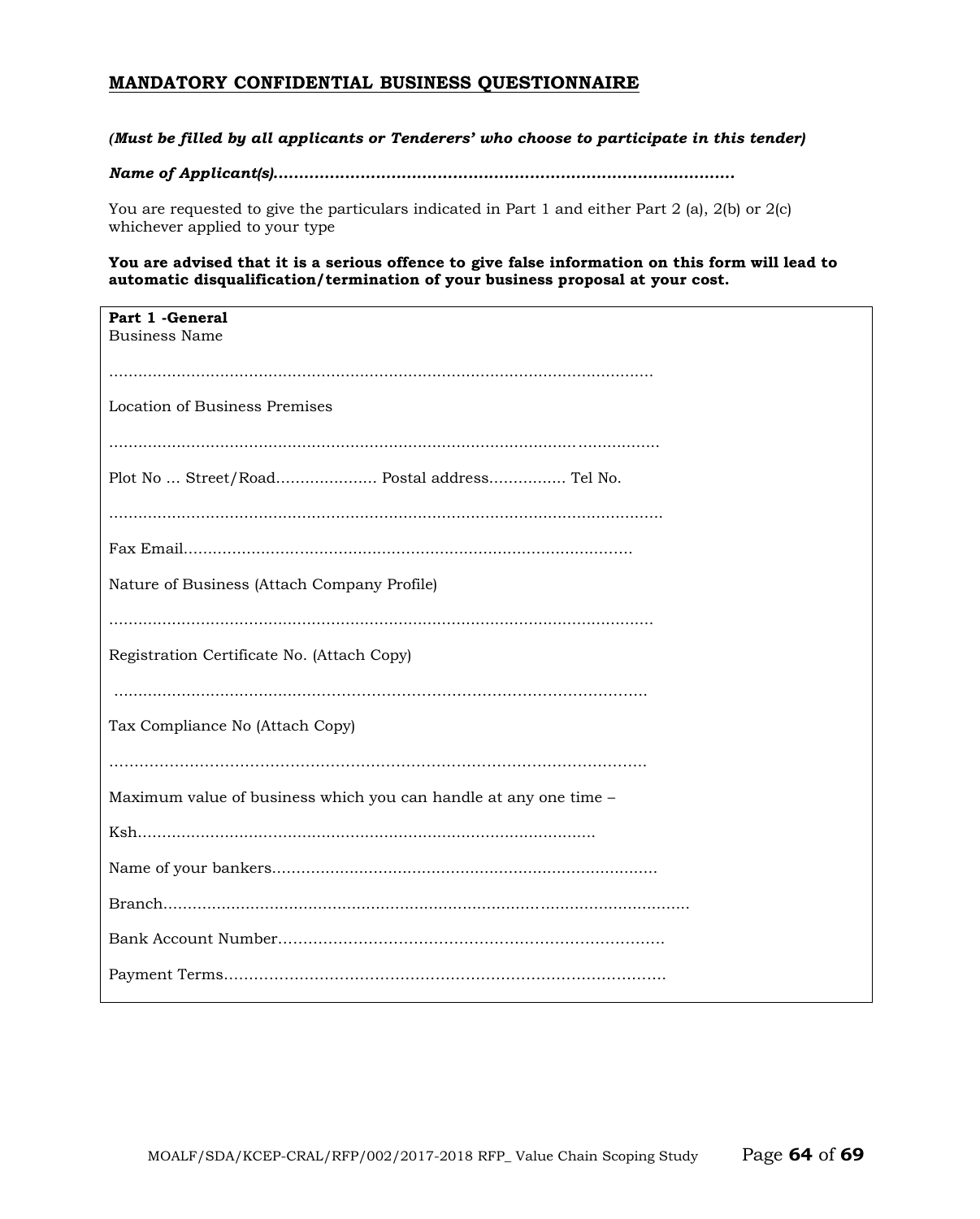| Part 2 (a) - Sole Proprietor                                                                   |
|------------------------------------------------------------------------------------------------|
| Your name in                                                                                   |
|                                                                                                |
|                                                                                                |
|                                                                                                |
|                                                                                                |
|                                                                                                |
|                                                                                                |
| If a Kenyan  Citizen, indicate under Citizenship Details  whether by  Birth, Naturalization or |
|                                                                                                |
| Part 2 (b) - Partnership                                                                       |
| Given details of partners as follows                                                           |
| Nationality Citizenship details Shares<br>Name                                                 |
|                                                                                                |
|                                                                                                |
|                                                                                                |
|                                                                                                |
|                                                                                                |
|                                                                                                |
|                                                                                                |
| lf a Kenyan  Citizen, indicate under Citizenship Details  whether by  Birth, Naturalization or |
| Registration                                                                                   |
|                                                                                                |
| Part 2 (c) - Registered Company                                                                |
| Private or Public                                                                              |
| (Attach brochures or annual reports in case of public companies)                               |
|                                                                                                |
| State the nominal and issued capital of company                                                |
| Nominal Kshs. Issued Kshs.                                                                     |
| Give details of all directors as follows                                                       |
| Name<br>Nationality<br>Citizenship details<br><b>Shares</b>                                    |
| 1.                                                                                             |
|                                                                                                |
|                                                                                                |
|                                                                                                |
|                                                                                                |
|                                                                                                |
|                                                                                                |
|                                                                                                |
|                                                                                                |
|                                                                                                |
|                                                                                                |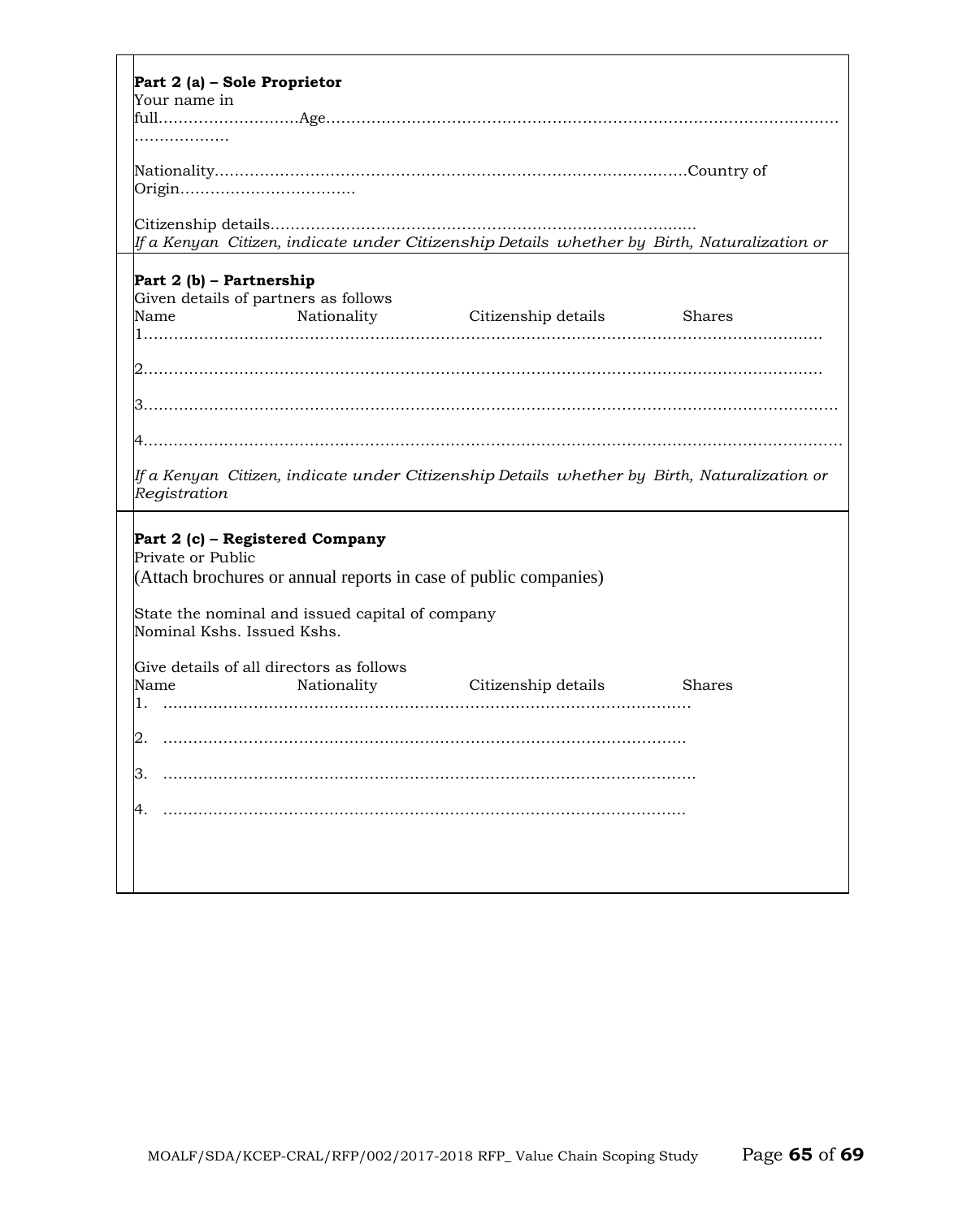| Part 3- List of corporate client customers and their addresses, telephone numbers and                                                                                                                                                               |  |
|-----------------------------------------------------------------------------------------------------------------------------------------------------------------------------------------------------------------------------------------------------|--|
| contact person.                                                                                                                                                                                                                                     |  |
|                                                                                                                                                                                                                                                     |  |
|                                                                                                                                                                                                                                                     |  |
|                                                                                                                                                                                                                                                     |  |
|                                                                                                                                                                                                                                                     |  |
|                                                                                                                                                                                                                                                     |  |
|                                                                                                                                                                                                                                                     |  |
|                                                                                                                                                                                                                                                     |  |
|                                                                                                                                                                                                                                                     |  |
|                                                                                                                                                                                                                                                     |  |
| Part 4-(a) Debarment                                                                                                                                                                                                                                |  |
| $\mu$ /We declare that I/We have not been debarred from any procurement process and shall not<br>engage in any fraudulent or corrupt acts with regard to this or any other tender by the KCEP-CRAL<br>and any other public or private institutions. |  |
|                                                                                                                                                                                                                                                     |  |
|                                                                                                                                                                                                                                                     |  |
|                                                                                                                                                                                                                                                     |  |
|                                                                                                                                                                                                                                                     |  |
| Duly authorized to sign Tender for and on behalf of                                                                                                                                                                                                 |  |
|                                                                                                                                                                                                                                                     |  |
|                                                                                                                                                                                                                                                     |  |
| Part 4-(b) Bankruptcy / Insolvency / receivership.                                                                                                                                                                                                  |  |
| $\mu$ /We declare that I/We have not been declared bankrupt or insolvent by the competent<br>Authorities in Kenya and neither are we under receivership:                                                                                            |  |
| Full                                                                                                                                                                                                                                                |  |
|                                                                                                                                                                                                                                                     |  |
|                                                                                                                                                                                                                                                     |  |
| Duly authorized to sign Tender for and on behalf of                                                                                                                                                                                                 |  |
|                                                                                                                                                                                                                                                     |  |
| Part 4-(c) -Criminal Offence                                                                                                                                                                                                                        |  |
| $I/We$ , (Name (s) of Director(s)):-                                                                                                                                                                                                                |  |
| b).                                                                                                                                                                                                                                                 |  |
|                                                                                                                                                                                                                                                     |  |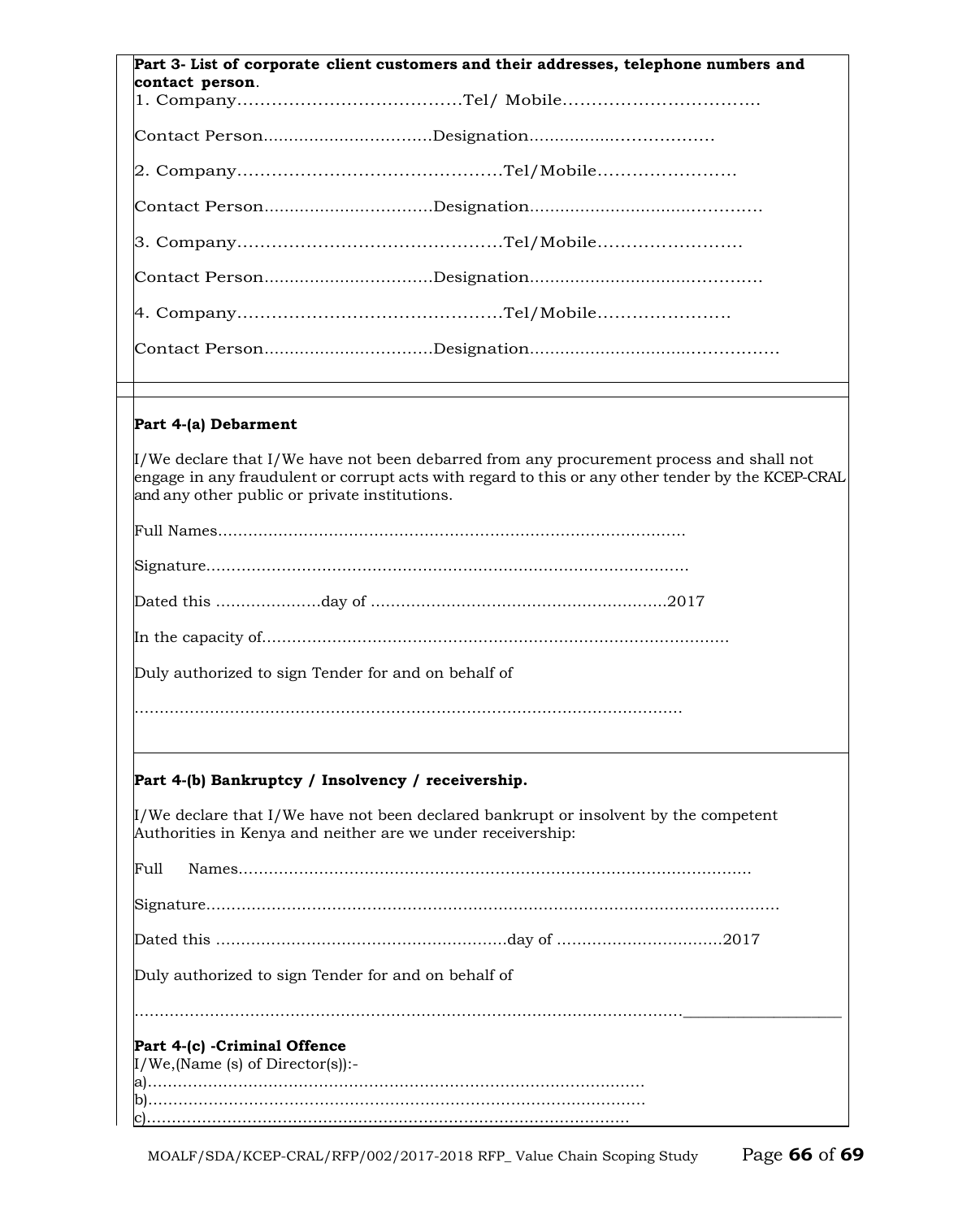| Have not been convicted of any criminal offence relating to professional conduct or the making of<br>false statements or misrepresentations as to its qualifications to enter into a procurement<br>contract within a period of three (3) years preceding the commencement of procurement<br>proceedings. |
|-----------------------------------------------------------------------------------------------------------------------------------------------------------------------------------------------------------------------------------------------------------------------------------------------------------|
|                                                                                                                                                                                                                                                                                                           |
|                                                                                                                                                                                                                                                                                                           |
| In the capacity of                                                                                                                                                                                                                                                                                        |
|                                                                                                                                                                                                                                                                                                           |
|                                                                                                                                                                                                                                                                                                           |
| Suppliers' / Company's Official Rubber Stamp                                                                                                                                                                                                                                                              |
|                                                                                                                                                                                                                                                                                                           |
| Part 4-(d) Conflict of Interest                                                                                                                                                                                                                                                                           |
| $\mu$ /We, the undersigned state that I / We have no conflict of interest in relation to this<br>procurement:                                                                                                                                                                                             |
|                                                                                                                                                                                                                                                                                                           |
|                                                                                                                                                                                                                                                                                                           |
|                                                                                                                                                                                                                                                                                                           |
|                                                                                                                                                                                                                                                                                                           |
|                                                                                                                                                                                                                                                                                                           |
|                                                                                                                                                                                                                                                                                                           |
| Suppliers' / Company's Official Rubber Stamp                                                                                                                                                                                                                                                              |
|                                                                                                                                                                                                                                                                                                           |
| Part 4-(e) – Interest in the Firm:                                                                                                                                                                                                                                                                        |
| Is there any person/persons in KCEP-CRAL or any other public institution who has interest in<br>the Firm?                                                                                                                                                                                                 |
|                                                                                                                                                                                                                                                                                                           |
|                                                                                                                                                                                                                                                                                                           |
| (Title) (Signature) (Date)                                                                                                                                                                                                                                                                                |
|                                                                                                                                                                                                                                                                                                           |
|                                                                                                                                                                                                                                                                                                           |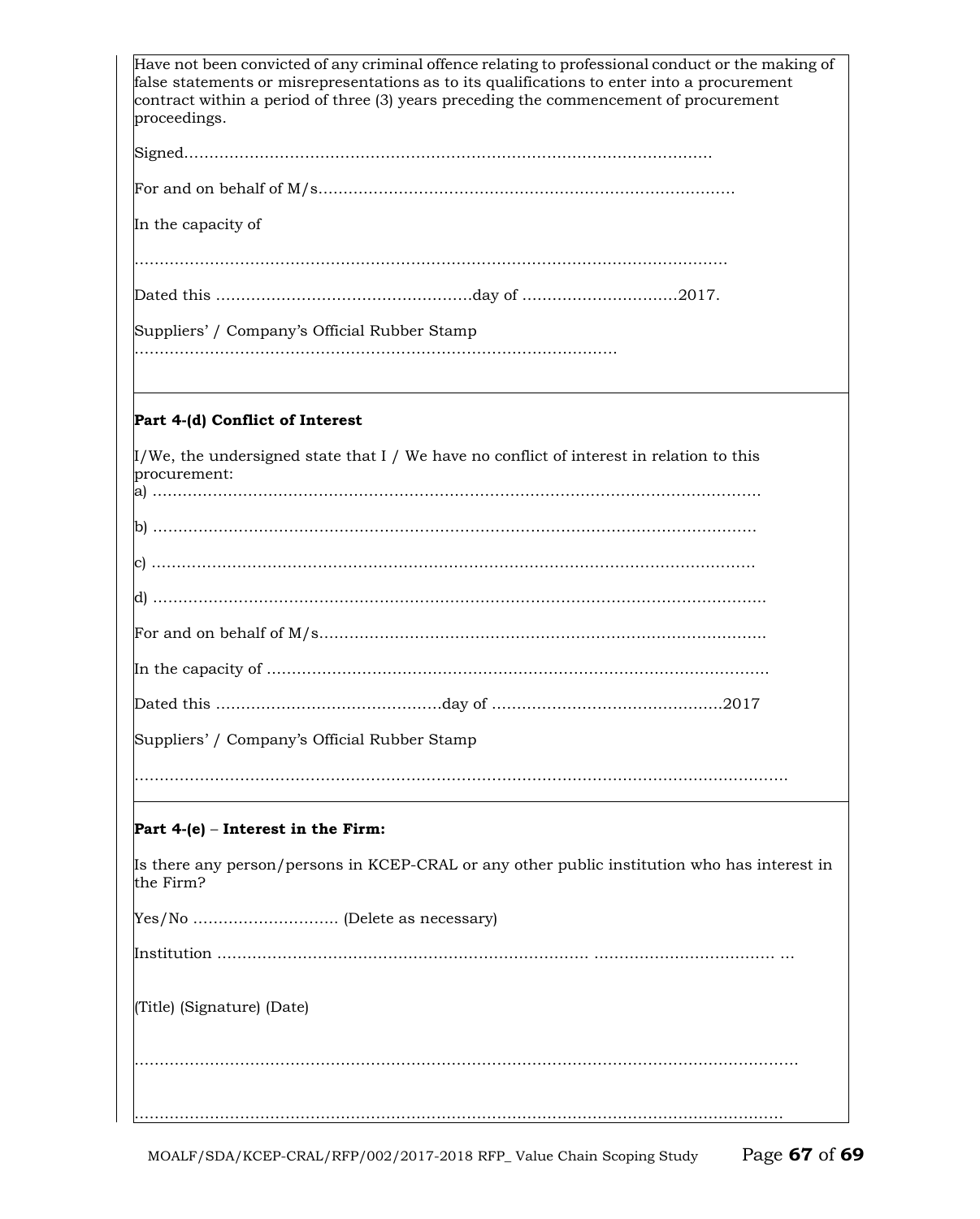#### **PART 5(I) – EXPERIENCE***: NOTE: THIS SECTION IS MANDATORY ONLY IF IT FORMS PART OF TECHNICAL EVALUATION. IT'S ALSO NOT NECESSARY FOR ALREADY PRE-QUALIFIED OR DIRECT PROCUREMENT FIRMS. AGPO FIRMS ARE HOWEVER EXCLUDED ENTIRELY FROM FILLING IT.*

Please list here below similar projects accomplished or companies / clients you have supplied with similar items or materials / Services in the last 5 years

|                | <b>COMPANY</b><br><b>NAME</b>                             | <b>COUNTRY</b> | <b>CONTRACT</b><br>ORDER NO | <b>VALUE</b> | <b>CONTRACT</b><br><b>PERSON</b><br>(FULL<br><b>NAMES</b>                                                                                                                                                                                                                                                                                                                                 | <b>EMAIL</b> | <b>CELL</b><br><b>PHONE</b><br>NO. |
|----------------|-----------------------------------------------------------|----------------|-----------------------------|--------------|-------------------------------------------------------------------------------------------------------------------------------------------------------------------------------------------------------------------------------------------------------------------------------------------------------------------------------------------------------------------------------------------|--------------|------------------------------------|
| $\mathbf{1}$   |                                                           |                |                             |              |                                                                                                                                                                                                                                                                                                                                                                                           |              |                                    |
| $\overline{2}$ |                                                           |                |                             |              |                                                                                                                                                                                                                                                                                                                                                                                           |              |                                    |
| $\overline{3}$ |                                                           |                |                             |              |                                                                                                                                                                                                                                                                                                                                                                                           |              |                                    |
|                |                                                           |                |                             |              |                                                                                                                                                                                                                                                                                                                                                                                           |              |                                    |
| PPADA:         | Part 6(i or j) – Bank account details:                    |                |                             |              | AGPO firms must provide evidence from their bank that the account to which $\rm KCEP\text{-}CRAL$<br>shall make payment has a youth or a woman or a PWD listed in the CR12 form/partnership<br>deed/sole proprietor certificate as a MANDATORY signatory of that account,- Sec.157 (11) of<br>Name of the person(s) in the CR12 form OR in the partnership deed OR in the sole proprietor |              |                                    |
|                |                                                           |                |                             |              |                                                                                                                                                                                                                                                                                                                                                                                           |              |                                    |
| Banker         |                                                           |                |                             |              |                                                                                                                                                                                                                                                                                                                                                                                           |              |                                    |
|                |                                                           |                |                             |              |                                                                                                                                                                                                                                                                                                                                                                                           |              |                                    |
|                | Part 7-Declaration                                        |                |                             |              |                                                                                                                                                                                                                                                                                                                                                                                           |              |                                    |
|                | e.g. company registrar's office, banks etc.<br>Full names |                |                             |              | $\mu$ /We the undersigned state that the above information is correct and that I/We give KCEP-<br>CRAL to seek any other references concerning my/our company from whatever sources deemed                                                                                                                                                                                                |              |                                    |
|                |                                                           |                |                             |              |                                                                                                                                                                                                                                                                                                                                                                                           |              |                                    |
|                |                                                           |                |                             |              |                                                                                                                                                                                                                                                                                                                                                                                           |              |                                    |
|                | In the capacity of                                        |                |                             |              |                                                                                                                                                                                                                                                                                                                                                                                           |              |                                    |
|                |                                                           |                |                             |              |                                                                                                                                                                                                                                                                                                                                                                                           |              |                                    |
|                |                                                           |                |                             |              |                                                                                                                                                                                                                                                                                                                                                                                           |              |                                    |
|                |                                                           |                |                             |              |                                                                                                                                                                                                                                                                                                                                                                                           |              |                                    |